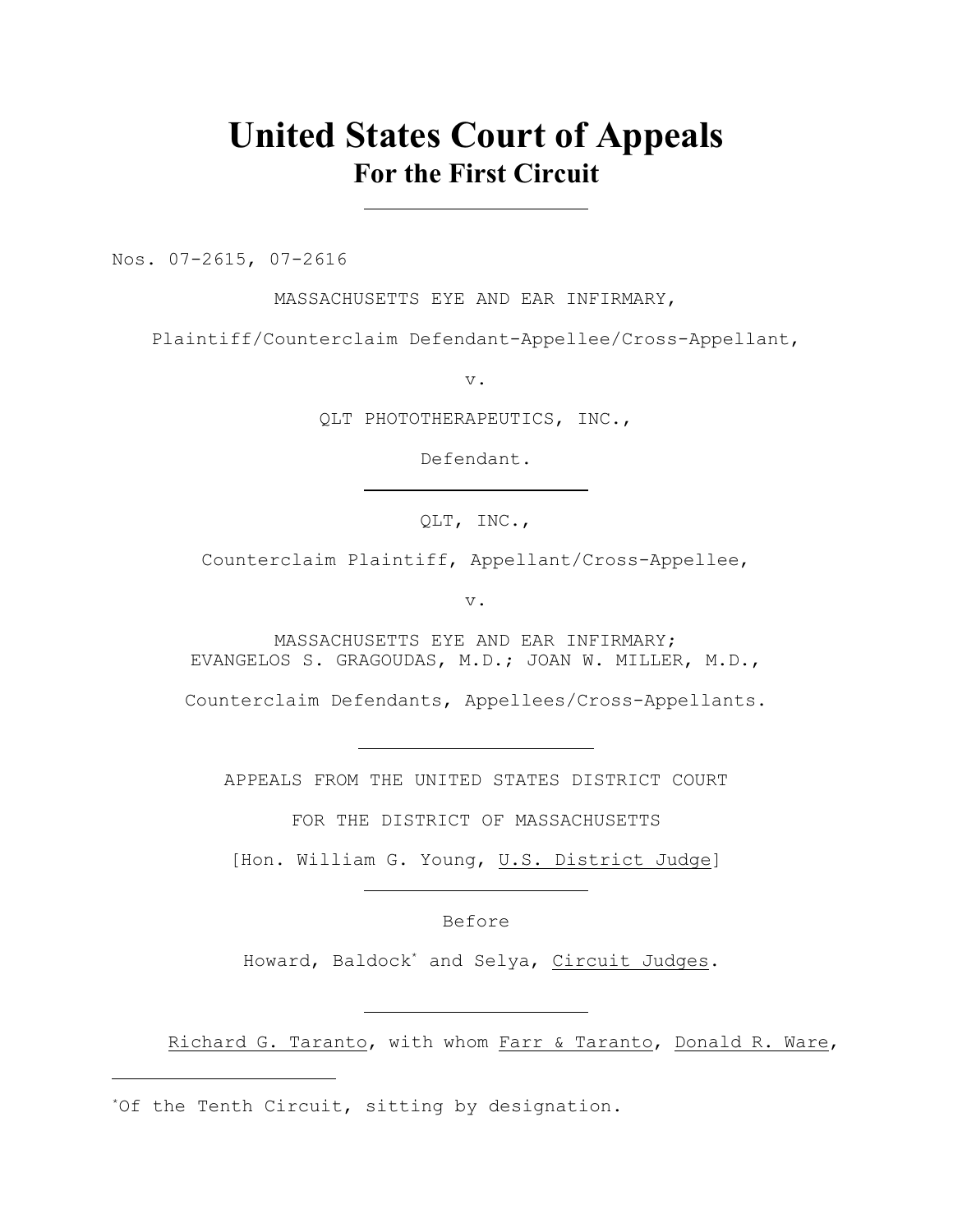Sarah Cooleybeck, Jeff Bone, Foley Hoag LLP, Aaron M. Panner, Kellogg, Huber, Hansen, Todd, Evans & Figel, PLLC, were on brief for appellant/cross-appellees.

Kenneth B. Herman, with whom James F. Haley, Jr., Christopher J. Harnett, Karen Mangasarian, John D. Donovan, Jr., F. Turner Buford and Ropes & Gray, LLP, were on brief for appellee/crossappellant.

January 12, 2009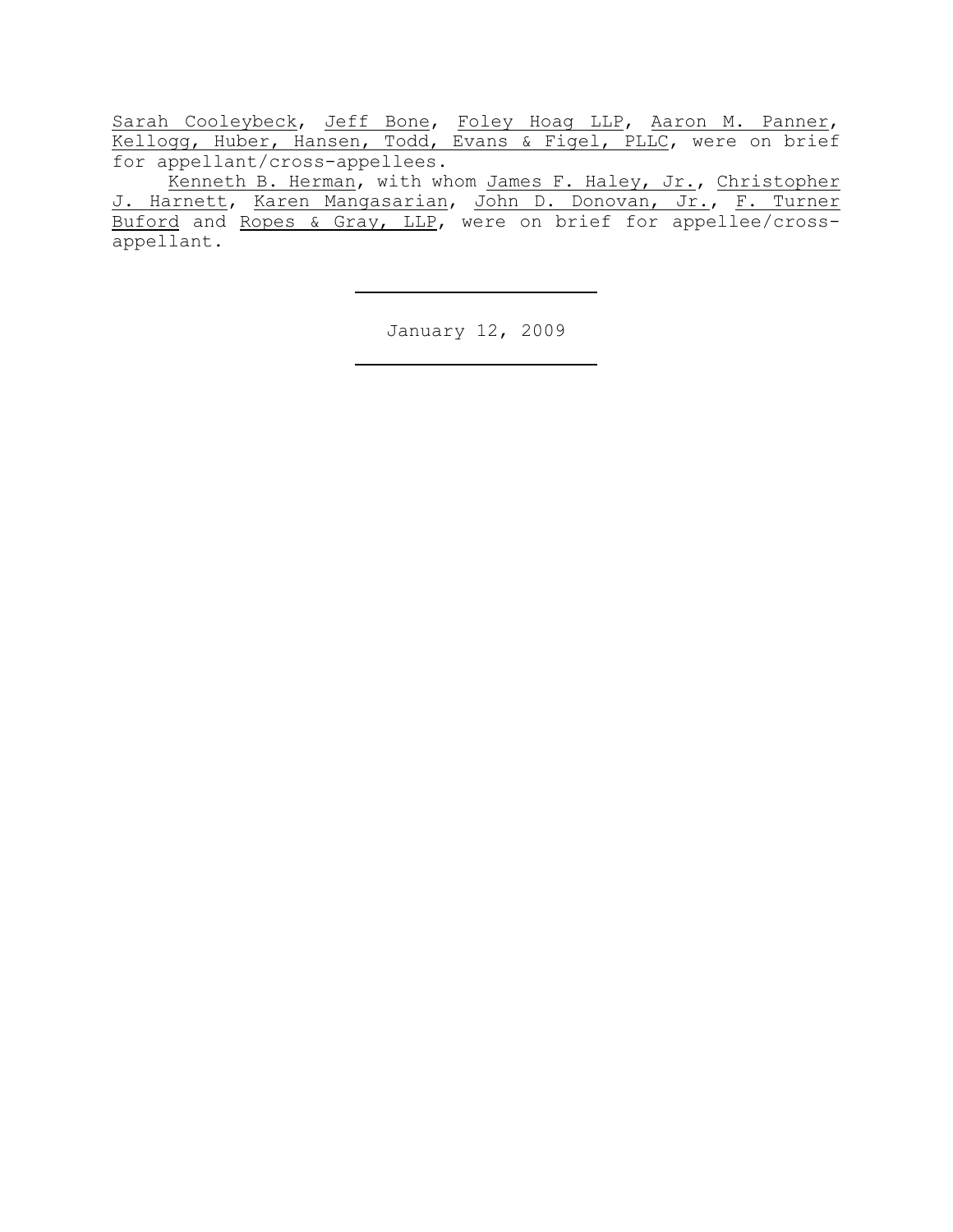## **HOWARD, Circuit Judge**. These appeals require us to

grapple with the metes and bounds of Massachusetts unjust enrichment and restitution law. Like many such cases, the present case involves one party's conferral of a valuable benefit during ongoing contract negotiations, followed by an irreparable breach in the bargaining process. What makes this case unusual is that its subject matter -- the development of a blockbuster pharmaceutical -- poses challenges in valuing the benefit conferred, and potentially implicates federal patent law. Defendant QLT Phototherapeutics, Inc. ("QLT") appeals a jury finding that it was unjustly enriched because plaintiff Massachusetts Eye and Ear Infirmary ("MEEI") conferred on QLT several benefits during the course of the development of Visudyne, a successful (and highly profitable) treatment for age-related macular degeneration ("AMD"), a leading cause of adult blindness.

In a prior opinion, we concluded that MEEI was entitled to a trial on two theories supporting its unjust enrichment claim, as well as a misappropriation of trade secrets claim and claims arising under the Massachusetts Unfair Trade Practices statute, Mass. General Laws ch. 93A SS 2, 11 ("Chapter 93A"). Mass. Eye & Ear Infirm. v. QLT Phototh., Inc., 412 F.3d 215 (1st Cir. 2005)("MEEI-II"). After trial, a jury found that QLT was unjustly enriched, and that it had committed unfair trade practices in violation of Chapter 93A. The jury awarded MEEI a running royalty

 $-3-$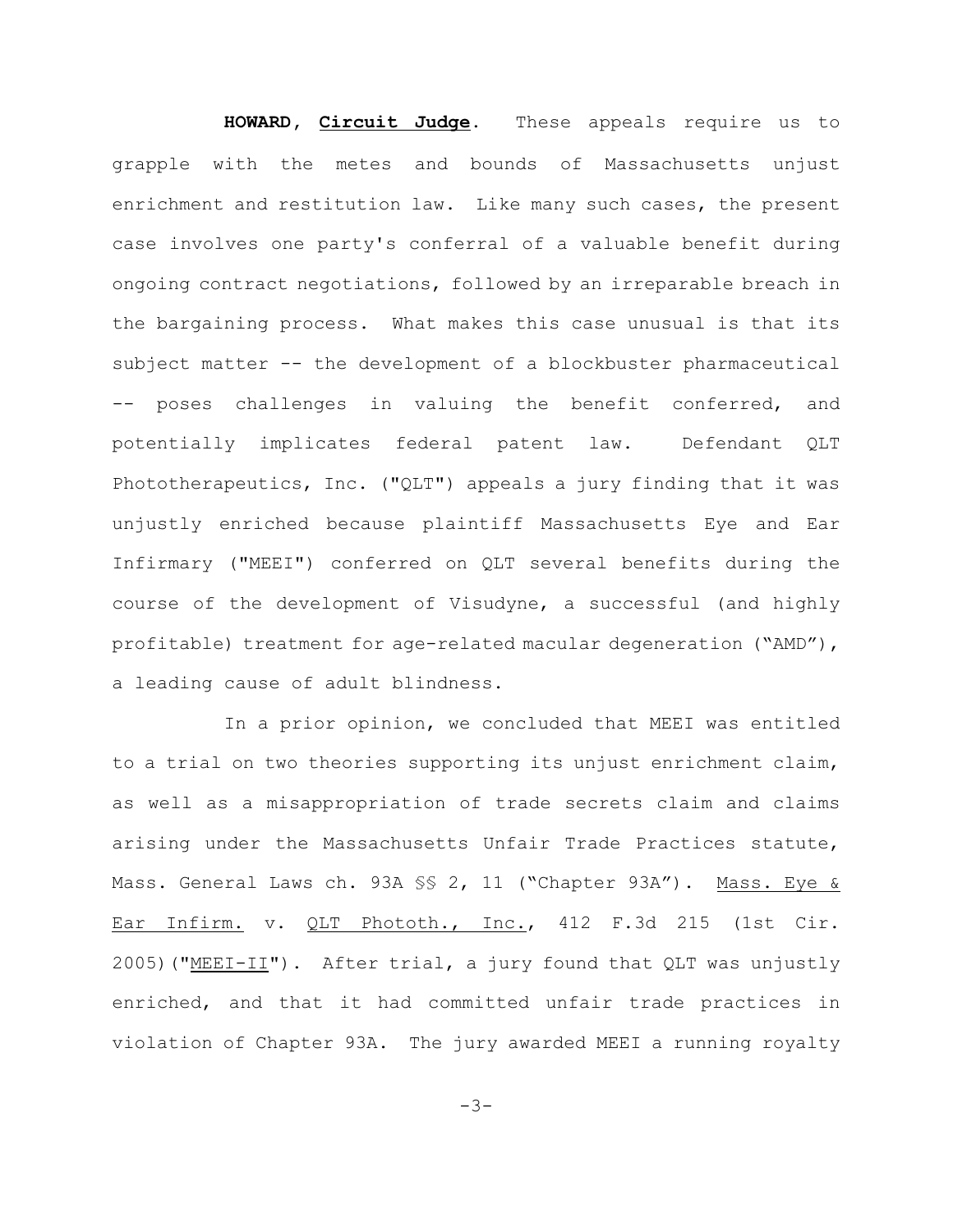of 3.01% of global net Visudyne sales as damages. QLT prosecutes its ensuing appeal with great vigor. For the sake of simplicity, we group QLT's assignments of error into five clusters relating to (1) the imposition of unjust enrichment liability, (2) the measure of unjust enrichment damages, (3) the unfair trade practices claim, (4) the conduct of the trial, and (5) the post-trial attorneys' fee award. MEEI has cross-appealed. This cross-appeal is largely protective; in all events, with two exceptions, we need not discuss the cross-appeal.

As to most of the grounds of MEEI's cross-appeal and QLT's appeal, including MEEI's claim that it is entitled to exemplary damages under Chapter 93A, we detect no error or infirmity in the proceedings below. The other issue raised in both the cross-appeal and QLT's appeal that bears discussion is the parties' query about the size of MEEI's attorneys' fee award. We are unable meaningfully to evaluate this claim of error, because the record is incomplete. We therefore affirm the district court judgment except for the fee award, which we vacate and remand to give the district court an opportunity to construct a more complete record.

#### **I. Background**

The proceedings in this dispute over the rights to the income stream of Visudyne have spanned nearly a decade. Although our prior decision described the background of the dispute, QLT

 $-4-$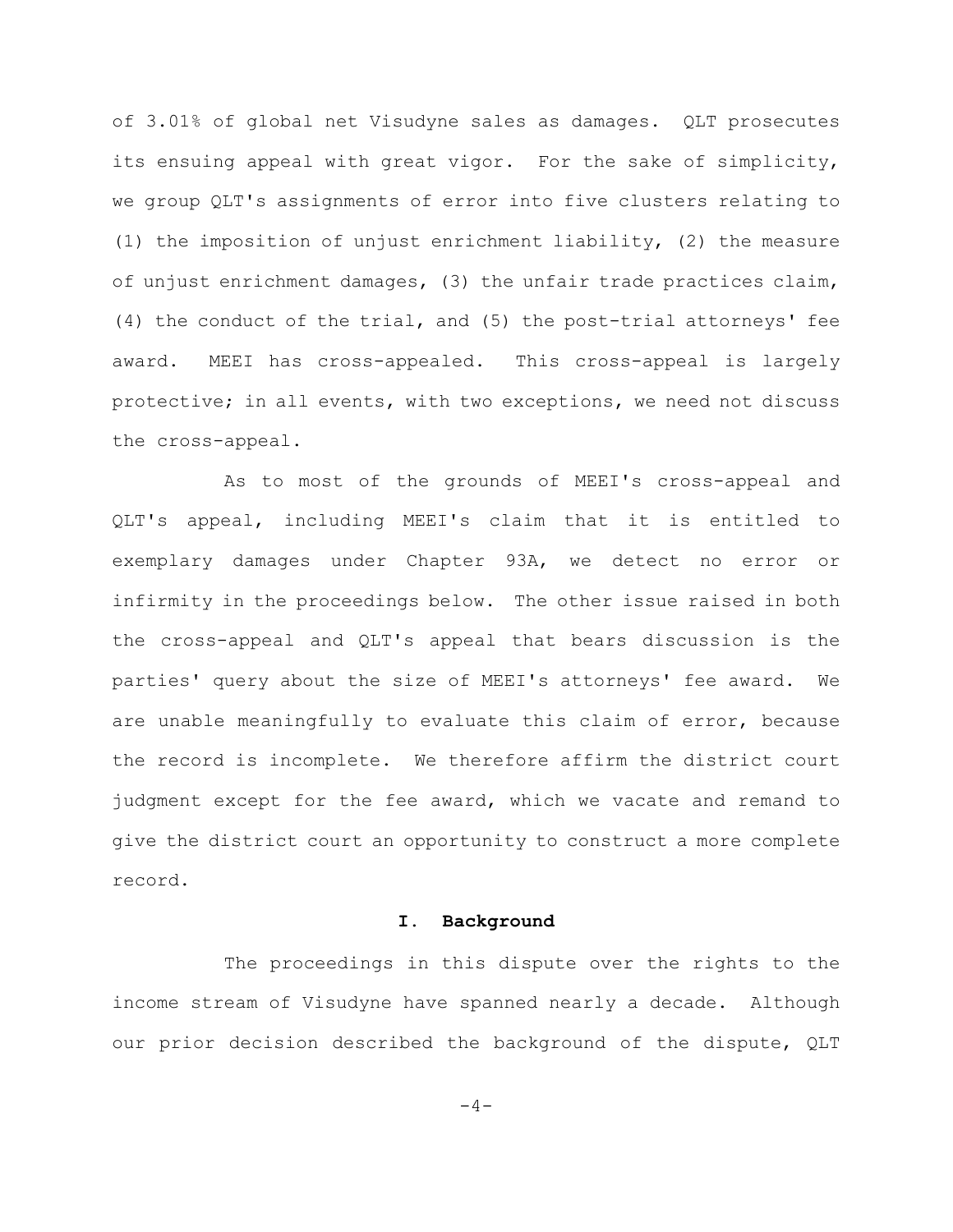argues that the jury verdict is not supported by sufficient evidence. Consequently, we adumbrate the conflict between the parties and some of the evidence developed at  $trial.$  We augment this discussion as necessary to complete our analysis.<sup>2</sup>

Visudyne traces its ancestry to a field of cow parsley located on a remote island north of Vancouver, Canada. Dr. Julia Levy,<sup>3</sup> an immunologist at the University of British Columbia, learned by happenstance that her children's burn-like lesions resulted from contact with a photosensitizer chemical found in cow parsley that, when activated by light, literally burned them. This led Dr. Levy to orient her research to photodynamic therapy ("PDT"), which uses light to activate photosensitizer compounds. Photodynamic therapy works by shining light on the photosensitizer, which energizes the photosensitizer and transforms it into a toxic chemical.

Successful exploitation of this light-induced toxicity for therapeutic purposes requires "targeting" the photosensitizer

<sup>&</sup>lt;sup>1</sup>We evaluate the verdict with customary deference, and present the facts in the light most favorable to the verdict. See Azimi v. Jordan's Meats, Inc., 456 F.3d 228, 232 (1st Cir. 2006).

 $2$ We also note that the trial court has made contemporaneous and independent findings of fact on which we rely for the narrative that follows. See Mass. Eye & Ear Infirm. v. QLT Inc., 495 F. Supp.2d 188, 199, n.5 ("MEEI-III").

 $3Dr.$  Julia Levy was a founder of QLT, and served in several senior management positions within the company.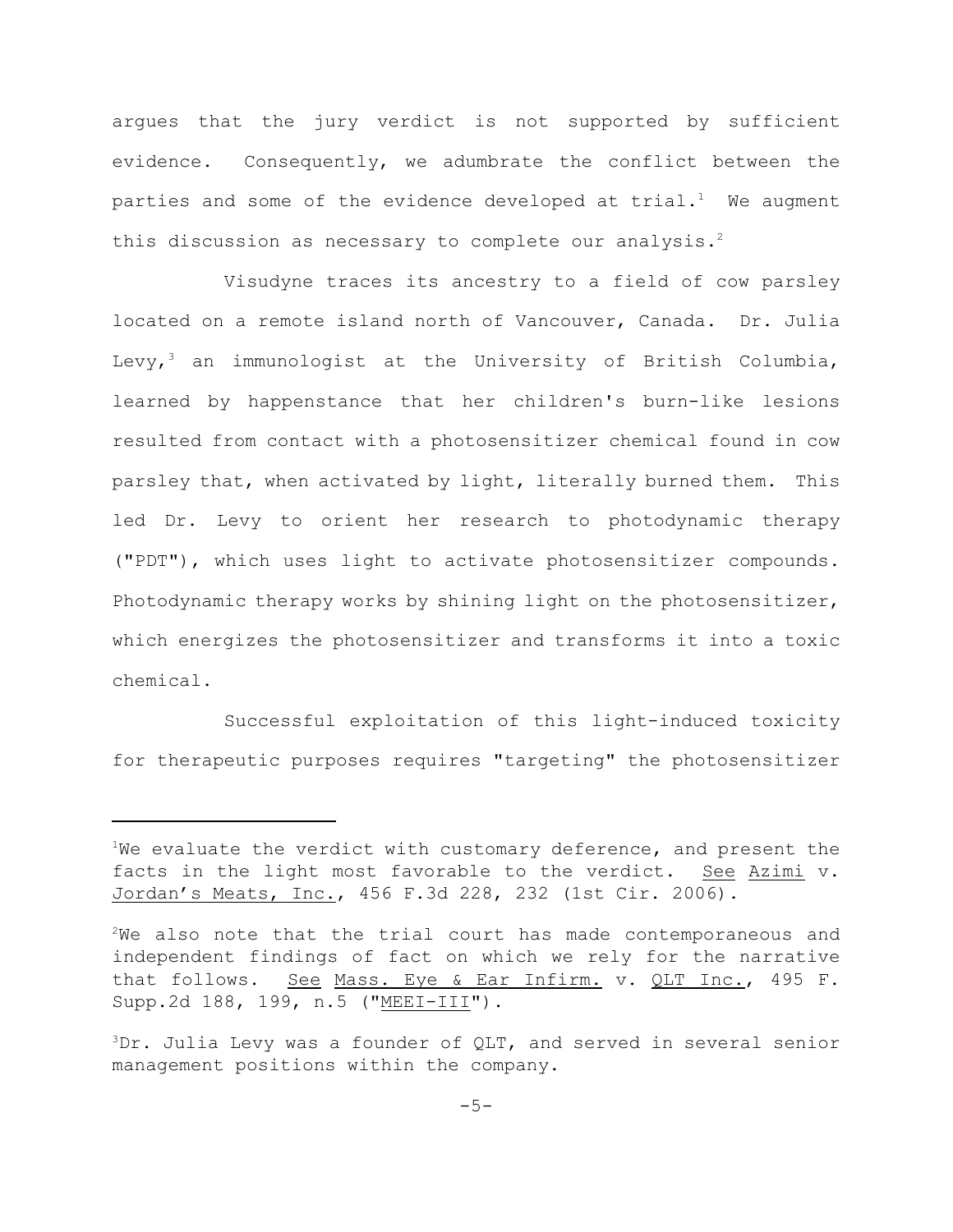so that it kills only unwanted cells. Dr. Levy eventually helped develop a proprietary photosensitizer called benzoporphyrin derivative monoacid ("BPD"), which had a unique ability to deliver itself to new blood vessels immediately upon injection. BPD proved to be a compound with several other attributes that made it a promising candidate for photodynamic therapy: BPD could absorb light at a wavelength that penetrates animal tissue, and in a liposomal formulation, it could be absorbed by certain blood cells, allowing for the possibility of destroying such unwanted blood cells. QLT eventually acquired the sole right to license BPD from the University of British Columbia. In exchange for this patent right, QLT agreed to pay a royalty of 2% of net sales.

Although BPD held promise, it was, for a time, a drug in search of a disease. Dr. Levy initially hoped to develop the drug as a cancer treatment. This was the state of affairs when Dr. Levy first made contact with researchers at Massachusetts General Hospital ("MGH"), and later, MEEI.

Dr. Levy's contacts at MGH, Drs. Tayyaba Hassan, Reginald Birngruber and Ursula Schmidt-Erfurth, collaborated on using photodynamic therapy to close blood vessels initially in chick embryos, and later, in rabbit eyes. In due course, this group experimented with a variety of compounds for this purpose, including BPD, which was obtained from QLT.

 $-6-$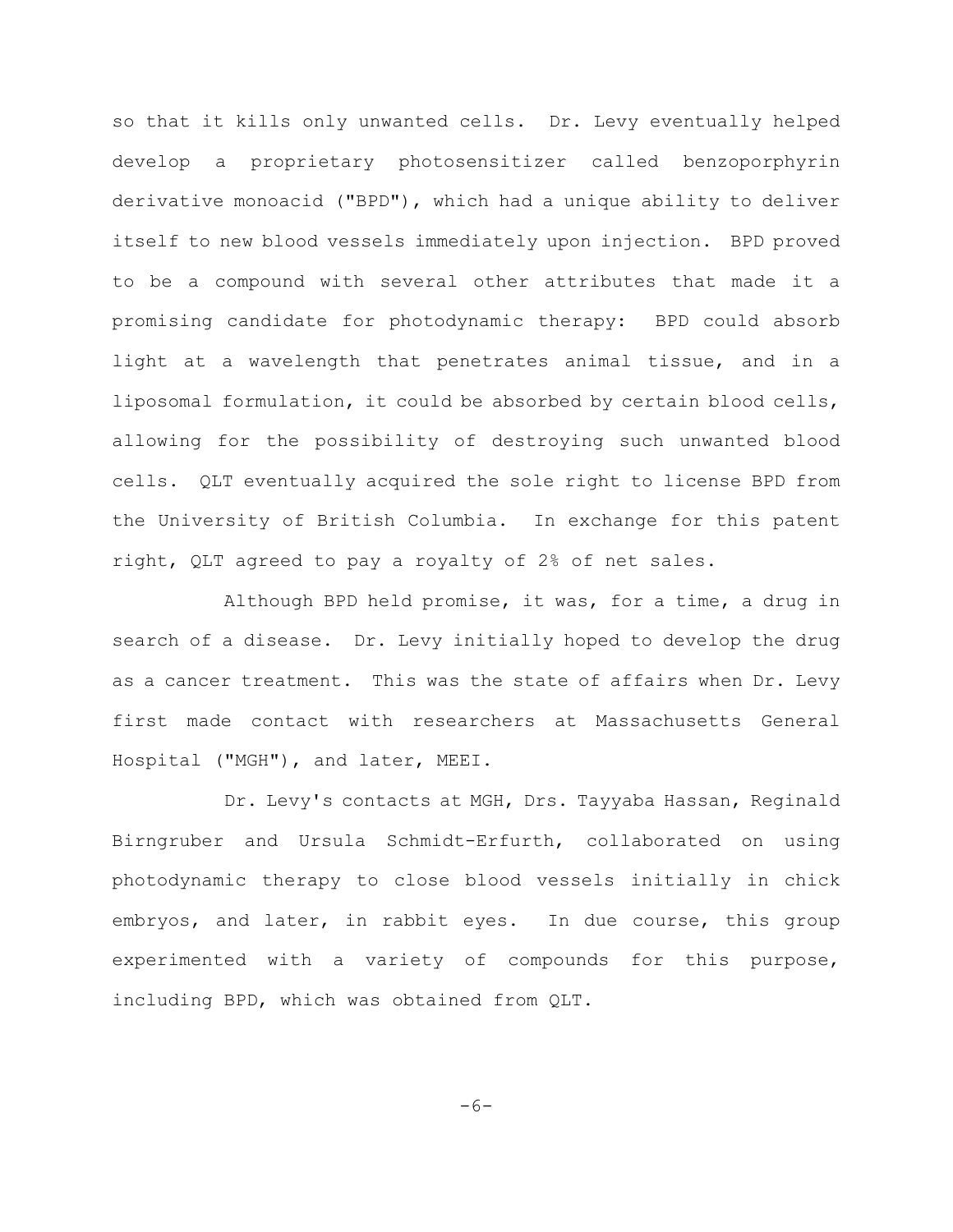Eventually, Dr. Schmidt-Erfurth brought the BPD compound to the attention of MEEI. Dr. Schmidt-Erfurth proposed studying the use of BPD to treat intraocular tumors and, at the suggestion of Dr. Evangelos Gragoudas, to close normal choroidal blood vessels without damaging the retina.

Independently, Dr. Gragoudas hired Dr. Joan Miller, a former MEEI fellow, to investigate whether BPD could be used to treat AMD -- an ocular disease that is the predominant cause of blindness in individuals over age fifty. The condition takes two forms: "dry" and "wet." Although the wet form accounts for only 10% of all occurrences of AMD, it leads to the condition known as either choroidal neovasculature ("CNV") or neovasculature, which causes 90% of AMD-related vision loss. CNV is the result of the proliferation of unwanted blood vessels in the choroid. Thus, closing such vessels would effectively palliate AMD.

Dr. Miller conducted her experiments using primate eyes, which, like human eyes, have retinas and retinal vessels. The rabbit eyes that Dr. Schmidt-Erfurth used to conduct her experiments lacked retinal vessels. This was a consequential distinction: in the early 1990s, the prevailing view held that the most cogent way to prove that PDT could be used to treat AMD was to show that PDT could close the abnormal choroidal vessels that cause CNV without damaging the underlying, healthy retinal vessels. This demonstration was important because damage to normal retinal

-7-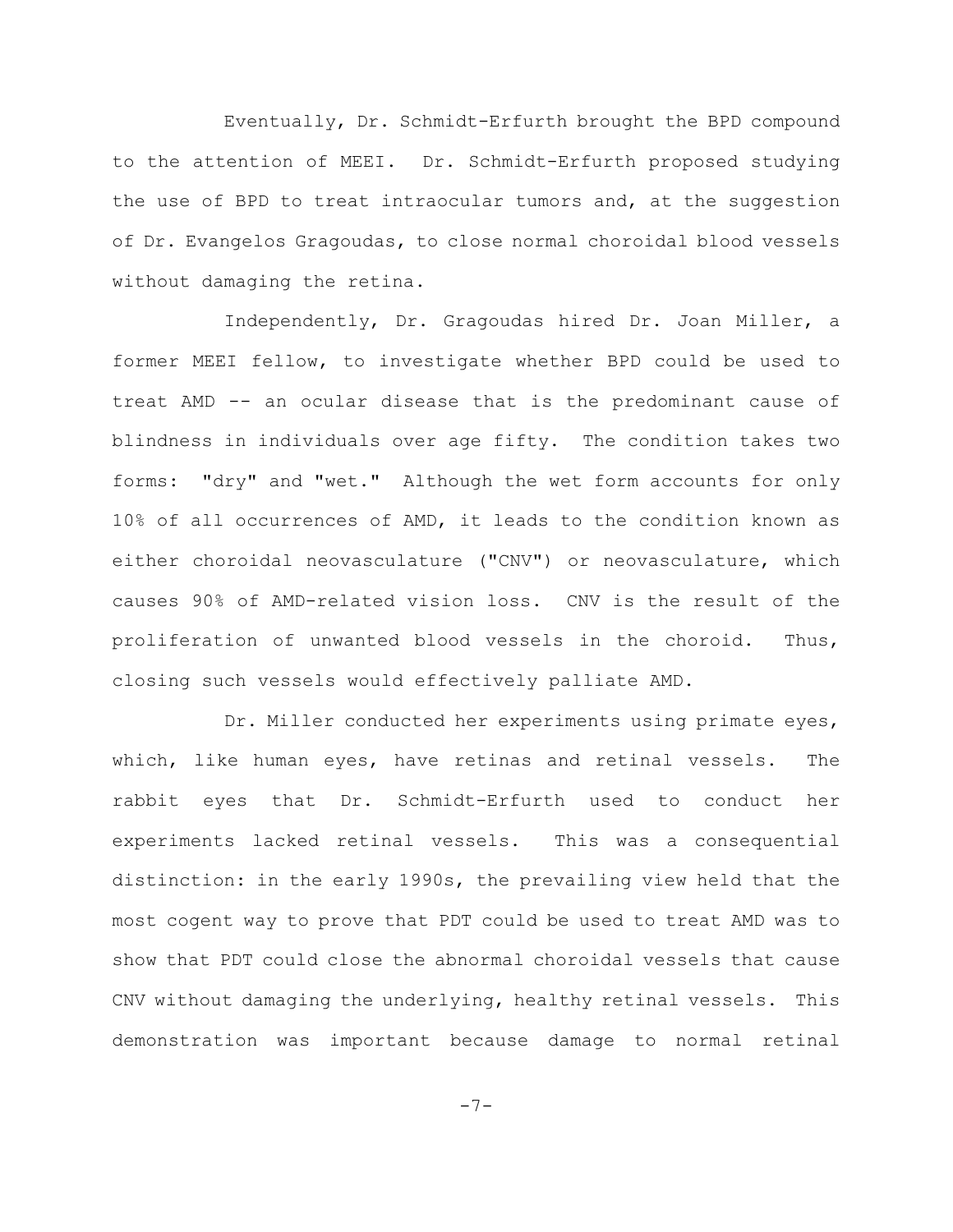vessels would lead to a loss of vision. Consequently, Dr. Schmidt-Erfurth's experiments on rabbit eyes, which lack such normal vessels, could not predict PDT's suitability for use in treating AMD.

Dr. Miller obtained access to BPD pursuant to material transfer agreements with QLT. QLT did not provide any funding for Dr. Miller's initial research. Dr. Miller's BPD-based experiments proved successful. She showed that BPD was a promising photodynamic agent for the treatment of age-related macular degeneration. Armed with more BPD (but still no QLT funding), Dr. Miller conducted additional experiments designed to determine the maximum irradiance level with which a laser could be used to activate BPD without damaging the eye. The significance of higher irradiance levels was their ability to reduce treatment times, thereby making treatments using BPD a substantially more practical therapy for AMD. As a result of these experiments, a QLT representative observed that BPD had finally found its disease: it could be used to treat age-related macular degeneration.

Energized by Dr. Miller's findings, QLT executed a preclinical agreement, in which it agreed to fund Dr. Miller's further investigations of BPD. In addition, QLT and Dr. Miller

 $-8-$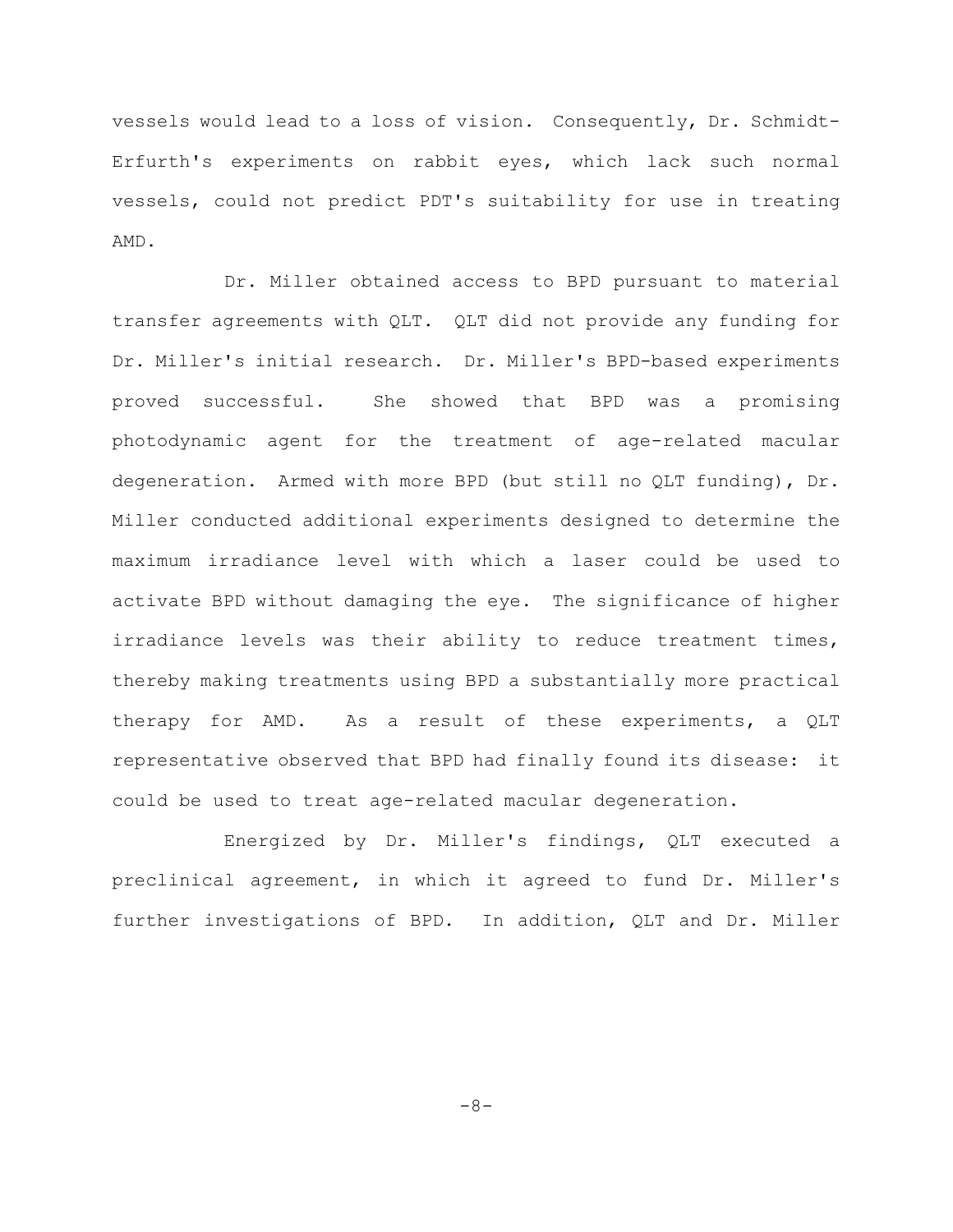signed confidential disclosure agreements and additional material transfer agreements.<sup>4</sup>

Dr. Miller's additional experiments were successful, and her preclinical report subsequently formed the basis of the federal Food and Drug Administration's ("FDA") permission to initiate clinical trials in humans. In the year 2000, after several years of clinical trials in relation to which Dr. Miller drafted the clinical protocols and served as principal investigator, the FDA approved the BPD-based process for treating age-related macular degeneration. This treatment is marketed as Visudyne.

# **A. QLT's Distribution Partnership with CIBA Vision**

Long before final FDA approval, the parties recognized the potential for Visudyne's commercial exploitation. In November 1993, Dr. Ed Levy approached CIBA Vision (sometimes "CIBA"),  $5$  a Swiss company, about a partnership for manufacturing and distributing what became Visudyne. To entice CIBA Vision, Dr. Ed Levy provided it with a some of Dr. Miller's confidential

<sup>&</sup>lt;sup>4</sup>The June 1994 Material Transfer Agreement as presented to Dr. Miller purported to grant QLT a "worldwide royalty free nonexclusive license." But Dr. Miller crossed out this clause before signing the agreement, QLT did not object, and continued to supply Dr. Miller with BPD.

 $5$ CIBA Vision is now known as Novartis Opthalmics, Inc., but for the sake of simplicity we continue to refer to CIBA Vision as a separate entity.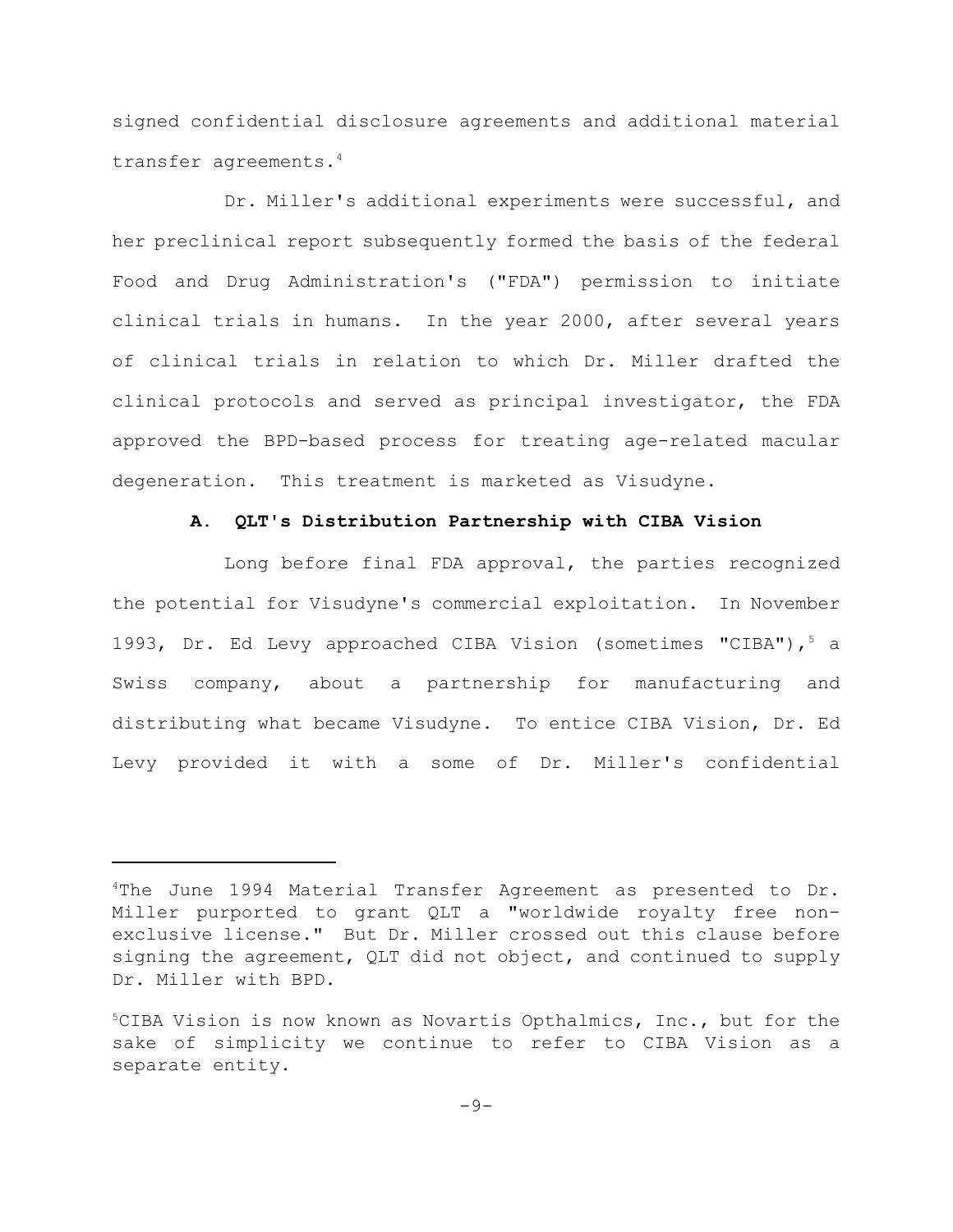research.<sup>6</sup> This disclosure violated the material transfer and confidentiality agreements between Dr. Miller and QLT, which permitted QLT access to Dr. Miller's research results but explicitly prohibited QLT from disclosing those results to third parties.<sup>7</sup> Dr. Ed Levy made several other unauthorized disclosures. For example, in a January 1994 meeting with CIBA, QLT disclosed additional treatment parameters gleaned from Dr. Miller's work. Such disclosures served their intended purpose: they whetted CIBA's appetite.

After it was informed that Dr. Miller was planning to disclose much of her research at an ophthalmology conference in the spring of 1994, CIBA Vision requested prompt access to Dr. Miller's work. Realizing that CIBA Vision was developing its own photosensitizer agent, QLT promised to share all of Dr. Miller's experimental data even though QLT was precluded from making such a disclosure without Dr. Miller's consent.

QLT further determined that it would be advantageous to have Dr. Miller present her research to CIBA Vision. Consequently,

 $6Dr.$  Ed Levy, the husband of Dr. Julia Levy, was another senior officer of QLT.

 $7$ As part of the Confidential Disclosure Agreement, QLT promised "not to use the Confidential Information for any purpose other than the evaluation of Products under the terms of the Agreement" and "to maintain Confidential Information in confidence." The parties further agreed that "misuse or improper disclosure of Confidential Information would irreparably harm the business of the disclosing party or that party's affiliates." See MEEI-II, 412 F.3d at 222.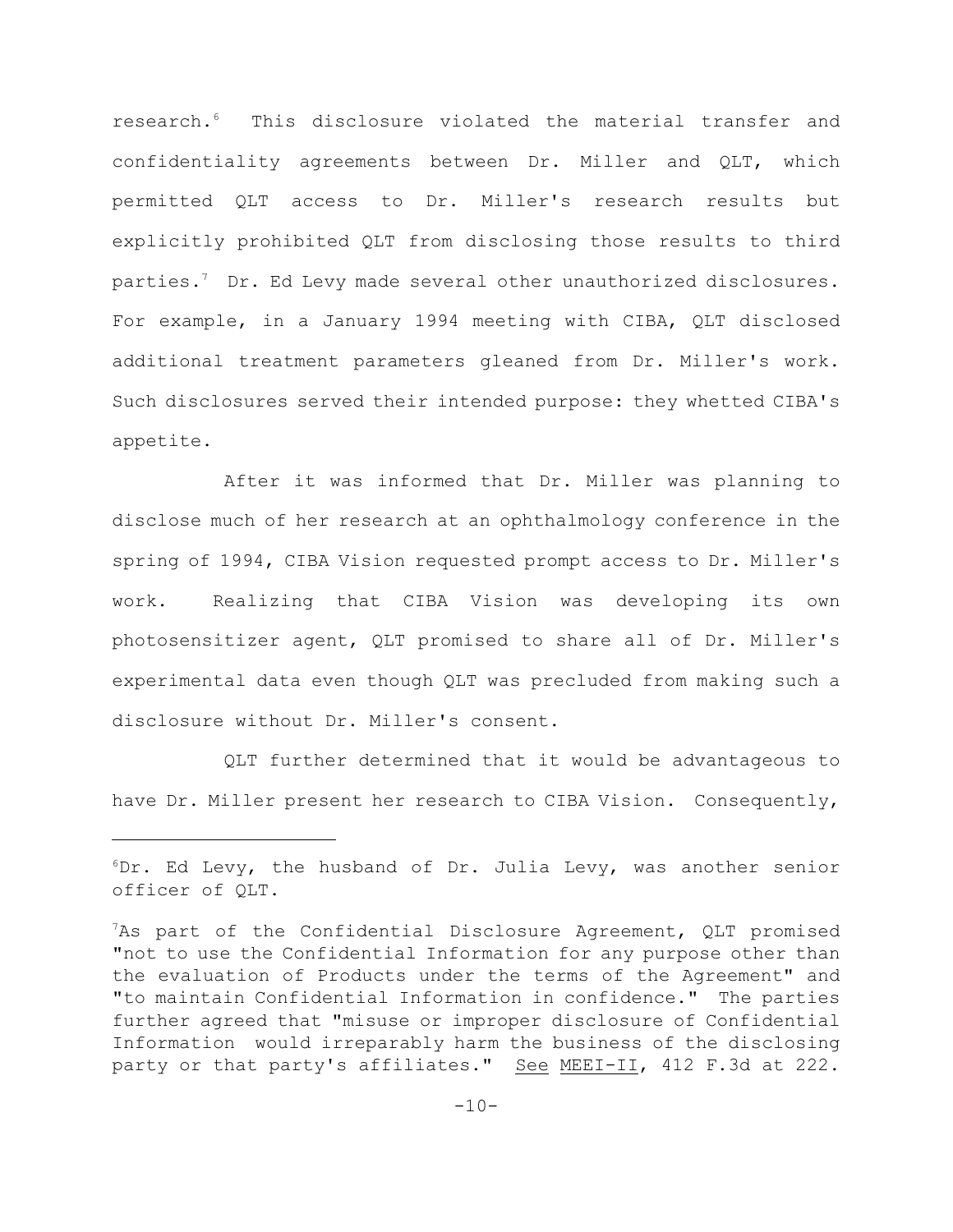QLT approached Dr. Miller and requested that she make such a presentation. Dr. Miller was reticent about disclosing her results because QLT and MEEI had not yet negotiated a licensing arrangement for her treatment, but Dr. Ed Levy promised Dr. Miller that QLT would enter into a licensing agreement with MEEI. In early March of 1994, QLT confirmed in writing its promise to license Dr. Miller's treatment from MEEI. Armed with these assurances, Dr. Miller agreed to make a presentation of her confidential work to CIBA Vision. Still, as late as the car ride to the meeting, Dr. Miller expressed concerns to the Levys about discussing her confidential work without a formal, written licensing agreement in place. The Levys again assured her that QLT would protect the information that she was about to present to CIBA Vision, that QLT would license the treatment from MEEI, and that QLT would treat MEEI fairly.

Pleased with Dr. Miller's presentation, CIBA Vision expressed a desire to enter into a partnership with QLT. CIBA Vision executed a Letter of Understanding in which it wrote:

> Dr. J Miller's (Harvard University) presentation has impressed and convinced us that Photodynamic Dynamic Therapy will be the treatment of Age-related macular degeneration of the future. We would therefore appreciate a joint development . . . under the CIBAumbrella agreement.

This letter was followed by a more detailed Letter of Intent between CIBA Vision and QLT in May of 1994.

-11-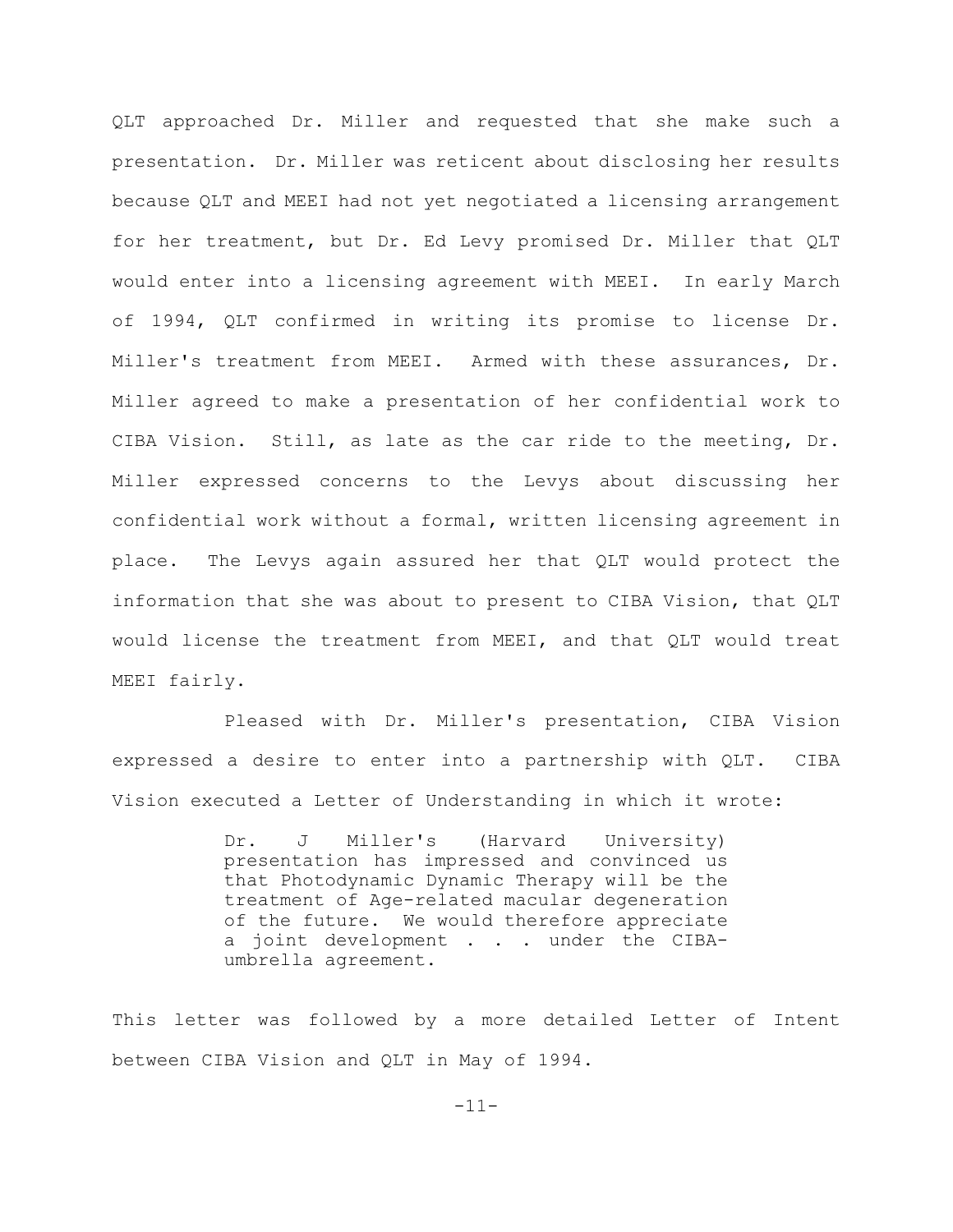Around the time that this Letter of Intent was signed, Dr. Miller made portions of her research findings public at an ophthalmology conference, as both QLT and CIBA Vision anticipated. Indeed, Dr. Miller made additional presentations to a CIBA Vision representative at the same conference.

Thereafter, CIBA Vision continued to press QLT for additional information from Dr. Miller's research, as well as for her personal involvement in briefings. CIBA wrote that it was "essential that Dr. Miller share[] all the information and statistics with us" (emphasis in original). In addition, CIBA wrote that it was "essential" that Dr. Miller "does give a demonstration" directly to CIBA representatives.

After further promises of a license and fair compensation, Dr. Miller acceded to CIBA Vision and QLT's requests. Subsequently, in February 1995, QLT signed a definitive agreement with CIBA Vision.

# **B. The Patent Application Process**

We come now to the patent application process, another major strand of the dispute between the parties. Because Dr. Miller disclosed important facets of her research results in abstracts published on March 15, 1993, a patent application had to be filed by March 15, 1994. See 35 U.S.C. § 102(b). In late February and early March of 1994, MEEI informed QLT that it wanted to patent the process that Drs. Miller's and Gragoudas' research

-12-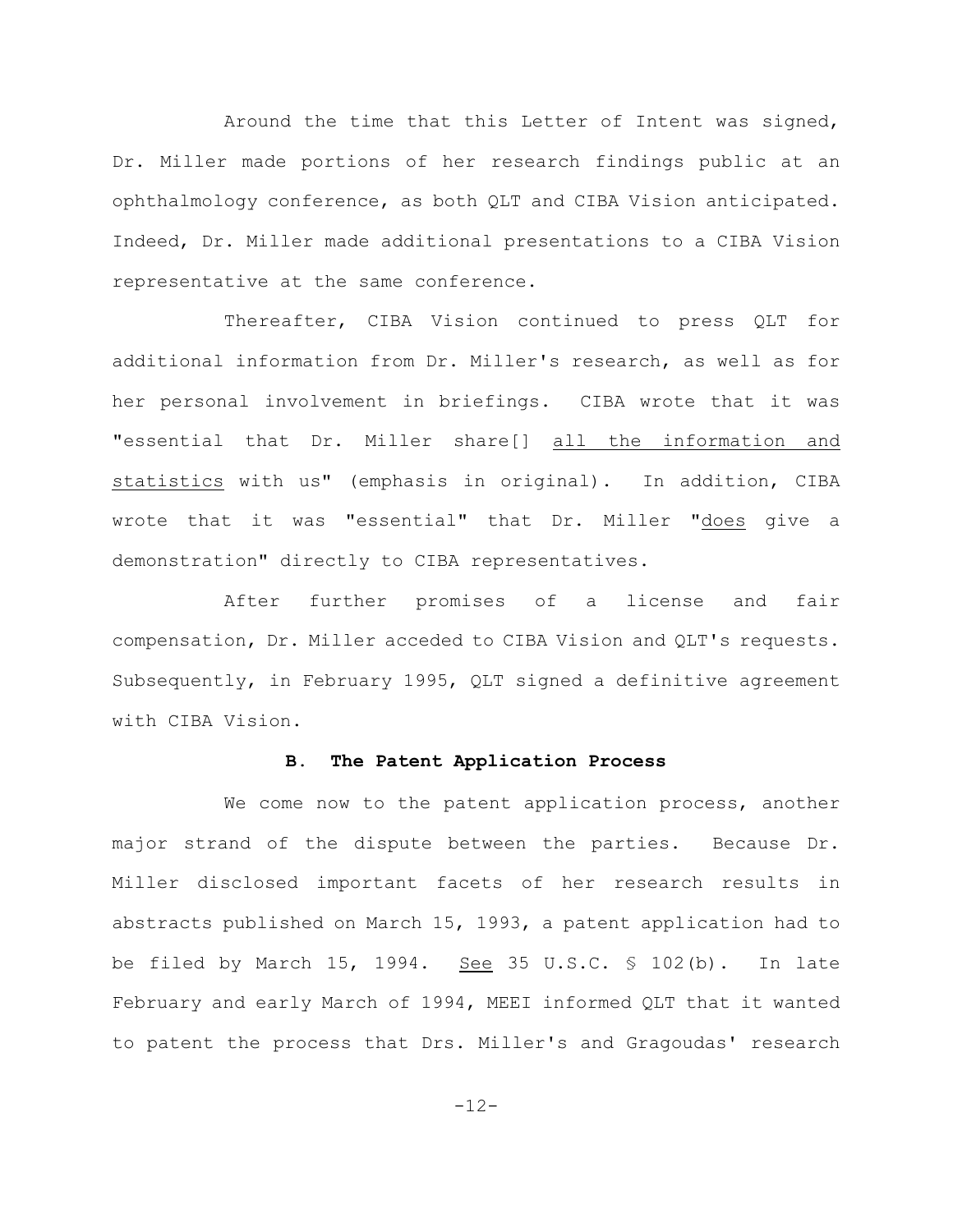had spawned. QLT suggested the use of its patent attorney but indicated that it did not see itself as an inventor of the process. Moreover, QLT reiterated its desire to license the treatment from MEEI. QLT memorialized these comments in several letters. In addition, although QLT noted the possibility that non-QLT employees might claim co-inventorship status, QLT promised to compensate MEEI based on MEEI's sole ownership of the contemplated patent.

Based primarily on her discussions with Dr. Miller, QLT's patent attorney drafted patent application 08/209,473 ("the '473 application"). <sup>8</sup> The '473 application named only three inventors, all affiliated with MEEI: Drs. Miller, Gragoudas, and Lucy Young (another MEEI researcher). Soon after the '473 application was filed, Dr. Hassan learned that she had not been named an inventor, and she objected.

Further complicating matters, QLT argued that the portion of the '473 application dealing with age-related macular degeneration had to be refocused in light of the prior art. In a contemporaneous letter to CIBA, however, QLT clarified that its concern went beyond determining the proper scope and inventorship of a potential Visudyne patent; QLT wanted to maintain control of the application process. Dr. Ed Levy wrote:

 $8$ The '473 application described several claims. Claim 1 described a "method to treat conditions of the eye characterized by unwanted neovasculature," while claim 2 was directed specifically to choroidal neovasculature.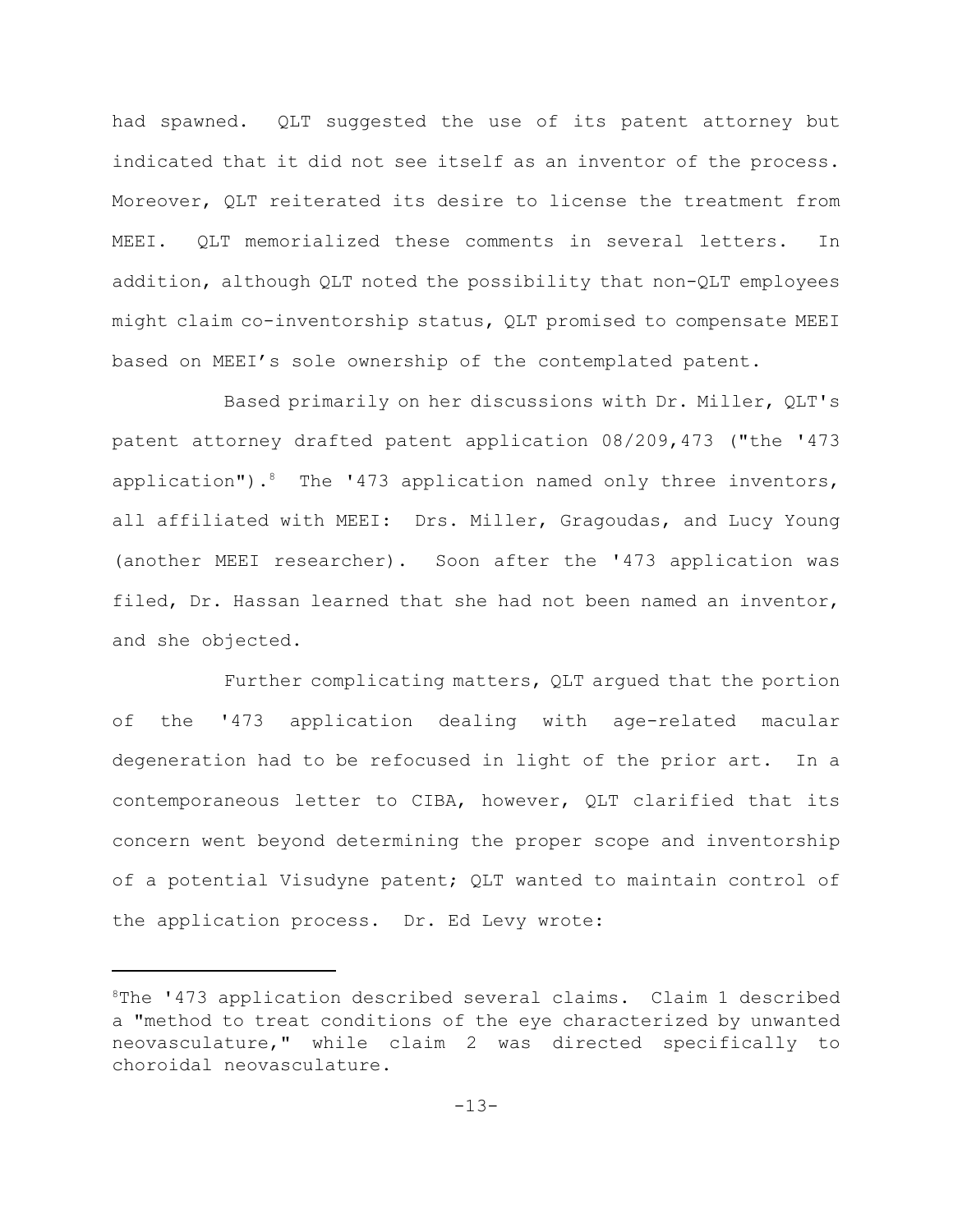At one point we verbally conveyed to MEEI a more negative view of the prospects [of the '473 application] and our willingness to continue funding the application. Their response was roughly "send us the file." We chose to soften our position so that we could maintain control of the process. . . .

Dr. Levy further explained that QLT was not yet in a propitious position to challenge Dr. Miller or MEEI because the '473 application listed only MEEI inventors:

> What all this amounts to is that there will be additional negotiations with Joan [Dr. Miller] and MEEI over these matters, so even though we hold almost all of the cards, we do not want to muddy the waters. For all I know there may be other reasons not to get into a pissing match with Joan (excuse the technical language)–e.g. she made important contributions to the preclinical proof of principle and she could be an extremely valuable clinical investigator--but it seems to me that the patent negotiations alone are a sufficient reason for all of us to proceed carefully with Joan and her colleagues.

Having retained control of the patent application process, QLT suggested amending the application to cover narrower claims involving liposomal preparations of BPD. (The original application involved LDL-based BPD). Such a limitation would permit Dr. Julia Levy to be added to the patent application as a co-inventor. Initially, QLT's patent attorney rejected this limitation. The parties remained unable to reach agreement on the proper scope of the Visudyne patent application.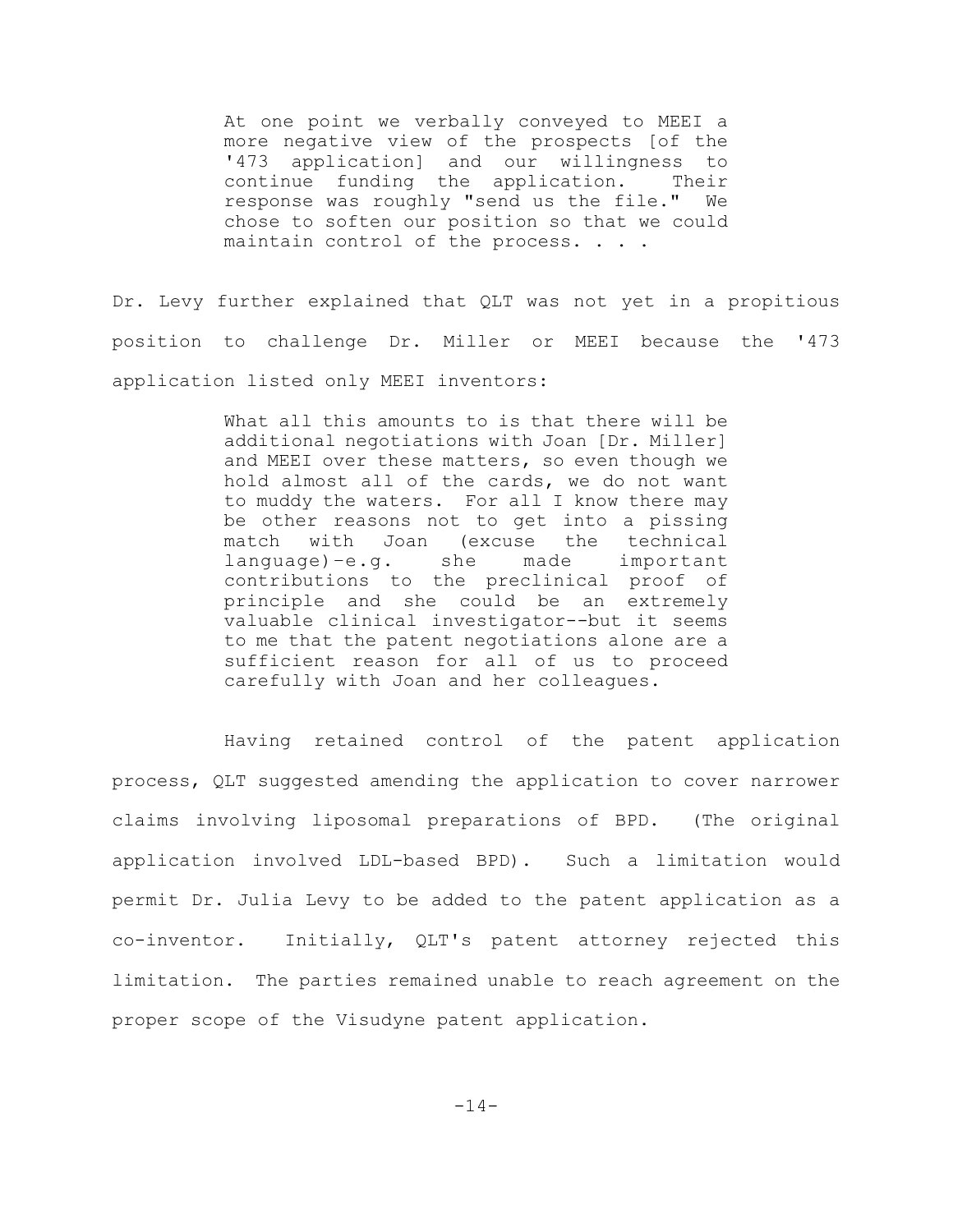Stymied, Dr. Murashige, QLT's patent attorney, suggested that all concerned parties -- MGH, MEEI, and QLT -- meet in December 1994 to resolve the inventorship dispute. Prior to the meeting, MEEI researchers were resistant to broadening the inventorship of Visudyne because of concerns that added inventors would reduce the amount of future royalties that MEEI could expect. To counter these concerns, QLT assured MEEI that a fair business arrangement would be made regardless of how inventorship was sorted out.

At the meeting, all those claiming potential co-inventor status, each with the guidance of independent counsel, explained their claimed roles in the process. Rather than argue about who did what, Dr. Murashige suggested that the parties file a broader patent application that would include additional inventors. It was understood that this broadened patent application would be jointly assigned to MEEI, MGH, and QLT because personnel from all three institutions were co-inventors under this broadened application.

MEEI and its researchers remained wary of this prospect. Following the meeting, Dr. Miller continued to express her concerns about dropping the '473 application and filing a broader application listing additional inventors. But the Levys again reassured her that QLT would compensate MEEI as the sole inventor, regardless of how the patent application was ultimately drafted.

 $-15-$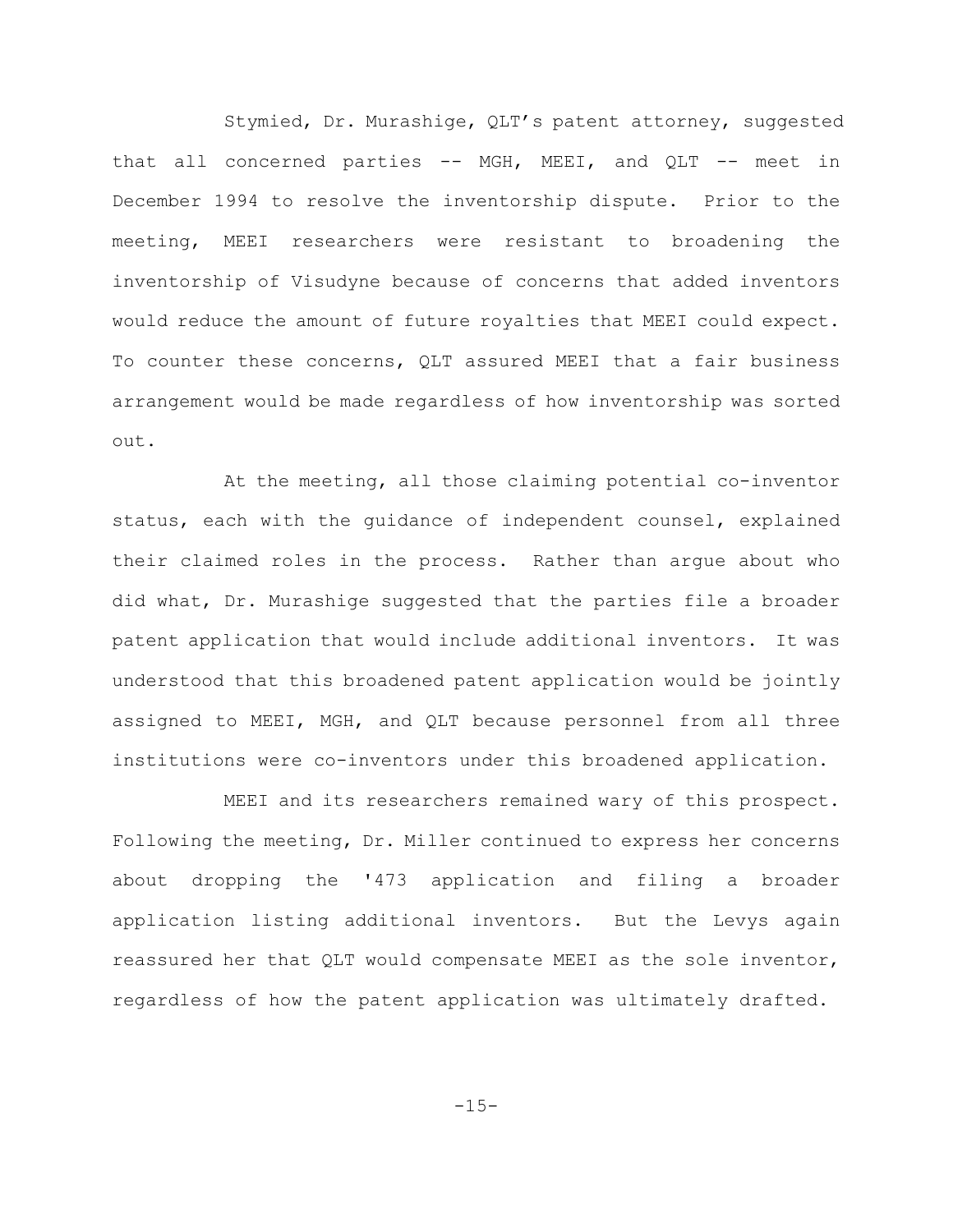As a result of these assurances, MEEI, Drs. Miller, and Gragoudas acquiesced to QLT's preferred approach. Consequently, QLT's patent attorney filed continuations-in-part canceling the '473 application and reworked the canceled claims, which she filed as part of a broader patent application, the "'591 application." Thus, based on QLT's promise that MEEI would be treated as the sole owner of the treatment method for age-related macular degeneration, MEEI agreed to merge its patent claims into two dependent claims (numbers 7 and 14) of the '591 application, with the consequent addition of researchers from MGH and Dr. Julia Levy of QLT as coinventors.

## **C. Licensing Negotiations**

Dr. Miller and MEEI consistently pressed QLT to negotiate a license agreement, which QLT delayed.<sup>9</sup> In the interim, QLT consistently obtained Dr. Miller's cooperation with promises of a fair licensing agreement while deferring the actual negotiations of the agreement until it held "almost all of the cards." But the parties did eventually begin negotiations. Once the parties began negotiating a license, it became clear that they entertained

 $^9$ QLT wrote in a letter to MEEI that it was "actively prosecuting [the '591 application] in a number of jurisdictions around the world." QLT further stated its intention "to negotiate in good faith" with the other assignees "when it is clear patents will be issued and feasibility of the [i]nvention is proven."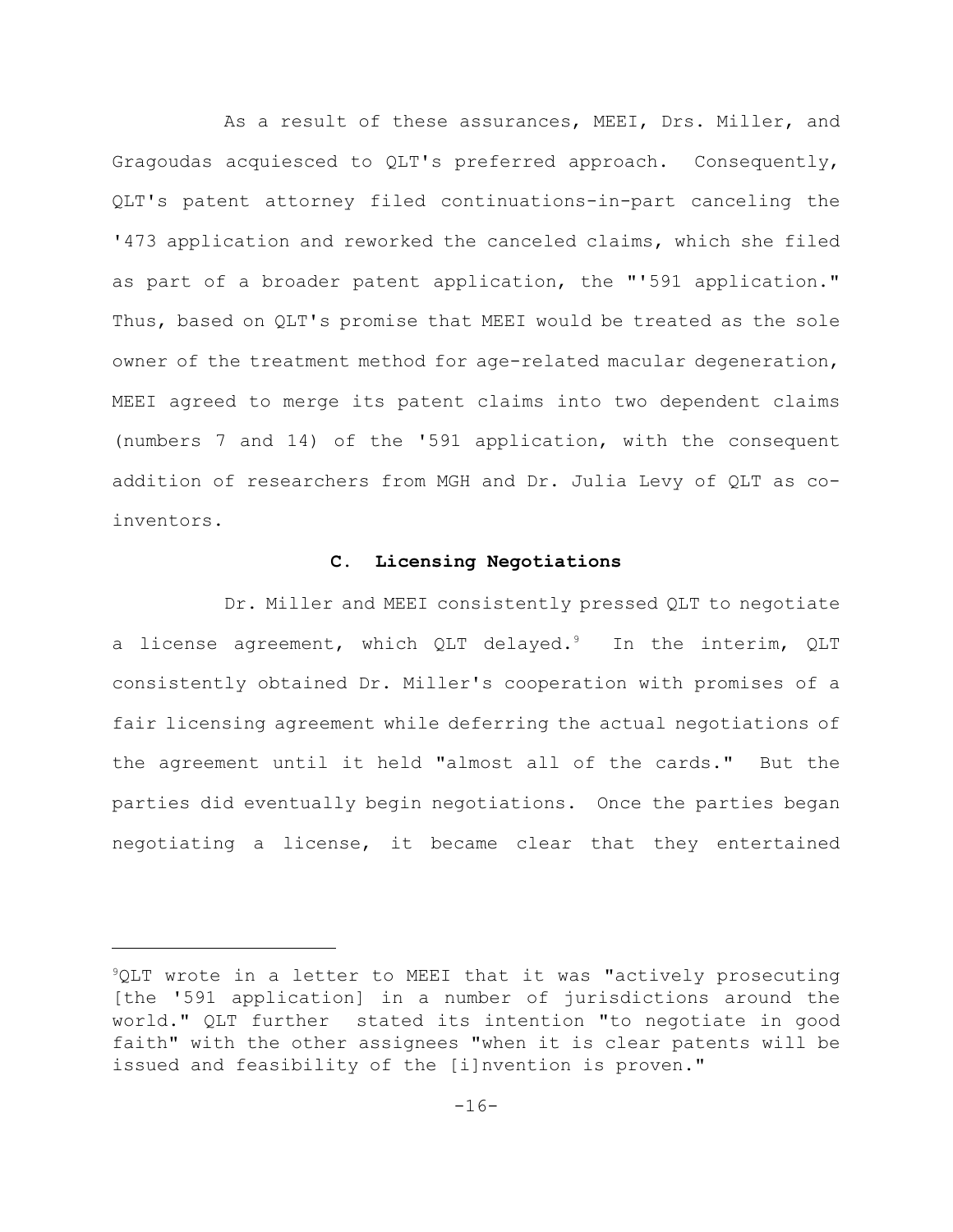diametrically opposed notions of what constituted a "fair business arrangement."

In late 1995, Dr. Miller handed Dr. Julia Levy a draft license agreement, which contained a royalty rate of 5% of net sales in jurisdictions covered by an MEEI patent. On receiving the draft, Dr. Levy reassured Dr. Miller that QLT wanted to license Visudyne from MEEI. QLT followed this conversation with a letter stating that it considered itself free, "as a co-assignee to practice the invention [Visudyne] independently." Nevertheless, QLT wrote that it intended to negotiate in good faith with MEEI and MGH to "come to an agreement on reasonable terms and royalty rates which will be consistent with industry standards under similar circumstances."

The U.S. Patent and Trademark office allowed the claims of the '591 application, which issued as the '349 patent. Immediately thereafter, at MEEI's urging, license negotiations resumed in earnest. QLT's initial position was that it didn't need a license to sell Visudyne, but wished to recognize the contributions that MGH and MEEI had made to Visudyne's development. Consequently, QLT offered MEEI a one-time \$200,000 research grant, and made a similar offer to MGH. About a month later, QLT advanced another proposal, offering MEEI a royalty of 0.2% of sales in jurisdictions covered by patents. MGH eventually proposed and QLT agreed to a royalty rate of 0.5% of sales in the U.S. and Canada,

-17-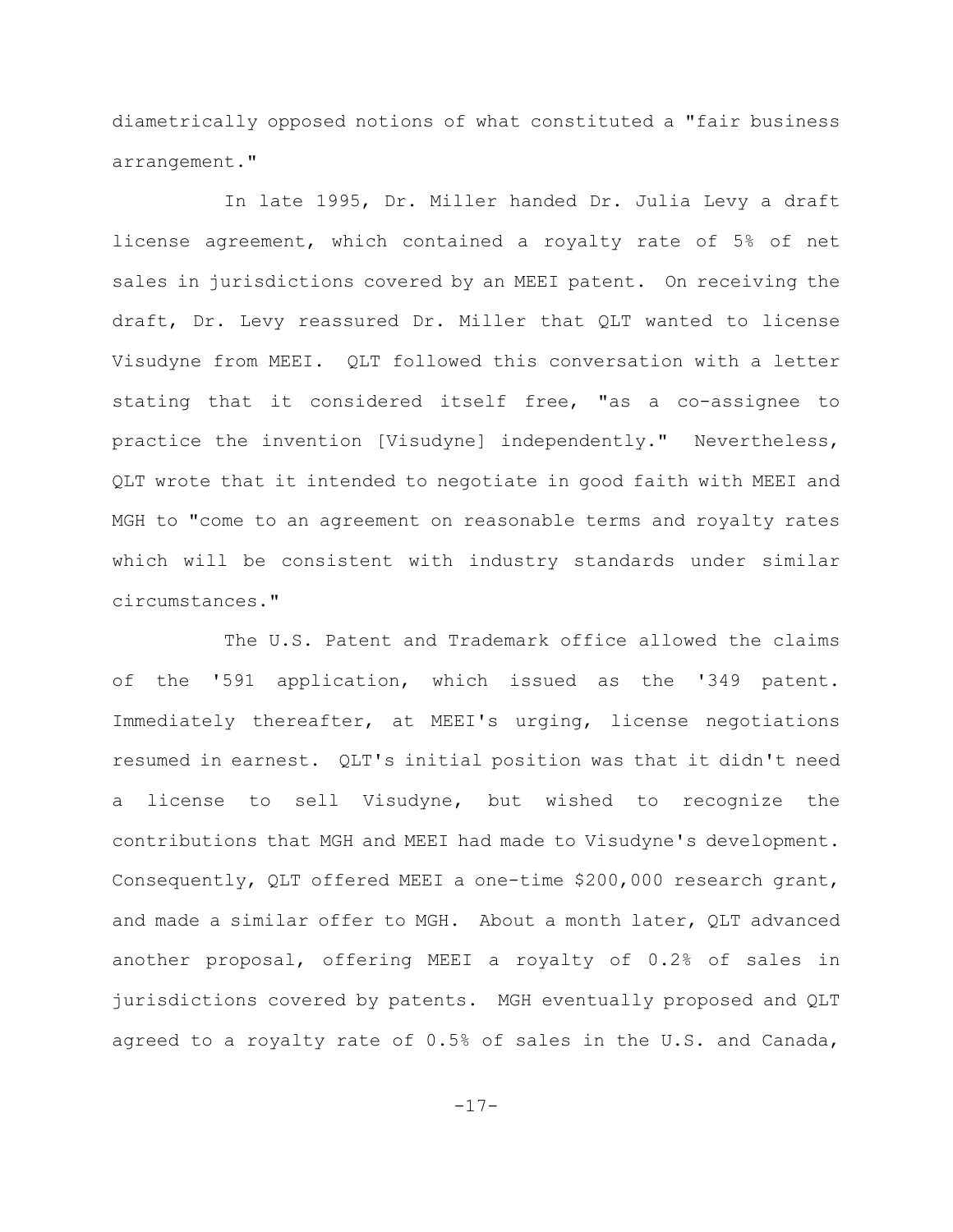along with a "most favored nation" clause obligating QLT to make any more advantageous license terms it negotiated with MEEI available to MGH. $^{10}$  QLT offered similar terms to MEEI. But MEEI continued to press for better terms on the theory that QLT should not be a co-assignee, and therefore QLT should -– consistent with its prior promises –- compensate MEEI as though MEEI was the sole inventor of Visudyne. Around the same time, MEEI indicated to MGH that, in the interest of reaching a deal, it was willing to accept a 3% royalty, which it would split with MGH. In its proposal to QLT, MEEI demanded an up-front payment of \$2,000,000 and a 3% royalty on net sales of any product intended for treatment of unwanted neovasculature of the eye using BPD. Further negotiations broke down, and this suit followed.<sup>11</sup>

 $10$ The evidence at trial suggested that MGH accepted this proposal because it felt it had no other leverage, and because it did not want to disrupt its ongoing arrangement with QLT. Furthermore, the jury considered the fact that one of the MGH researchers involved in the licensing discussions was on QLT's scientific advisory board.

 $11$ MEEI later applied for and obtained a separate patent, No. 6,225,303 ("the '303 patent"), which contained claims similar to the '349 patent but included an irradiance range not contained in the '349 patent. MEEI then sued CIBA and QLT for infringement of the '303 patent.

The district court granted summary judgment to QLT. See Mass. Eye & Ear Infirm. v. Novartis Opthal., Inc., 353 F. Supp.2d 170 (D. Mass. 2005). MEEI appealed, and the Federal Circuit found that the question of inventorship presented a triable issue of material fact. See Mass. Eye & Ear Infirm. v. Novartis Opthal., Inc., 199 Fed. App'x 960 (Fed Cir. 2006). This litigation eventually settled and the present suit represents the only vehicle through which MEEI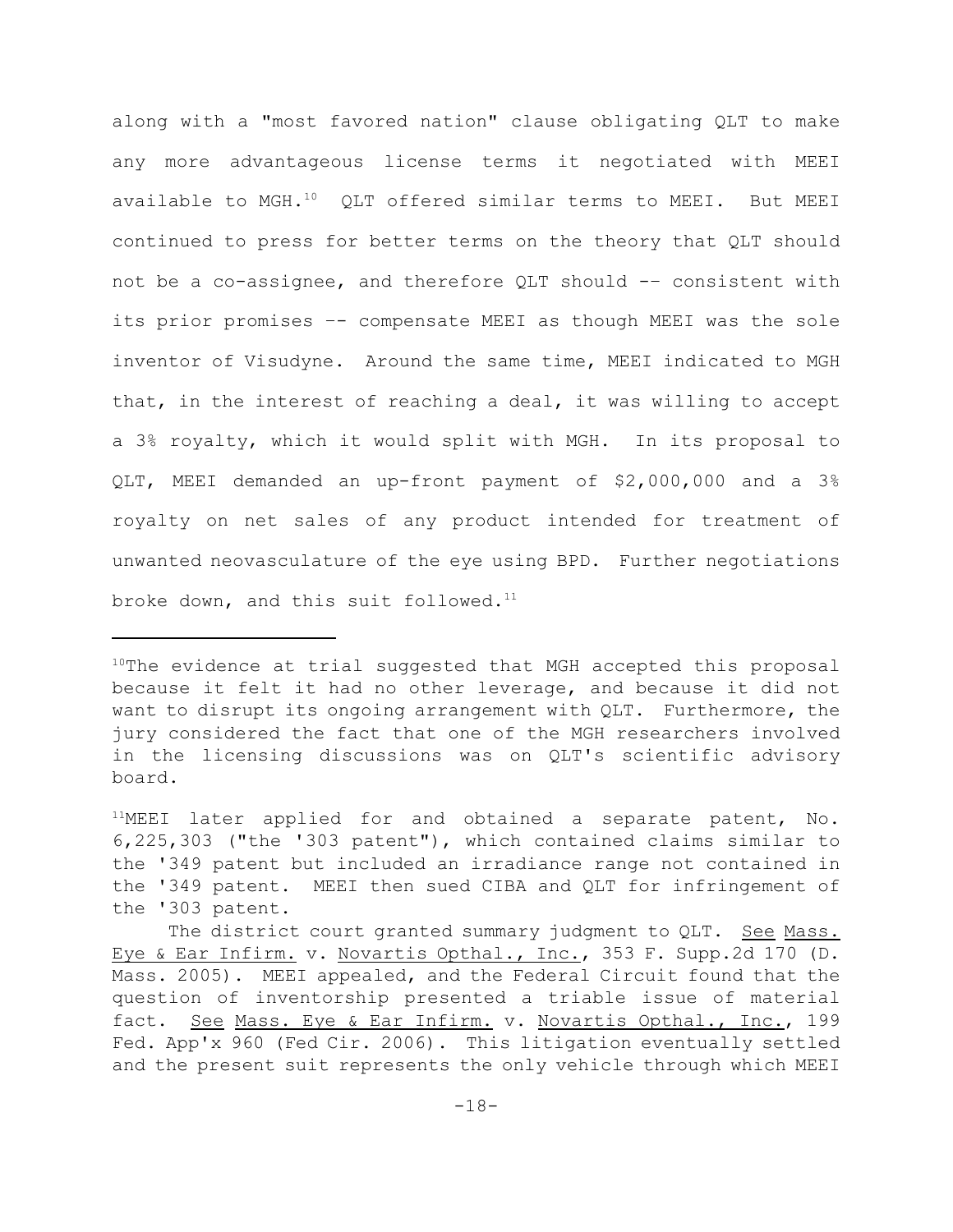#### **D. Proceedings Below**

MEEI brought the present suit in the United States District Court for the District of Massachusetts, alleging a number of claims, including breach of express contract, breach of implied contract, breach of the covenant of fair dealing, conversion, misrepresentation, unjust enrichment based on the disclosure of MEEI's confidential information, unjust enrichment based on the joinder of MEEI's claims to the '591 application, misappropriation of trade secrets, and unfair and deceptive trade practices. The trial court granted QLT summary judgment on all claims. On appeal, we affirmed in part but remanded the case for trial on two theories of unjust enrichment: (disclosure of confidential information and the patent application theory), as well as on the claim for trade secrets misappropriation, and the Chapter 93A claim. See generally*,* MEEI-II.

The parties conducted a spirited trial, which lasted thirteen days. At the close of MEEI's evidence, the trial court granted QLT's motion for judgment as a matter of law on the misappropriation of trade secrets claim. In addition, the court granted QLT judgment with respect to the Chapter 93A claim, to the extent it relied on the trade secrets claim. The trial continued with respect to the unjust enrichment claims and the remainder of the Chapter 93A claim.

is seeking damages arising out of the development of Visudyne.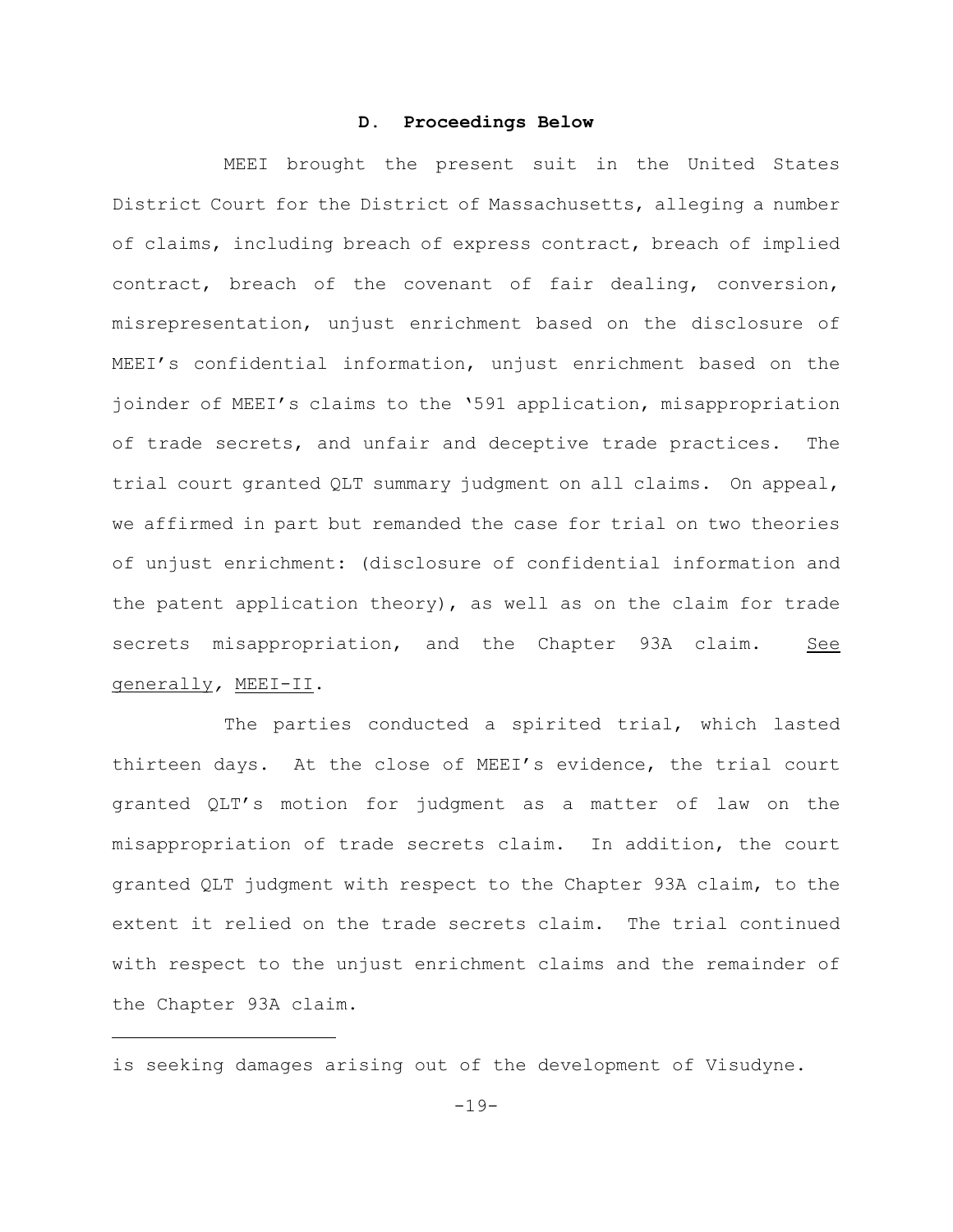After extensive wrangling about jury instructions, the remaining claims went to the jury. The jury found QLT liable for unjust enrichment and a violation of Chapter 93A, and it ordered QLT to pay MEEI a running royalty of 3.01% of Visudyne's gross sales as damages. The jury, however, did not find that QLT's Chapter 93A violation was knowing or willful, and therefore did not award enhanced damages as allowed by the statute. The trial court denied QLT's post-trial motion for judgment as a matter of law, entered judgment on the jury verdict, and awarded MEEI pre-judgment interest. It also awarded MEEI \$14,093,855.42 in attorneys' fee. This appeal and cross-appeal timely followed.

#### **II. Discussion**

We review the district court's denial of a motion for judgment as a matter of law, including legal decisions made therein, de novo. Ramos v. City of Mayaquez, 467 F.3d 16, 22 (1st Cir. 2006). But a jury's verdict and factual findings "must be upheld unless the facts and inferences viewed in the light most favorable to the verdict point so strongly and overwhelmingly in favor of the movant that a reasonable jury could not have returned the verdict." Borges Colon v. Roman Abreu, 438 F.3d 1, 14 (1st Cir. 2006) (quoting Acevedo Diaz v. Aponte, 1 F.3d 62, 66 (1st Cir. 1993))(internal quotation, alternations, and citations omitted); see also Crowley v. L. L. Bean, Inc., 303 F.3d 387, 393 (1st Cir. 2002) ("Our review is weighted toward preservation of the jury

 $-20-$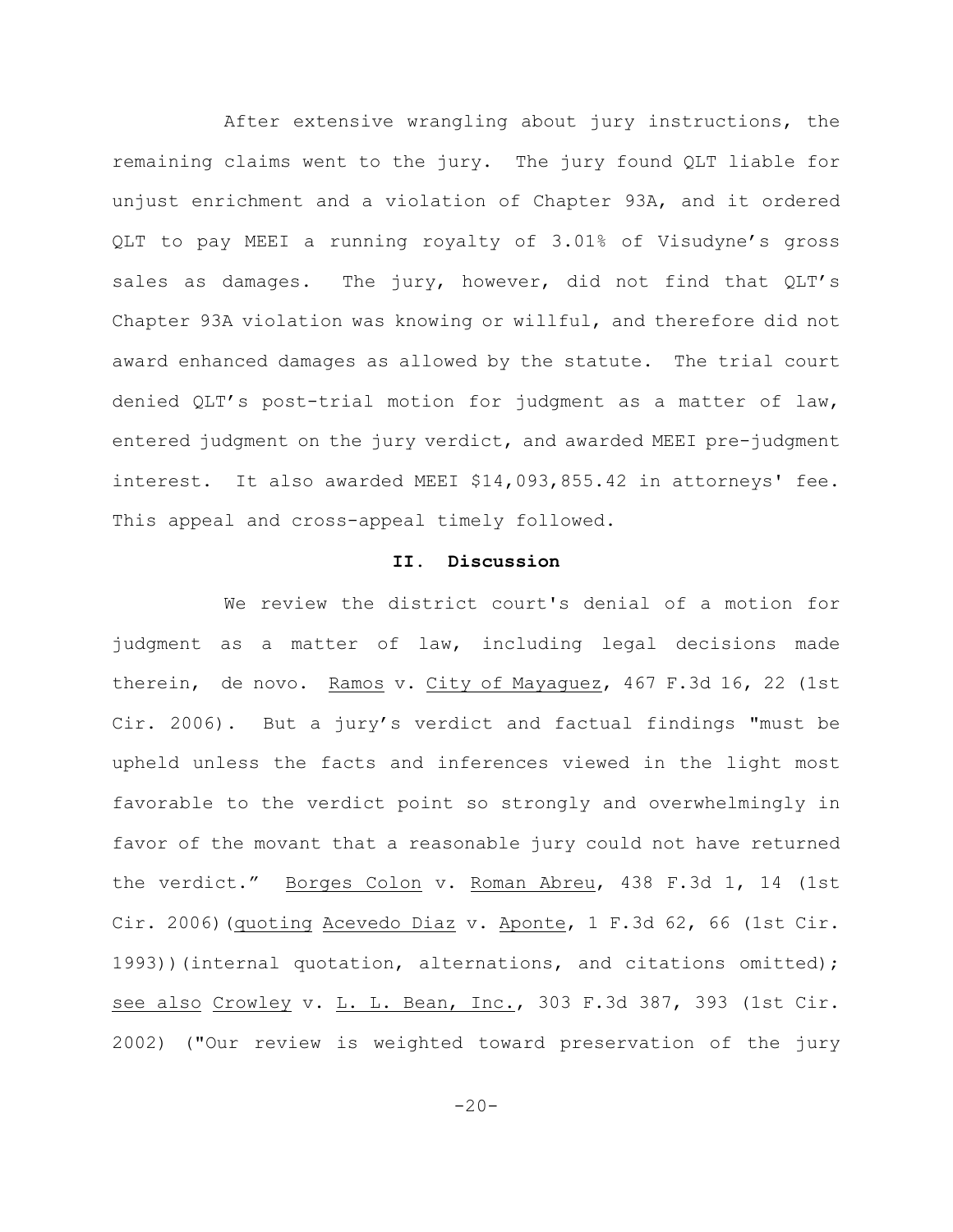verdict, for we affirm unless the evidence was so strongly and overwhelmingly inconsistent with the verdicts that no reasonable jury could have returned them.") (quoting Rodowicz v. Mass. Mut. Life Ins. Co., 279 F.3d 36, 41-42 (1st Cir. 2002)).

# **A. Unjust Enrichment Liability**

With these standards in mind, we examine the jury verdict in favor of MEEI, beginning with unjust enrichment liability. In Massachusetts, a claim for unjust enrichment does not require consideration, but there must be "unjust enrichment of one party and unjust detriment to another party." MEEI-II, 412 F.3d at 234 n.7 (internal quotation marks and citations omitted); see also 26 Samuel Williston & Richard A. Lord, A Treatise on the Law of Contracts § 68:5 (4th ed. 1993) (establishing that unjust enrichment requires: (1) a benefit conferred upon the defendant by the plaintiff; (2) an appreciation or knowledge by the defendant of the benefit; and (3) acceptance or retention by the defendant of the benefit under the circumstances would be inequitable without payment for its value); Stevens v. Thacker, 550 F. Supp.2d 161, 165 (D. Mass. 2008). Massachusetts courts emphasize the primacy of equitable concerns in a finding of unjust enrichment or quasicontract: "[C]onsidertions of equity and morality play a large part in constructing a quasi contract." Salmon v. Terra, 477 N.E.2d 1029, 1031 (Mass. 1985).

-21-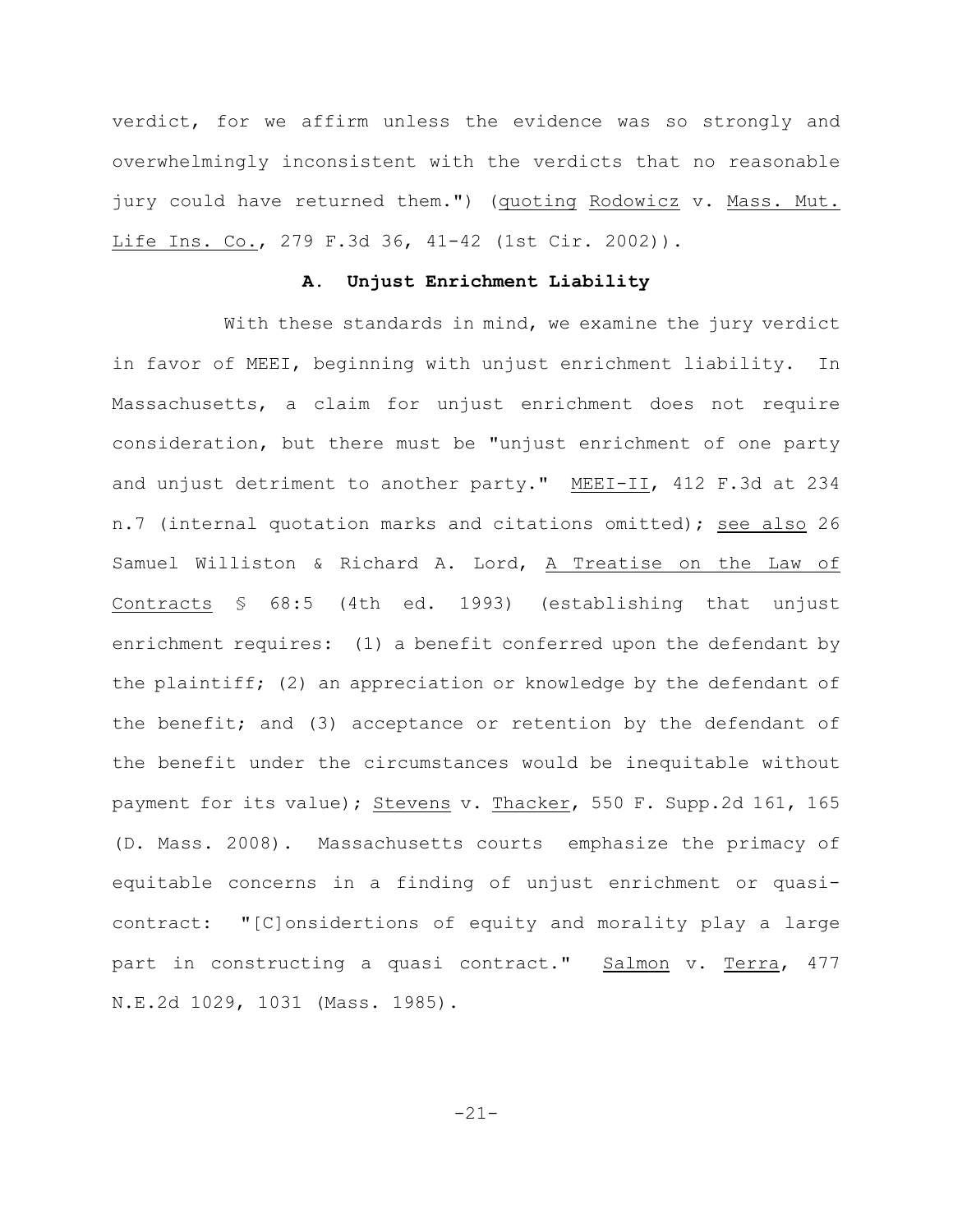Furthermore, Massachusetts courts have recognized that misuse of confidential information may lead to unjust enrichment. Under Massachusetts law, "a constructive trust is . . . imposed to avoid unjust enrichment of one party at the expense of the other where information confidentially given or acquired was used to the advantage of the recipient at the expense of the one who disclosed the information." MEEI-II, 412 F.3d at 238 (internal quotations and citations omitted). In short, we previously have found that in order for MEEI to show unjust enrichment based on unauthorized disclosure of confidential information, MEEI had to prove that QLT used MEEI's confidential information at MEEI's expense. Id.

Against this backdrop, QLT argues that it was entitled to judgment because MEEI failed to produce proof of a legally cognizable benefit under either of its theories of unjust enrichment. QLT contends that neither its disclosure of MEEI's confidential information, nor MEEI's cooperation on the '591 application were compensable benefits as a matter of law. Consequently, QLT argues that it has not been unjustly enriched and, therefore, MEEI is due no compensation under any equitable doctrine, whether styled as unjust enrichment, quasi-contract, disgorgement, or restitution.

MEEI counters that both the disclosure of its confidential information and its assent to the '591 application

-22-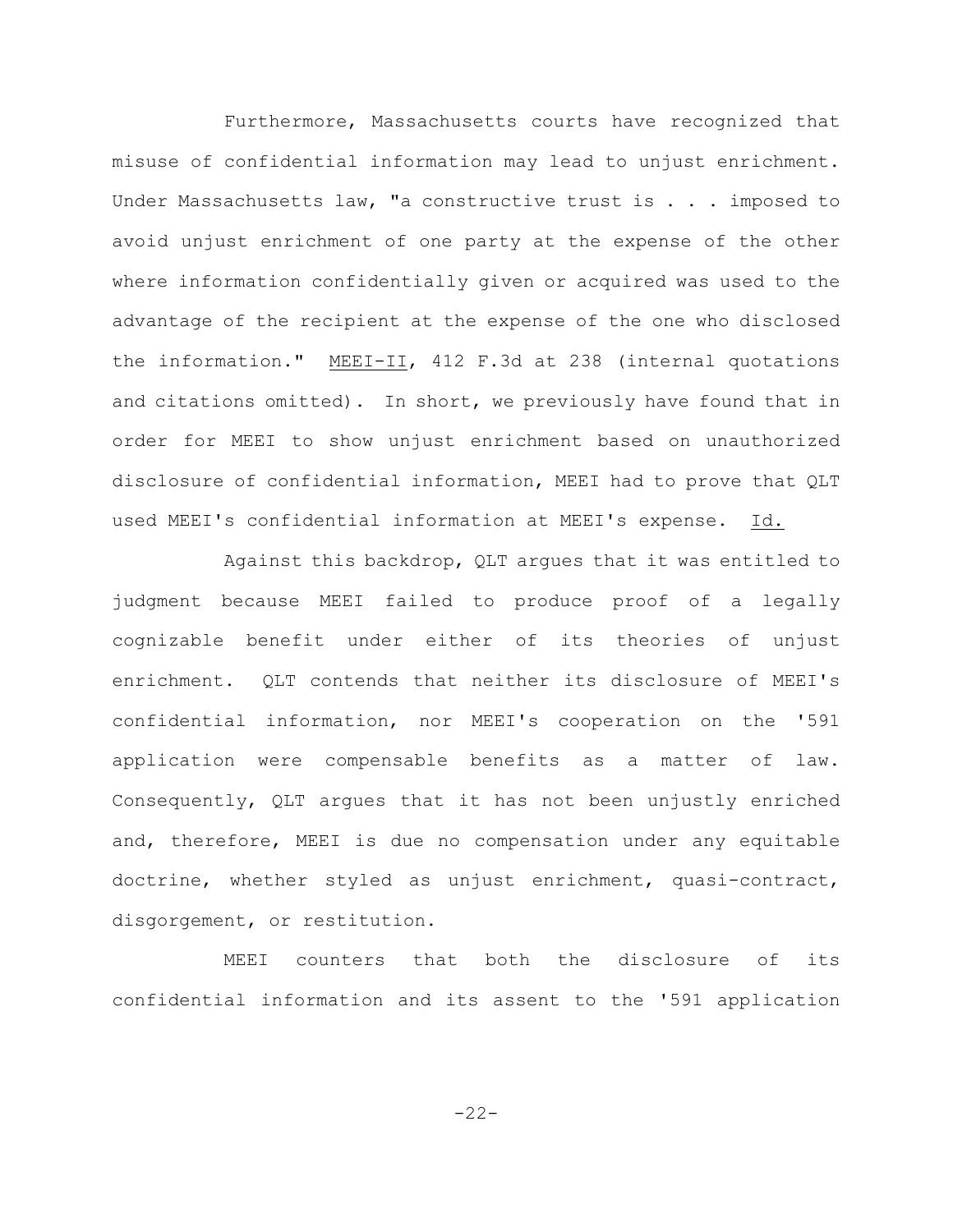separately constituted a legally cognizable benefit to QLT for which MEEI deserves compensation. We consider each theory in turn.

#### **1. Confidential Information**

We begin by tackling QLT's challenge to the sufficiency of the evidence undergirding the confidential information theory of unjust enrichment. We then address QLT's legal challenges to this theory.

Over the course of the trial, the parties introduced copious evidence. For example, it is undisputed that QLT agreed not to disclose MEEI's confidential information "to any person or entity other than its corporate counsel and employees."<sup>12</sup> Nevertheless, there was evidence that QLT contacted CIBA Vision suggesting a "strategic partnership," and specifically proposed Dr. Miller's work as "an interesting possibility" that QLT and CIBA Vision should jointly pursue. Believing the use of Dr. Miller's name would bolster QLT's credibility with CIBA Vision, Dr. Ed Levy used her name in further marketing materials. And in December of 1993, without Dr. Miller's permission, Dr. Ed Levy sent CIBA Vision portions of Dr. Miller's research results -– results that QLT had

 $^{12}$ QLT claims that it was not unjustly enriched because material transfer agreements gave it the right to access Dr. Miller's research. But those agreements did not give QLT the right to disclose Dr. Miller's findings, which was an essential step in the courtship of CIBA Vision. We further note that the jury was instructed regarding the material transfer agreements, and we presume that a jury understands and follows a court's instructions. United States v. Griffin, 524 F.3d 71, 78 (1st Cir. 2008).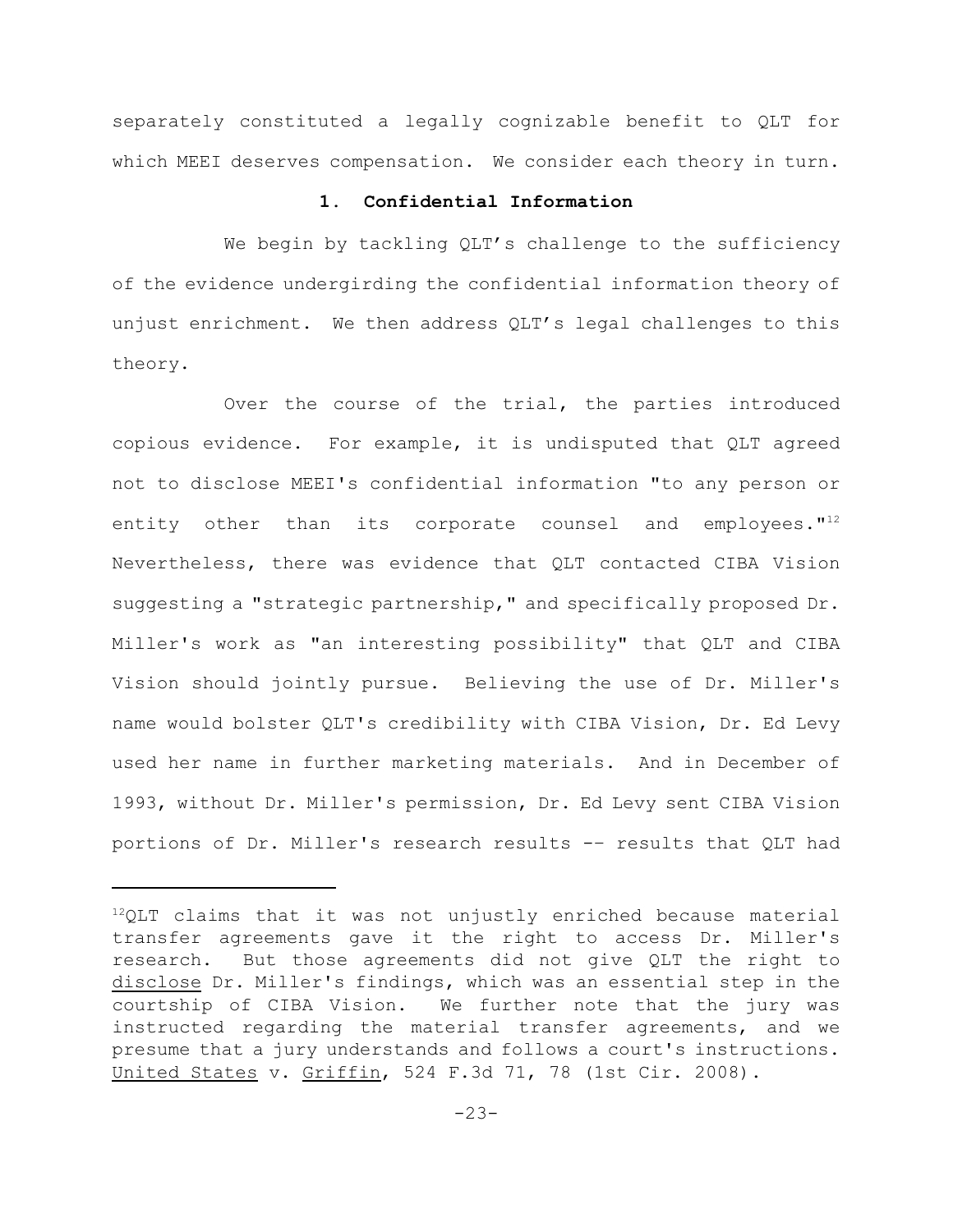agreed to keep confidential. The information disclosed included Dr. Miller's findings pegging the optimal irradiance level at 600  $mW/cm<sup>2</sup>$ , which formed the basis for the FDA approved irradiance level for Visudyne. When CIBA expressed an interest in collaboration, but requested additional information, QLT promised to provide it, even though it needed Dr. Miller's permission to provide such information.

QLT had an incentive to provide additional information. Although CIBA Vision had expressed an interest in QLT's BPD product, it was concurrently developing its own compound for eye treatments. It was therefore unsurprising that Dr. Ed Levy asked Dr. Miller to present her work directly to CIBA Vision in Switzerland, and offered to compensate MEEI fairly for its invention if Dr. Miller made such a presentation. Indeed, Dr. Levy confirmed his oral promise with written assurances that QLT would contact MEEI regarding a licensing agreement.

There was further evidence at trial that Dr. Miller's presentation was a salient consideration in CIBA Vision's decision to pursue its partnership with QLT. In its Letter of Understanding with QLT, CIBA Vision wrote that "Dr. J. Miller's (Harvard University) presentation has impressed and convinced us that Photodynamic Therapy will be the treatment of Age-related macular degeneration of the future." CIBA Vision went on to propose a "joint-development" of Visudyne under the CIBA-umbrella agreement.

 $-24-$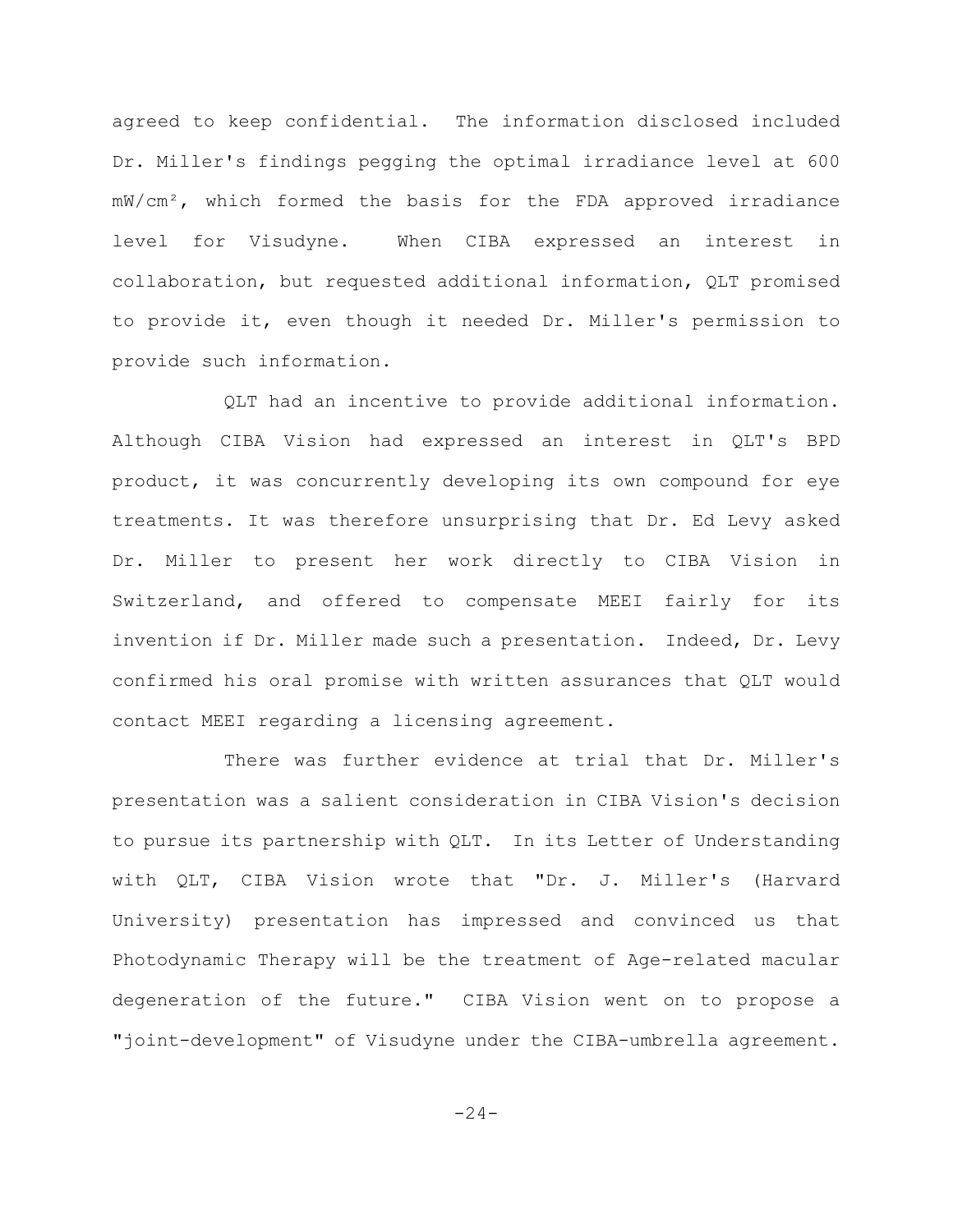In June 1994, QLT and CIBA executed the Letter of Intent, which suggested that CIBA's decision to partner with QLT resulted from the disclosure of MEEI's research. Even after these initial steps toward collaboration, CIBA Vision pressed QLT for additional information about MEEI's work. In June 1994, CIBA wrote that it was "essential that Dr. Miller shares all the information and statistics with us" (emphasis in original). Moreover, CIBA Vision explained that it was equally "essential" that Dr. Miller personally give a demonstration directly to CIBA Vision representatives. Faced with these requests, QLT again solicited Dr. Miller's cooperation, and once again promised to license the technology from MEEI. Dr. Miller obliged by providing additional confidential information, some of which was not included in previously published work or in her presentation to an opthalmological conference. Moreover, the QLT-CIBA Vision partnership agreement required the disclosure of any of Dr. Miller's preclinical work not previously disclosed (a disclosure that would also have required Dr. Miller's assent). In a familiar pattern, QLT obtained Dr. Miller's cooperation with the promise of a licensing deal.

Finally, there was evidence at trial suggesting that by 1992-1993, QLT was in serious need of a financial partnership. By 1992, QLT had been in business for nearly ten years, but had failed

 $-25-$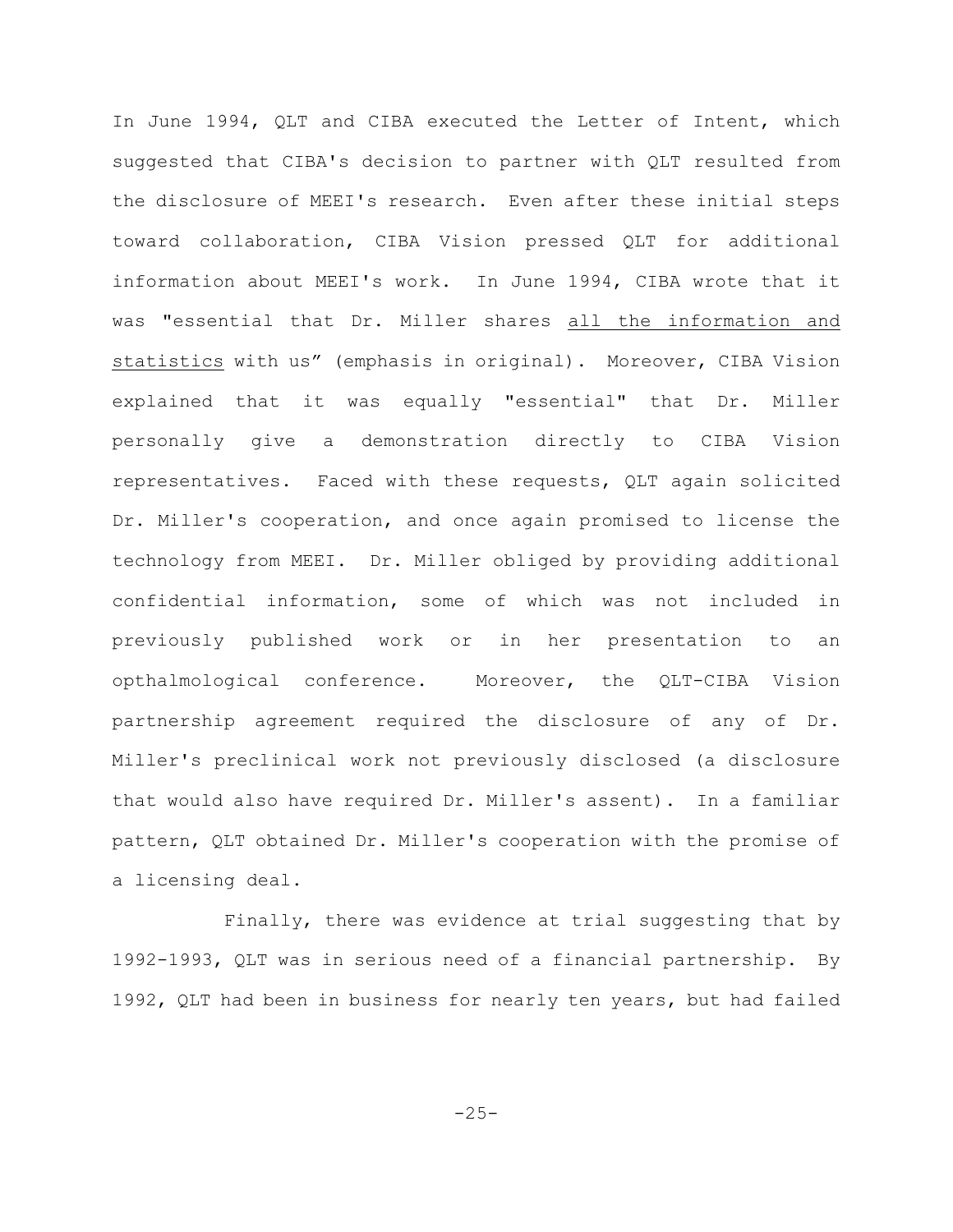to post a profit. There was also evidence suggesting that QLT required additional funding for product development.

The evidence was sufficient for the jury to find that each element of unjust enrichment was satisfied. QLT promised Dr. Miller that it would pay MEEI fair compensation for the right to disclose her confidential research. QLT made similar promises to secure Dr. Miller's active cooperation at times when such cooperation was critical to the courting of CIBA Vision. This evidence supported the jury's finding that Dr. Miller's efforts constituted a benefit to QLT (which QLT sought and appreciated). The jury could rationally infer that, if QLT did not value either the ability to disclose Dr. Miller's confidential research results or the credibility that Dr. Miller (and MEEI) gave QLT in its overtures to CIBA Vision, QLT would not have made so many promises to pay fair compensation to MEEI. Accordingly, the jury concluded that QLT obtained a significant benefit from the early disclosure of Dr. Miller's confidential information and from Dr. Miller's active involvement in the courtship of CIBA Vision, without which QLT's collaboration with CIBA Vision may not have borne fruit. Finally, the evidence permitted a finding that the benefit and detriment were incurred in a context in which MEEI expected compensation.

Despite QLT's arguments to the contrary, we find no legal impediment to this conclusion. See 41 C.J.S. Implied Contracts §

 $-26-$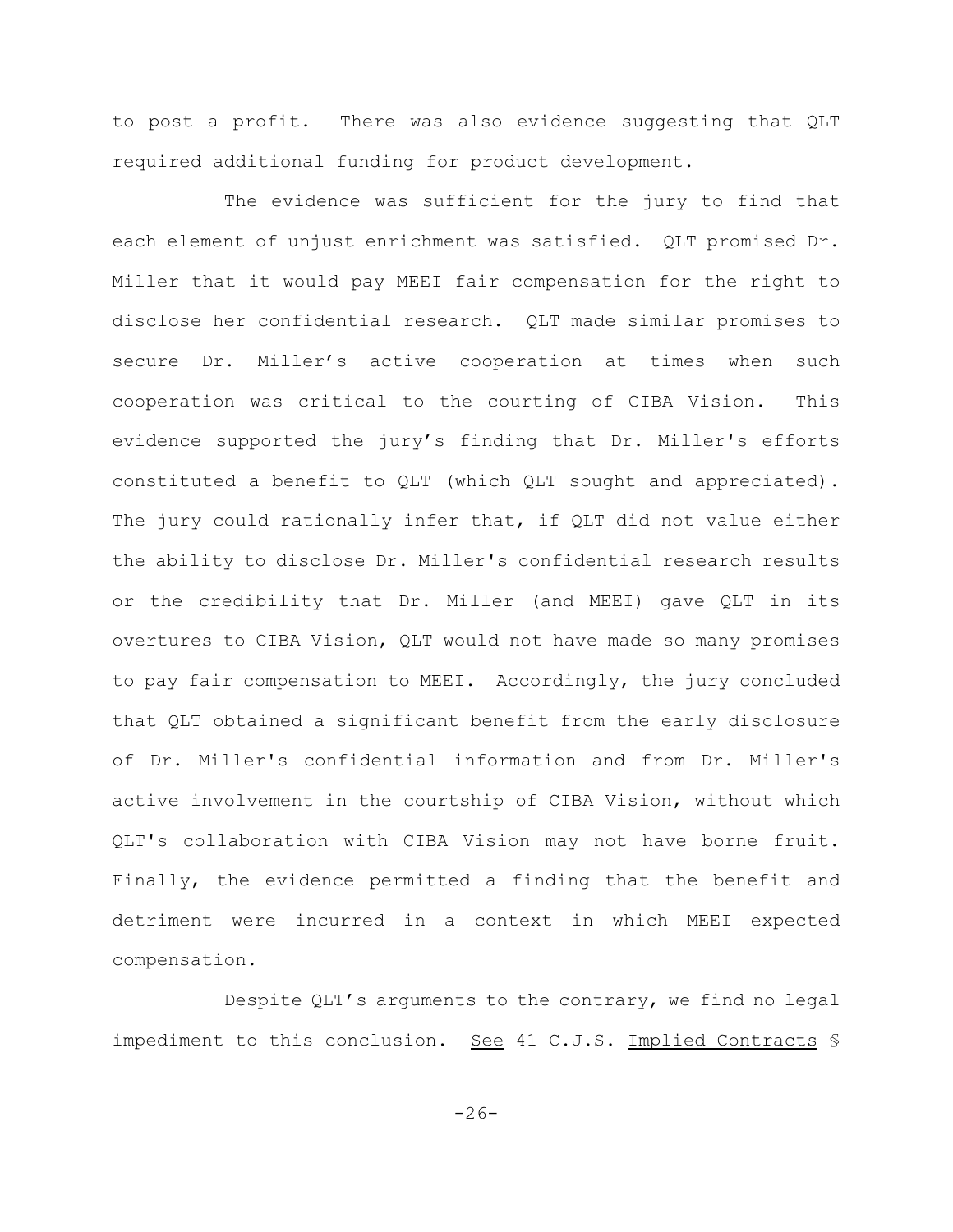9 ("A 'benefit' for purposes of an unjust enrichment claim is any form of advantage that has a measurable value, including the advantage of being saved from an expense or loss."); Asigard v. Bray, 419 N.E.2d 315, 318 (Mass. App. Ct. 1981) (finding the conferral of a benefit (and ultimately unjust enrichment) where plaintiff contributed substantially to a venture and, after inconclusive contract negotiations, defendants used plaintiff's contributions without compensation); see also Mass. v. Mylan Lab., 347 F. Supp.2d 314, 323-24 (D. Mass. 2005) (noting that inflation of average drug wholesale price may constitute benefit where such inflation resulted in higher payments from other providers). Moreover, given Dr. Miller's repeated requests for compensation and QLT's repeated assurances that it would pay such compensation in the form of a licensing agreement, we see little reason to disturb the jury's conclusion that QLT's retention of the benefits it received would be unjust under the circumstances.

QLT argues that the evidence adduced at trial was legally insufficient to permit the jury to find any causal relationship between the disclosure of confidential information and QLT's eventual Visudyne sales. To support this proposition, QLT primarily relies on Demoulas v. Demoulas Super Mkts., 667 N.E.2d 159, 196 (Mass. 1997). That case is inapposite.<sup>13</sup> Demoulas

 $13QLT$  also suggests that the jury's finding that the disclosure of confidential MEEI information was a causal factor in the QLT-CIBA partnership runs afoul of the holding in Hartford Cas. Ins. Co. v.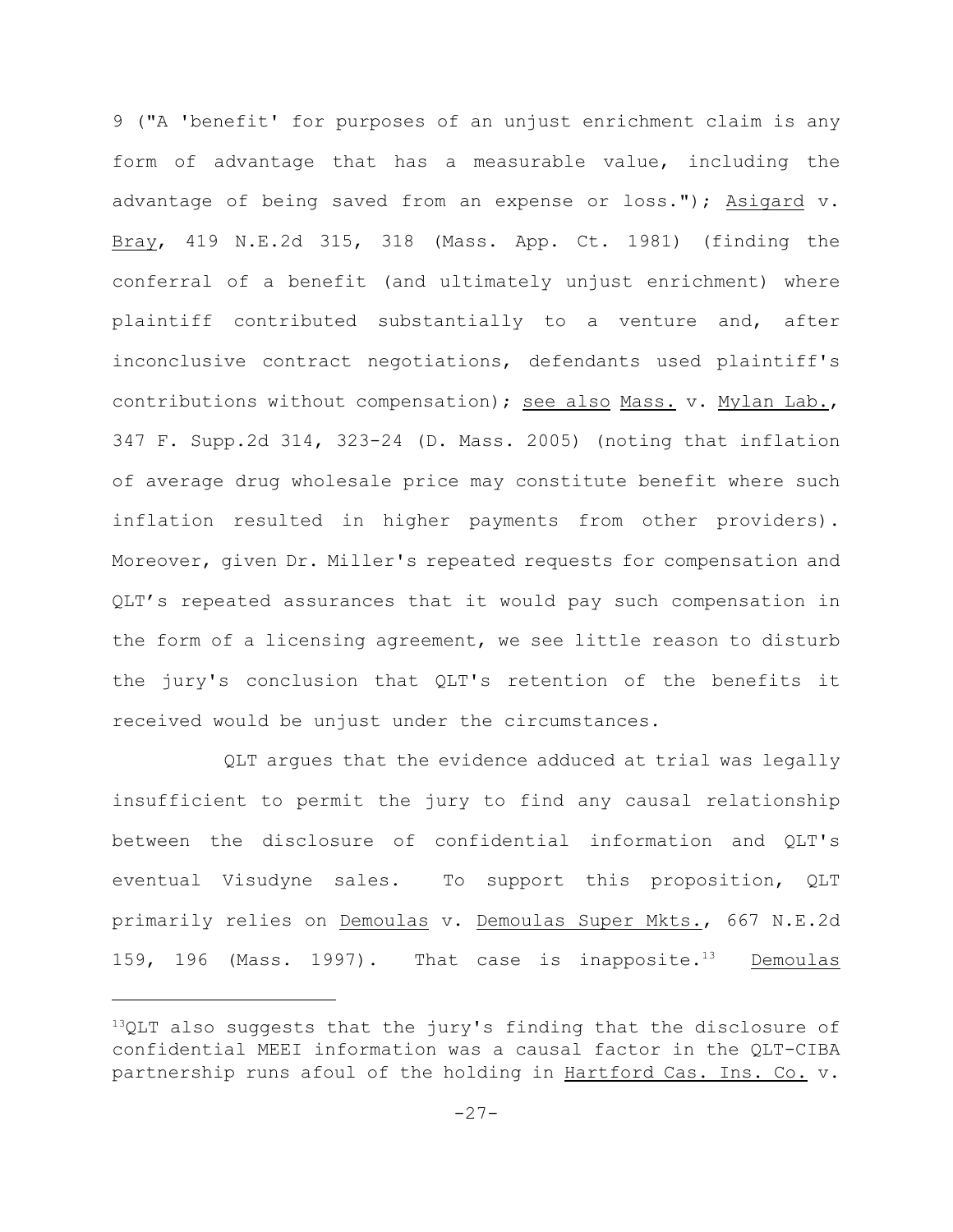involved the usurpation of corporate opportunities, breach of fiduciary duty, and restitution. The court held as a matter of law that one who is unjustly enriched due to the diversion of corporate opportunities and/or the breach of a fiduciary duty is entitled to a credit for amounts that she personally invests. Id. at 195. The court explained that

> [t]he purpose of this credit is to prevent an injured plaintiff from receiving more than the amount by which the defendant has benefitted from the wrongful transaction. Determining the amounts to be credited . . . is a factual issue . . . The burden of proof is on the defendants to show how much of any entity's assets are not the direct or indirect results of the violations of fiduciary duty.

Id. at 196. (citation omitted, emphasis added). Thus, the most that Demoulas can stand for here is that QLT should have had the opportunity to prove that its Visudyne profits did not derive entirely or even partially from the disclosure of MEEI's confidential information. QLT presented a vigorous defense.

New Hampshire Ins. Co., 628 N.E.2d 14, 20 (Mass. 1994), but this claim is equally unavailing. In Hartford, the plaintiff urged rejection of a trial court's finding that there was no evidence that an insurance company's arguably negligent investigation resulted in the insurance company's failure to settle a claim, thereby causing liability for an excess insurer. Id.

In the present case, as described above, there was evidence that CIBA Vision considered the prompt disclosure of all of Dr. Miller's research, and indeed her personal participation "essential." Similarly, there was evidence that QLT was in relatively difficult financial circumstances. The jury was entitled from these facts to infer that disclosure of Dr. Miller's confidential information was a causal factor in the QLT-CIBA venture.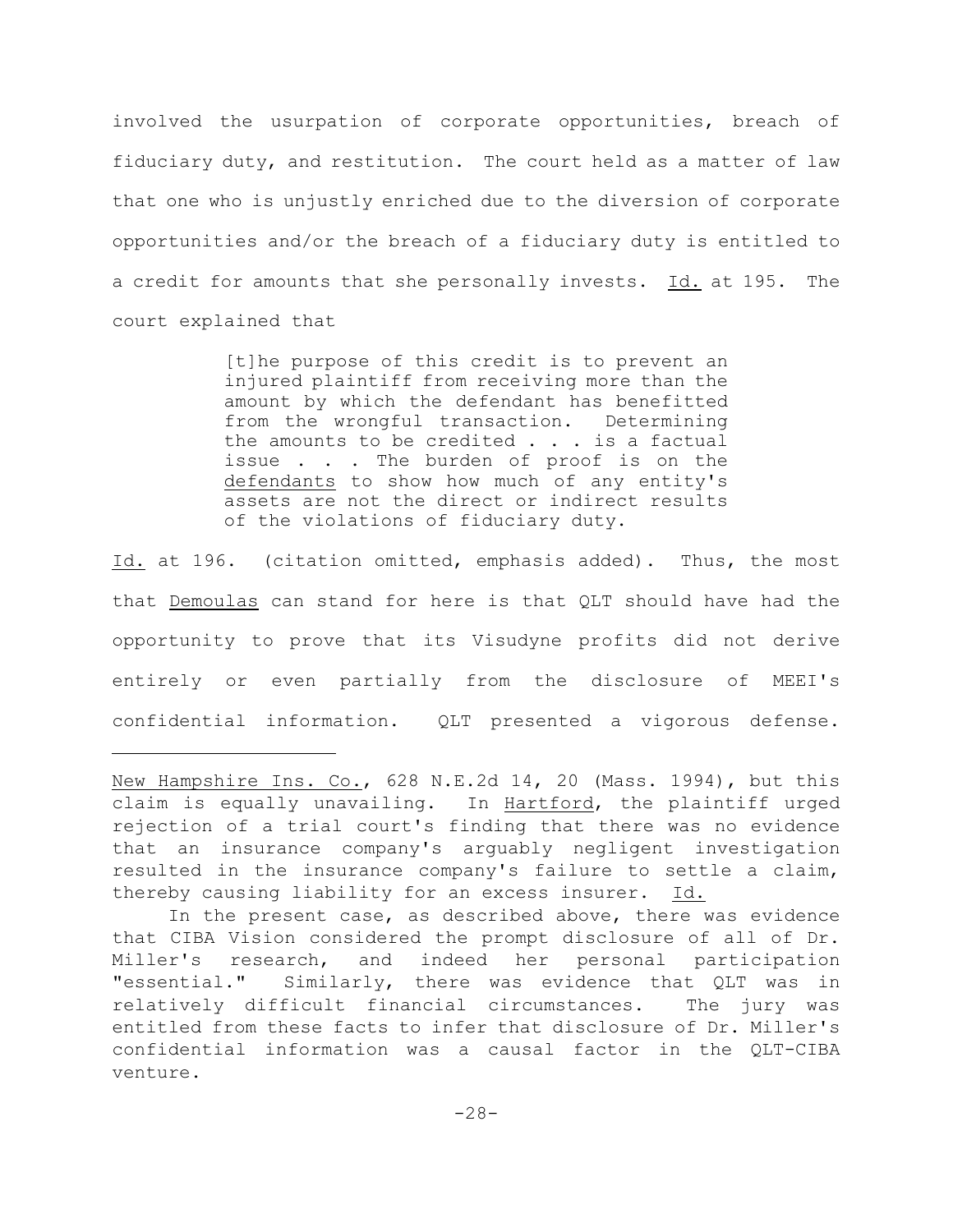During the course of this defense, QLT's position was that its partnership with CIBA Vision was not dependent on the disclosure of MEEI's confidential information. QLT further urged that it was entitled to a Demoulas-type credit through its damages expert. As we explore in our later discussion of damages, the jury and the trial court rejected QLT's first argument but partially credited the second; the jury awarded MEEI only a portion of the damages that it sought, properly leaving the remainder of the profits for QLT. Demoulas does not require a contrary result.

QLT's remaining arguments that it was not unjustly enriched are equally unavailing. First, QLT argues that MEEI was not entitled to prevail on a theory of unjust enrichment based on the disclosure of confidential information because the trial court granted QLT judgment as a matter of law with respect to MEEI's related trade secrets claim.<sup>14</sup> The trial court granted judgment to QLT on the trade secret claim because (1) MEEI failed to identify specific trade secrets and prove that QLT's disclosure of such secrets directly resulted in commercial advantage, (2) MEEI did not demonstrate that any of its trade secrets were actually incorporated into Visudyne, and (3) that to the extent any trade secrets were used in Visudyne or to entice CIBA Vision, Dr. Miller

 $14$ MEEI cross appeals from this order. But in light of our conclusion that MEEI is entitled to judgment on its unjust enrichment and Chapter 93A claims, this aspect of MEEI's crossappeal is moot.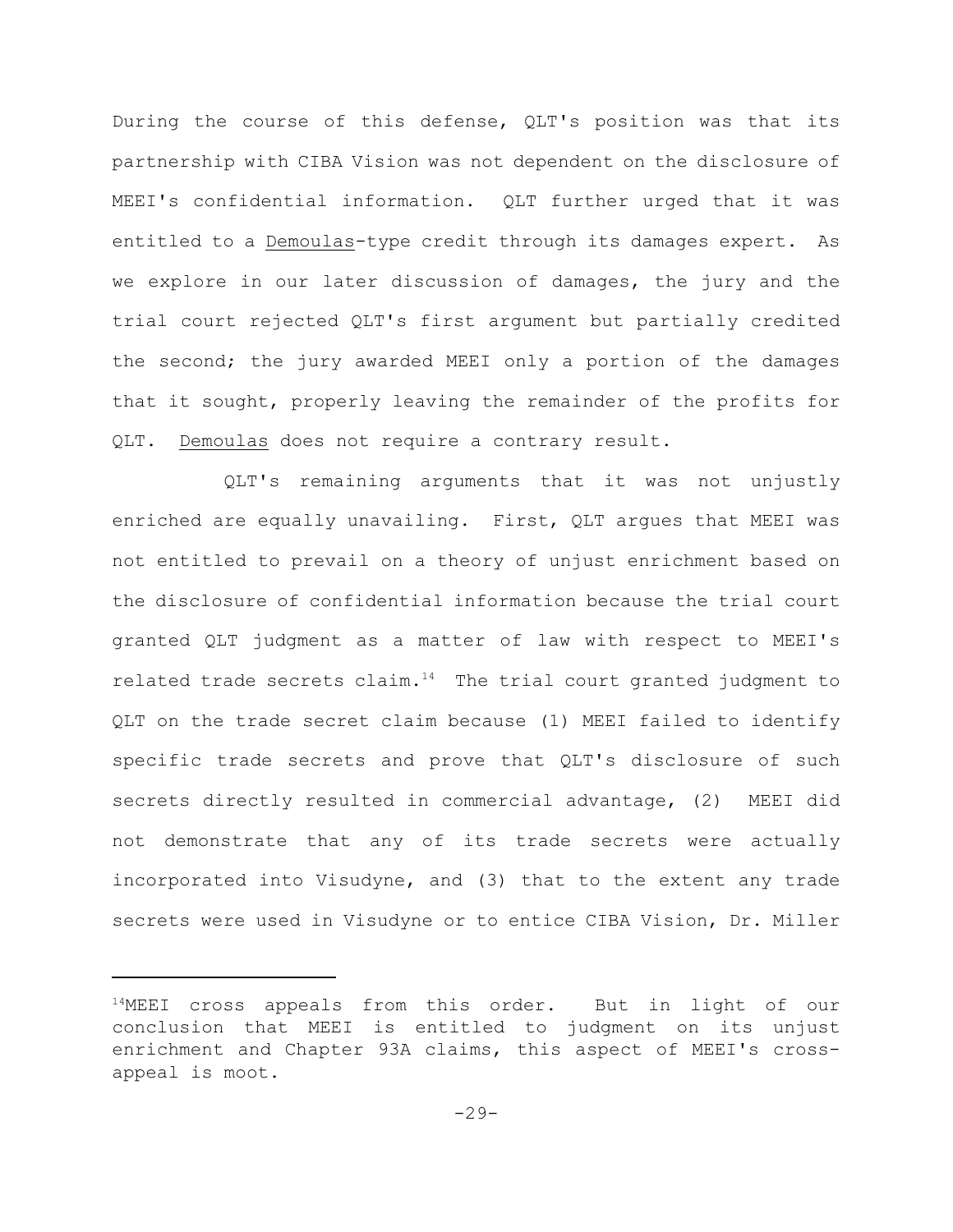voluntarily disclosed them in advance of the launch of Visudyne. MEEI-III, 495 F. Supp.2d at 211. QLT argues that MEEI's unjust enrichment claim suffers from the same infirmities, so that to the extent that it relies on disclosure of confidential information, the unjust enrichment claim must also fall.<sup>15</sup>

In rejecting this argument, the trial court relied on long-standing Massachusetts case law differentiating between an action for the misappropriation of trade secrets and one for unjust enrichment based on the improper use of confidential information. Id. Based on this distinction, the trial court found that although the evidence was insufficient to support a claim for misappropriation of trade secrets, the evidence was sufficient to support a finding of unjust enrichment based on the improper use of confidential information. Id. ("The misappropriation of trade secrets claim . . . required MEEI to show that it had taken steps to keep secret confidential information and that QLT had breached its duty not to disclose that information . . . . By contrast, unjust enrichment requires MEEI to show only that QLT used MEEI's confidential information at MEEI's expense.") (citations omitted).

QLT argues that the trial court drew an impermissible distinction between these claims. We disagree. In our prior opinion, as QLT points out, we recognized a limited linkage between

 $15$ We address QLT's argument that the trial court actually excised this unjust enrichment claim from the case in II. D, infra.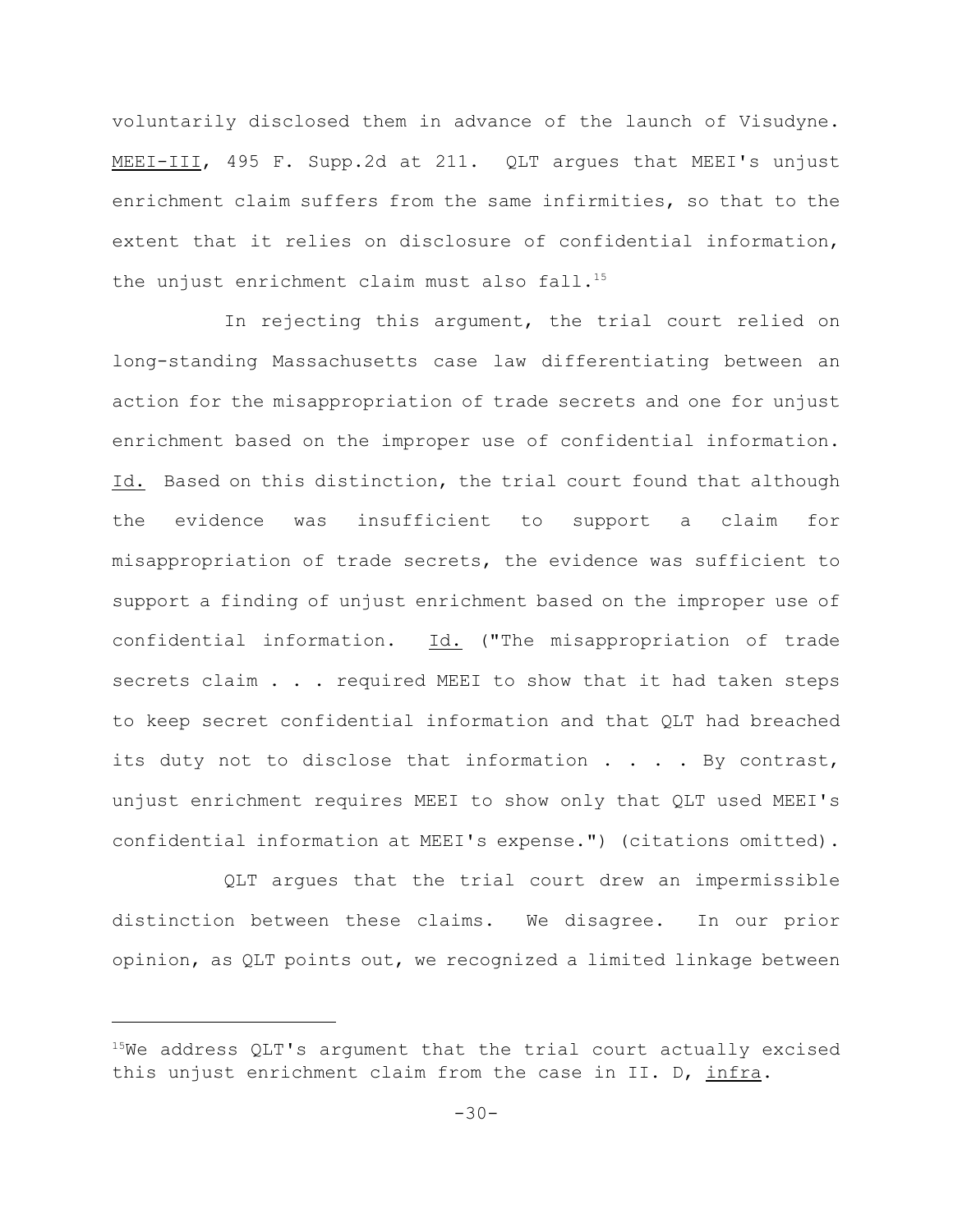the trade-secret claim and the confidential information theory of unjust enrichment. See MEEI-II, 412 F.3d at 238. What QLT overlooks is that we specifically held that, although MEEI could not recover separately under each theory, it "should have the opportunity to prove the distinct elements of its unjust enrichment and trade secrets claims." Id. at 238 n.13 (emphasis added). Massachusetts law provides two distinct theories of recovery based on the improper use of confidential information: misappropriation of trade secrets and unjust enrichment. Compare Jet Spray Cooler, Inc. v. Crampton, 282 N.E.2d 921 (Mass. 1972)(requiring proof of "proper and reasonable" steps to protect secrecy of information and proof with particularity of trade secrets used by defendants), with USM Corp. v. Marson Fastener Corp., 393 N.E.2d 895, 903 (Mass. 1979) (noting that confidential business information not rising to the level of trade secret is nevertheless entitled to protection); Barry v. Covitch, 124 N.E.2d. 921, 924 (Mass. 1955) (noting that constructive trust is available to prevent unjust enrichment based on wrongful use of information confidentially given), and Warsofsky v. Sherman, 93 N.E.2d 612, 616 (Mass. 1950) (finding information regarding proposed re-purchase of assets given to bank officer was confidential information and imposing equitable relief where bank officer misused such information).<sup>16</sup> The fact that in our prior

 $16A$  finding that disclosure of confidential information can be used to support a claim for unjust enrichment even when such information does not constitute a trade secret is hardly anomalous. We have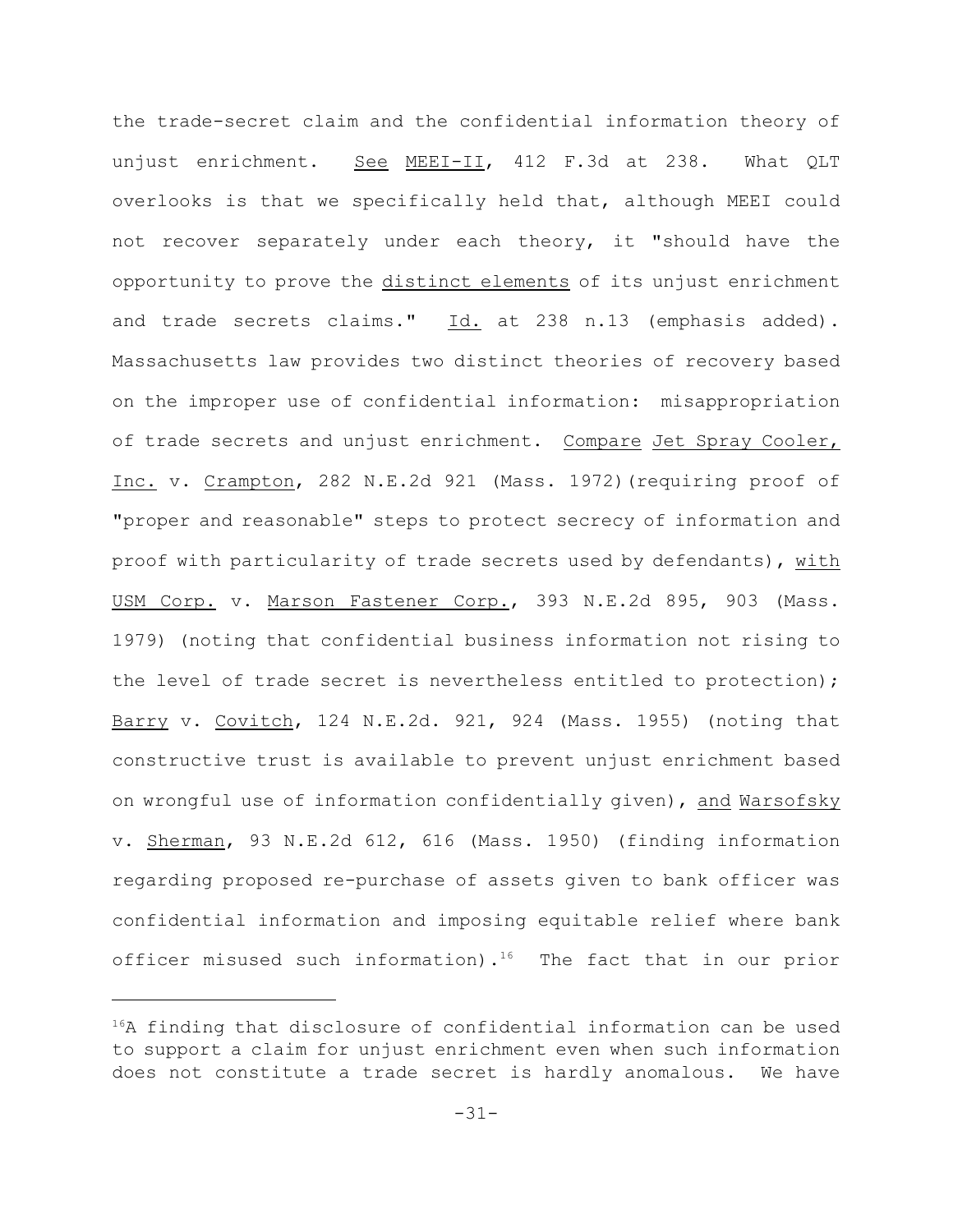decision we framed our analysis of a statute of limitations defense by using a single factual summary for both claims, see MEEI-II, 412 F.3d at 238, obviously does not change this bedrock principle of Massachusetts law. Thus, the entry of judgment with respect to the trade secrets claim did not legally compel the same result with respect to the unjust enrichment claim.

Finally, QLT argues that there was insufficient evidence to support unjust enrichment based on use of confidential information because the information at issue was not confidential. QLT advances this claim by noting (1) the publication of some of Dr. Miller's work on March 15, 1994, and (2) her subsequent presentation to an opthalmological conference. There was evidence that both QLT and CIBA were aware of the imminent public disclosure of Dr. Miller's work. Despite this knowledge, CIBA felt that expeditious access to all of Dr. Miller's work (including research that was scheduled for publication and material that was not slated for disclosure) was "essential." Similarly, the jury could have found that QLT saw value in acceding to CIBA's demands for information while it was still competing with CIBA's internally developed BPD compound. Based on this and other evidence, the jury reasonably could have concluded that much of the information shared

previously approved such a result under a different state's law. See APG, Inc. v. MCI Telecom. Corp., 436 F.3d 294, 307 (1st Cir. 2006) (applying Rhode Island Law)(finding use of confidential information was not a trade secret as a matter of law, but could be used to support unjust enrichment claim).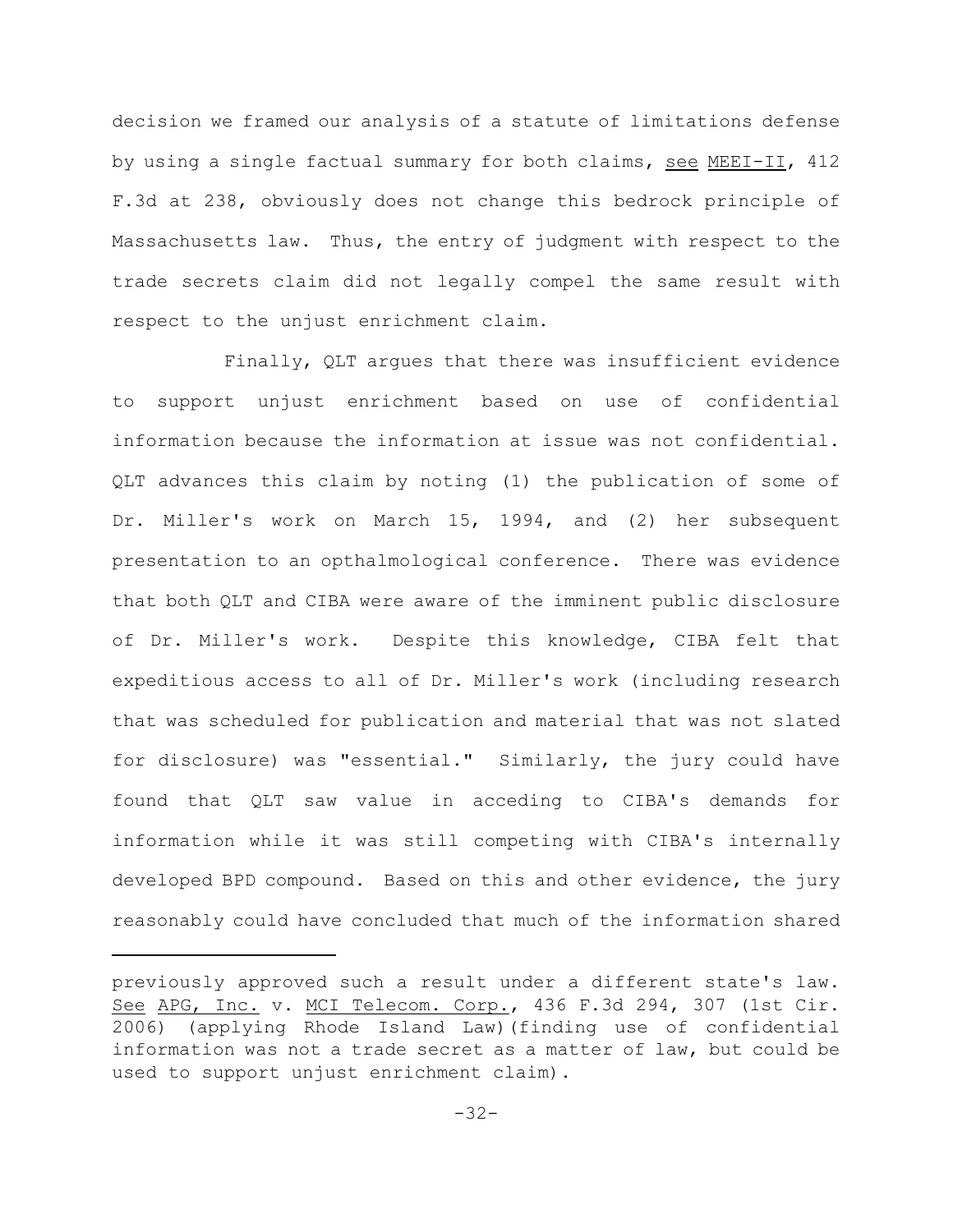with CIBA Vision was confidential because it was disclosed before publication, and that this prompt disclosure was valuable to QLT despite the imminent publication of many aspects of this research.<sup>17</sup> Accordingly the jury could find that QLT was unjustly enriched when it did not pay any compensation for the disclosure of Dr. Miller's confidential research and her cooperation in the courtship of CIBA Vision.

# **2. Patent Application/Inventorship Dispute**

QLT also challenges the jury's finding of unjust enrichment based on the patent application theory. QLT's primary quarrel with this theory relates to its legal underpinnings. We considered and rejected most of these arguments in our prior opinion, and QLT's new arguments fare no better.

The patent application theory centers on the joinder of the MEEI-only '473 patent application with the combined '591 application. MEEI claimed that QLT, by promising compensation commensurate with sole-ownership, induced MEEI's cession of the '473 application, in which its researchers were the only listed coinventors, in favor of the '591 application, which included co-

 $17QLT$ 's argument that information disclosed subsequent to the publication and conference was valueless is a difficult one to make, in view of the fact that QLT made repeated offers of compensation to obtain such information. Although those promises are not enforceable, the very fact that the promises were made is demonstrative of the value that QLT placed on receiving Dr. Miller's cooperation in disclosing this additional information.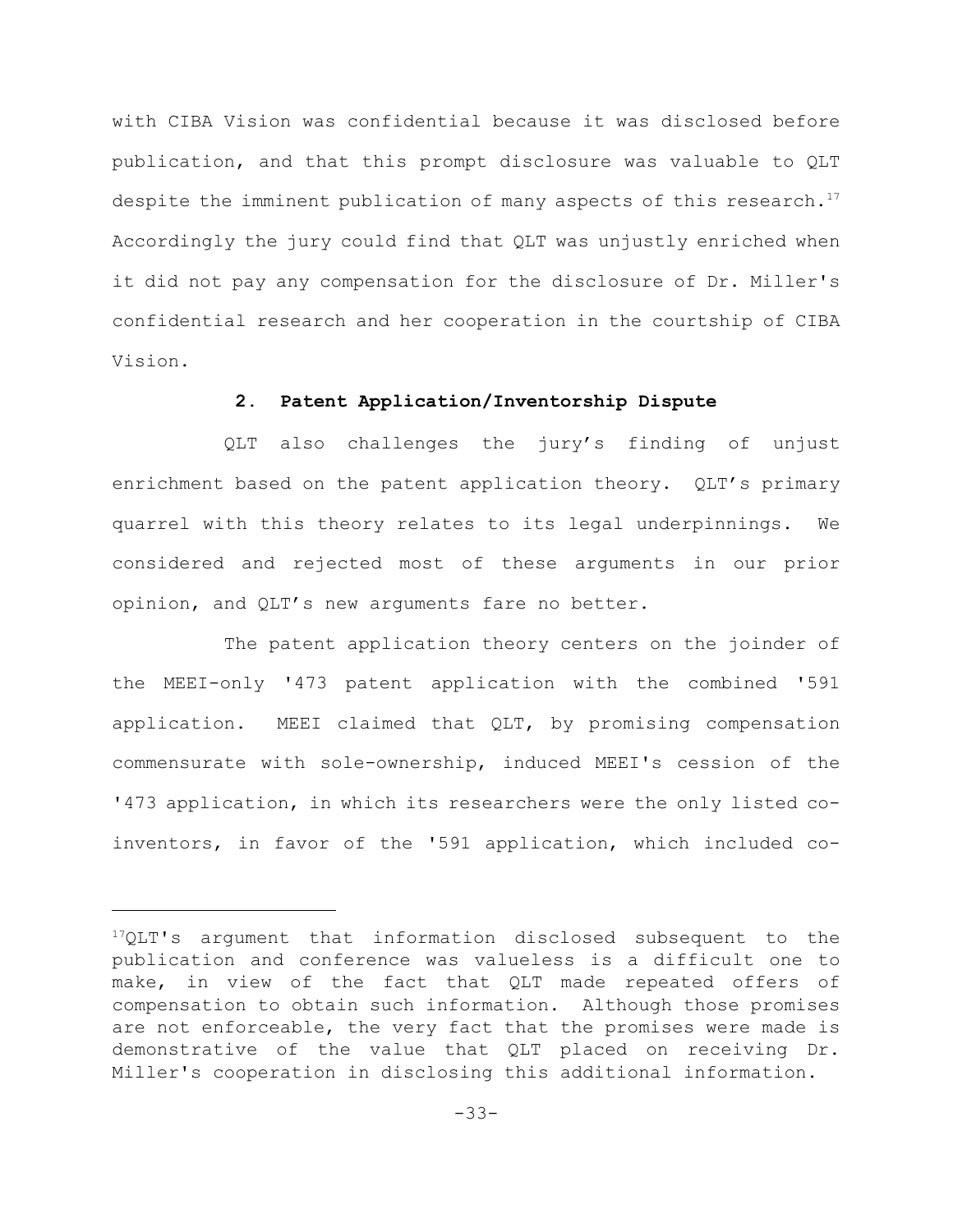inventors from MGH and QLT. At its heart, this claim represents a straightforward request for compensation for a benefit conferred and appreciated in a non-gratuitous context. But the benefit at issue in this case falls near the penumbra of federal patent law. Consequently, the parties have partially succumbed to the gravitational pull of patent law and have raised several arguments that directly implicate patent law. As a consequence, we review at the outset those issues that we left open in our prior opinion and which were therefore available for exploration at trial. Doing so will serve to sharpen our focus on the parties' contentions deserving closer attention.

We previously noted that although the proper inventorship of the patent applications at issue is a non-negotiable question of federal patent law, the question of which application to prosecute was a choice available to the parties. MEEI-II, 412 F.3d at 232. Consequently, we explained that if QLT induced MEEI to abandon a more limited claim (embodied in the '473 application or a similar MEEI-only application that did not raise prior art issues) in favor of the broader '591 claim by promising compensation, and then did not pay such compensation, QLT would be unjustly enriched. Id. at 234 n.7. In reaching this conclusion, we explicitly rejected QLT's invitation to find that it had not been enriched because MEEI retained the right to obtain (and in fact did obtain) an MEEI-only patent in its own name. Id. Rather we emphasized that the proper

-34-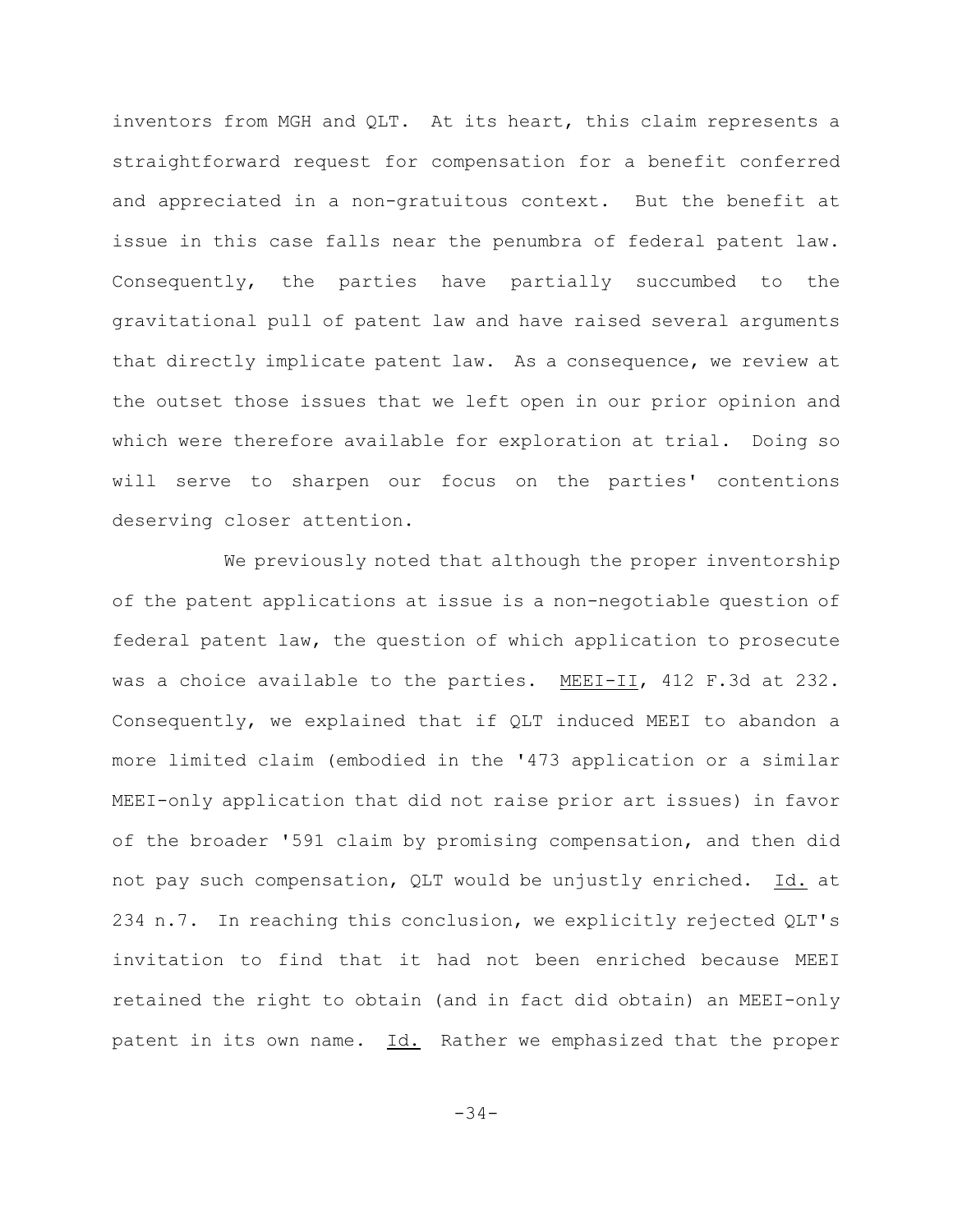inquiry was whether, as a result of unjust conduct (i.e., making a promise and then failing to keep it), QLT retained royalties that it would have had to forgo had it not committed such unjust conduct. $18$  Id.

The parties have vigorously disagreed as to how to interpret our mandate. The trial court found that MEEI had to prove two key points: (1) the existence of an agreement whereby MEEI would abandon prosecution of the '473 application in exchange for fair compensation; and (2) that QLT's failure to honor this agreement resulted in unjust enrichment. QLT objects to this framework.

Instead, QLT strenuously argues that our prior decision and other precedent required MEEI to prove that it specifically conferred a patent benefit. The authority that QLT advances to support this proposition is Incase, Inc. v. Timex, Corp., 488 F.3d 46 ( $1<sup>st</sup>$  Cir. 2007). Incase, however, merely held that a party claiming unjust enrichment in Massachusetts must present evidence as to the amount of the unjust enrichment. Id. at  $54-55.^{19}$  We did

 $18$ We note that in our prior decision, we opined that should MEEI prove such allegations, "the elements of a quasi-contract claim might be established." Although we used the word "might," without any explanation, we believe the parties and the trial court had no choice but to proceed on the assumption that upon proof of the elements we described, the elements of a quasi contract claim would be established.

 $19$ We take up the question of valuing any benefit conferred and the teachings of Incase with respect to this question infra.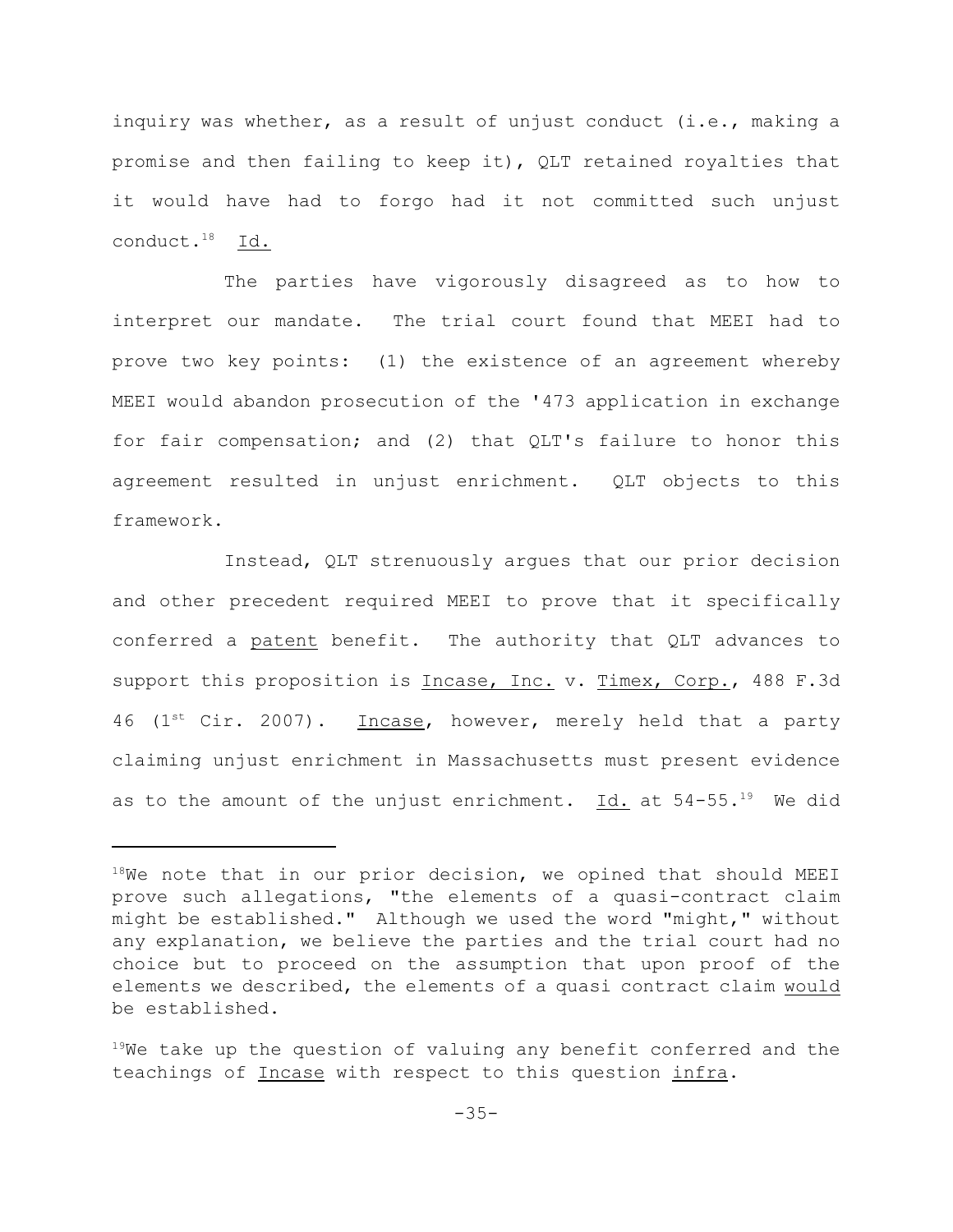not there state that some benefits were compensable and others were not. Rather, Incase largely involved consideration of the proof of the amount of unjust enrichment, without commenting on the nature of the benefit supporting a claim. Indeed, the fact that a patent application is the breeding ground of an unjust enrichment claim, such as the present one, does not require proof of a patent benefit. See Thompson v. Microsoft, Corp., 471 F.3d 1288, 1291-92 (Fed. Cir. 2006)(finding that state law claim of unjust enrichment did not present a question of patent law).<sup>20</sup> Accordingly, we reject QLT's contention that MEEI was required to prove a patent benefit.

QLT's next prong of attack relies on the fact that the summary judgment posture of our prior decision obliged us to assume that both the '473 and '591 applications were valid. MEEI-II, 412 F.3d at 233 n.5. QLT argues that after a trial on the merits, this presumption should fall away. Additionally, QLT argues that the

 $20$ Indeed, another claim that QLT has pressed is the question of preemption. We disposed of this claim in our prior decision, holding under the conflict preemption standard, that 35 U.S.C. § 262 permits suits like the present one. MEEI-II, 412 F.3d at 234- 35. We reached this conclusion because we determined that the preemption exception in § 262 was not limited to written, legally enforceable contracts. Id. Rather, we concluded that Congress intended § 262 to reach non-written agreements, and remanded for a factual determination as to whether such an agreement was present in the present case. Id. at 235. We note that our holding was consistent with the Federal Circuit's decision in Thompson. 471 F.3d at 1291-92. The trial court's resolution of this issue was therefore proper.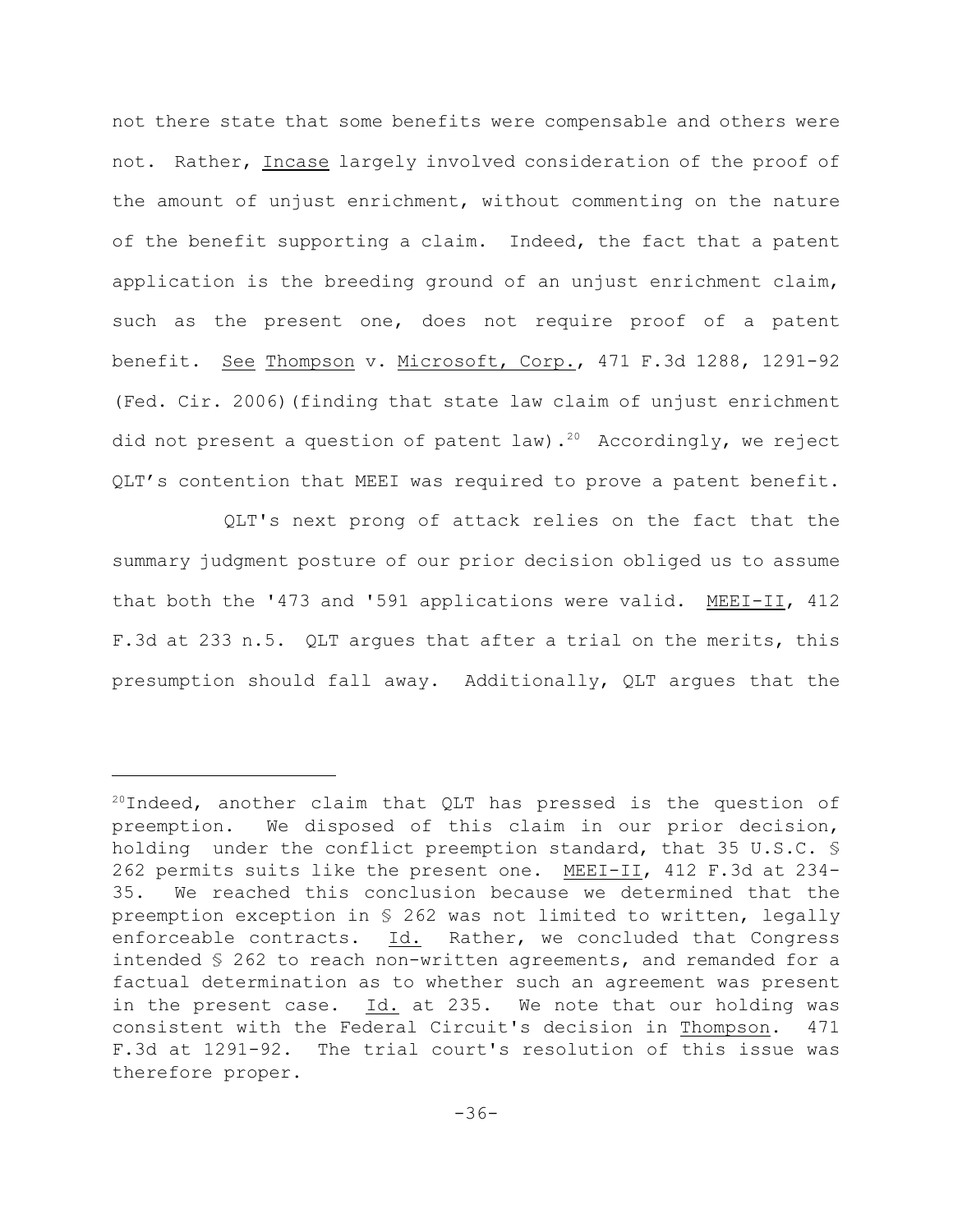evidence at trial cannot support a conclusion that any MEEI-only patent was in fact valid.

Even if QLT's position potentially has merit, it is beside the point. The central thrust of our prior decision was that it was possible that QLT benefitted from MEEI's assent to the amendment of the '473 application regardless of the validity of any MEEI-only application. The trial court found that MEEI had presented "overwhelming evidence that MEEI agreed to drop prosecution of the '473 application in exchange for fair compensation." MEEI-III, 495 F. Supp.2d at 213. The jury and the trial court credited the evidence that QLT initially softened its position regarding inventorship and eventually agreed to compensate MEEI for its consent to broaden the patent application. See id. at 214. We see no reason to disturb these findings.

Moreover, QLT misses the legal significance of these findings. MEEI's cooperation in the patent application provided an important benefit at a vital time. Without MEEI's consent to the broadened '591 application, QLT would have faced significant challenges regarding its ownership of essential rights at a time when its relationship with CIBA was in its nascent stages.<sup>21</sup> Had

 $121$ In arguing that MEEI's confidential information did not substantially assist it in its courtship of CIBA, one of QLT's arguments was that the relationship had not been finalized until later. To our minds, for the reasons described supra, the confidential information was an important element in the courtship. But QLT's concession only substantiates an inference that demonstrating control over its intellectual property portfolio was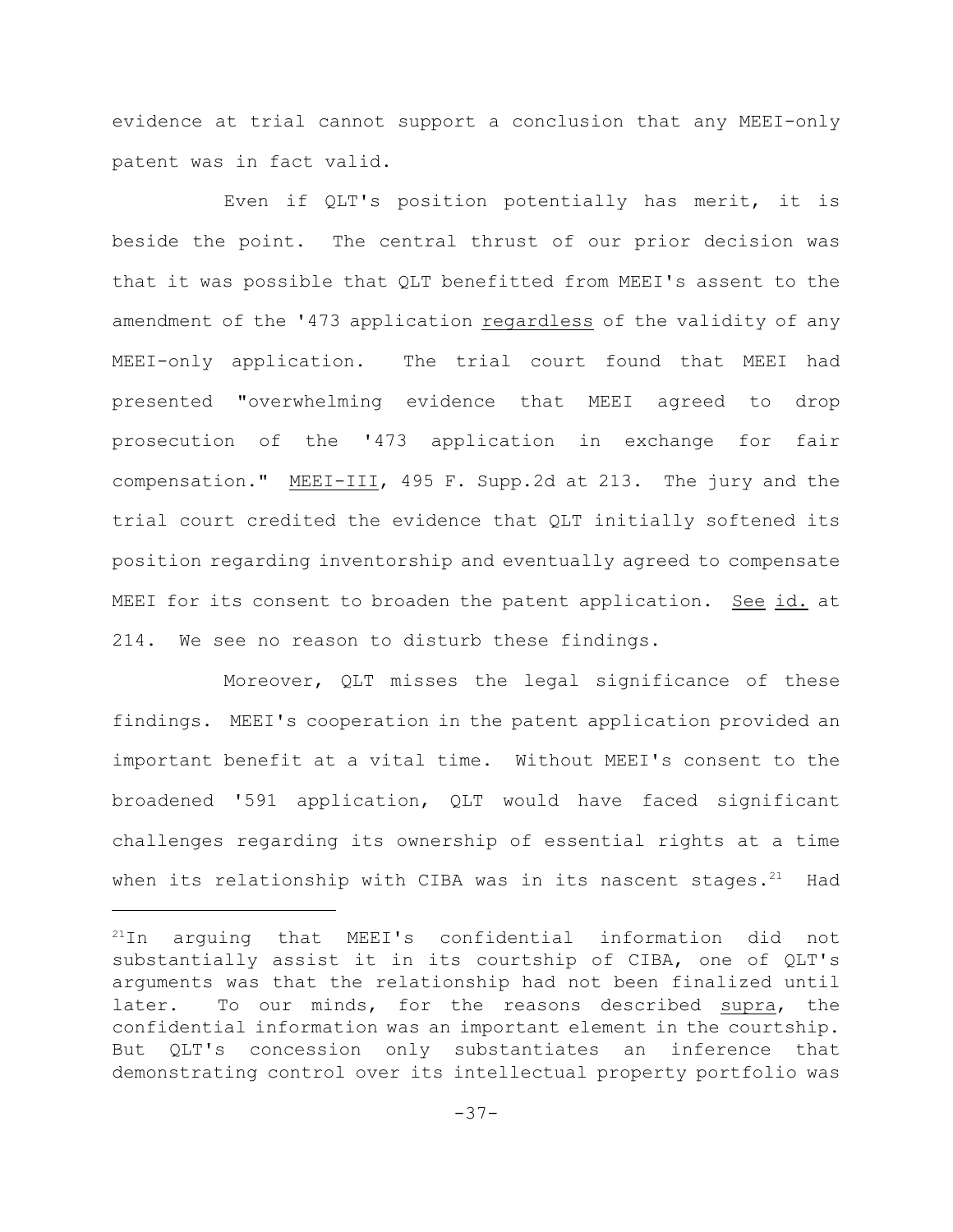MEEI declined to consent to the co-mingling of claims 7 and 14 of the '591 application, QLT and/or MGH would have had to engage in elaborate and lengthy proceedings to establish their coinventorship rights, if in fact they had rights that could be vindicated. To challenge inventorship without MEEI's consent, QLT would have had to file its own, separate patent application covering the same claims, which would result in the Patent and Trademark Office declaring and adjudicating an interference proceeding, or issuing a separate patent. See Sagoma Plastics, Inc. v. Gelardi, 366 F. Supp.2d 185, 188 & n.1 (D. Me. 2005)(noting that 35 U.S.C. § 116 permits the Patent and Trademark Office to correct inventorship in a patent application only with the consent of all parties)(citing 37 C.F.R. § 1.48); 35 U.S.C. § 256 (permitting the Patent and Trademark Office to correct inventorship of an issued patent with the consent of all parties); 35 U.S.C. § 135 (describing interference proceedings). Had QLT provoked an interference, as the junior applicant, it would have borne the burden of proving that its claimed inventors met the standard of inventorship (or its earlier invention of the patent) by a preponderance of the evidence. See Environ Products, Inc. v. Furon, Co., 215 F.3d 1261, 1265 (Fed. Cir. 2000).

an important requirement in finalizing QLT's relationship with CIBA.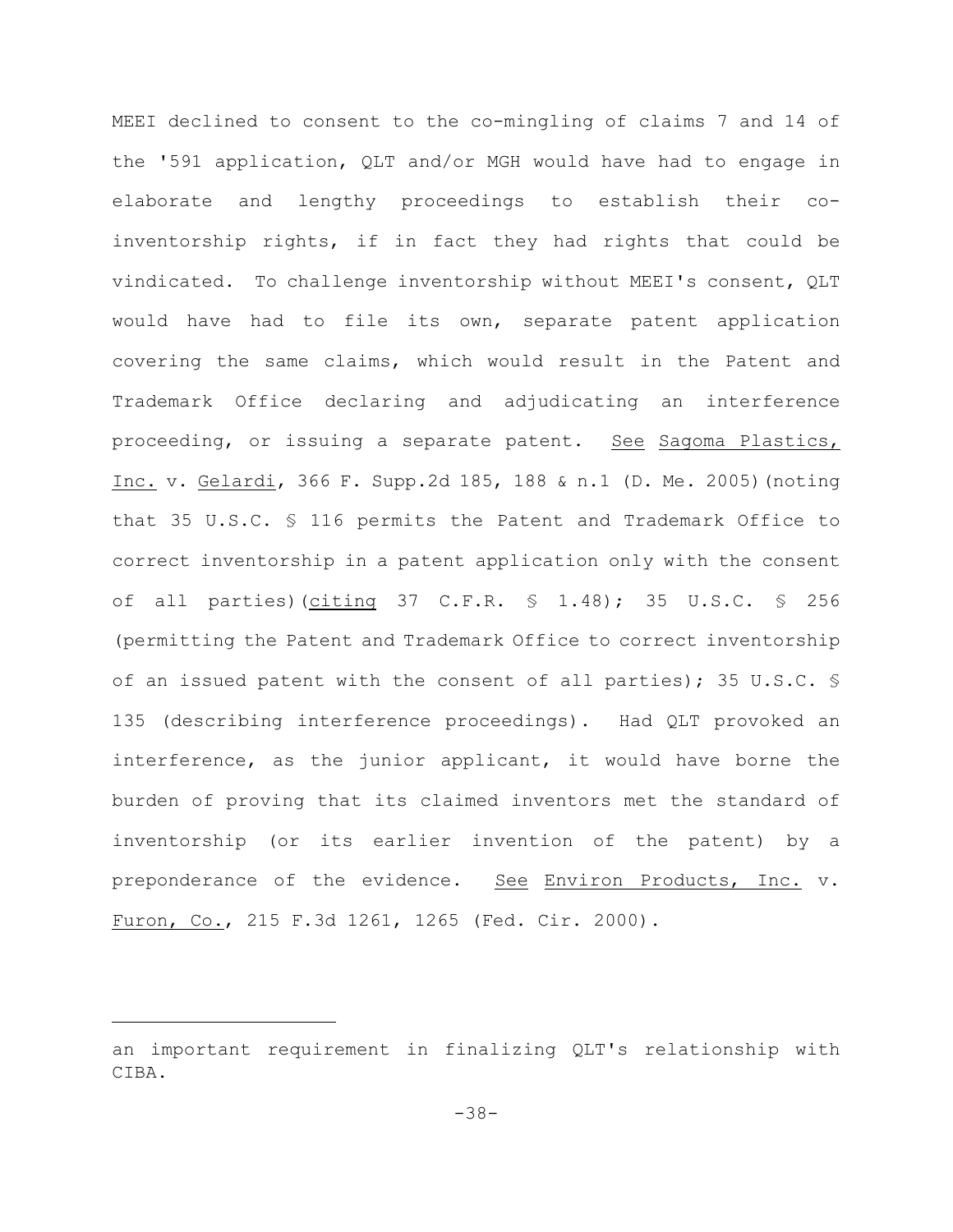Alternatively, QLT could have waited until MEEI's patent issued, and pursued a legal challenge against the patent in an infringement suit, or pursuant to 35 U.S.C. § 256, which permits the courts to hear actions for correction of inventorship. See, e.g., Eli Lilly & Co. v. Aradigm Corp., 376 F.3d 1352, 1356 n.1, (Fed. Cir. 2004) (noting that § 256 creates a cause of action to correct inventorship). But if QLT had proceeded along this path, it would have faced the decidedly difficult challenge of proving non-joinder of inventors by clear and convincing evidence. Id. at 1364-65 (citing Hess v. Advanced Cardiovascular Sys., Inc., 106 F.3d 976, 980 (Fed. Cir. 1997)).

Thus, MEEI's joinder of its claims into a single patent application spared QLT what would have, or at least could have, otherwise been an arduous task of seeking the joinder of its favored inventors. This was a cognizable benefit, and we see no reason why QLT should be able to avoid paying compensation for this benefit. In fact, even QLT recognized that this was a valuable benefit. QLT's patent attorney advised QLT that MEEI could "unilaterally file a divisional application [from the joint '591 application] based on the parent or (CIP) containing claims to neovasculature and naming MEEI inventors." A finder of fact could conclude that this was undoubtedly one more reason that QLT postponed discussion of licensing and avoided "getting into a pissing match" with Dr. Miller.

-39-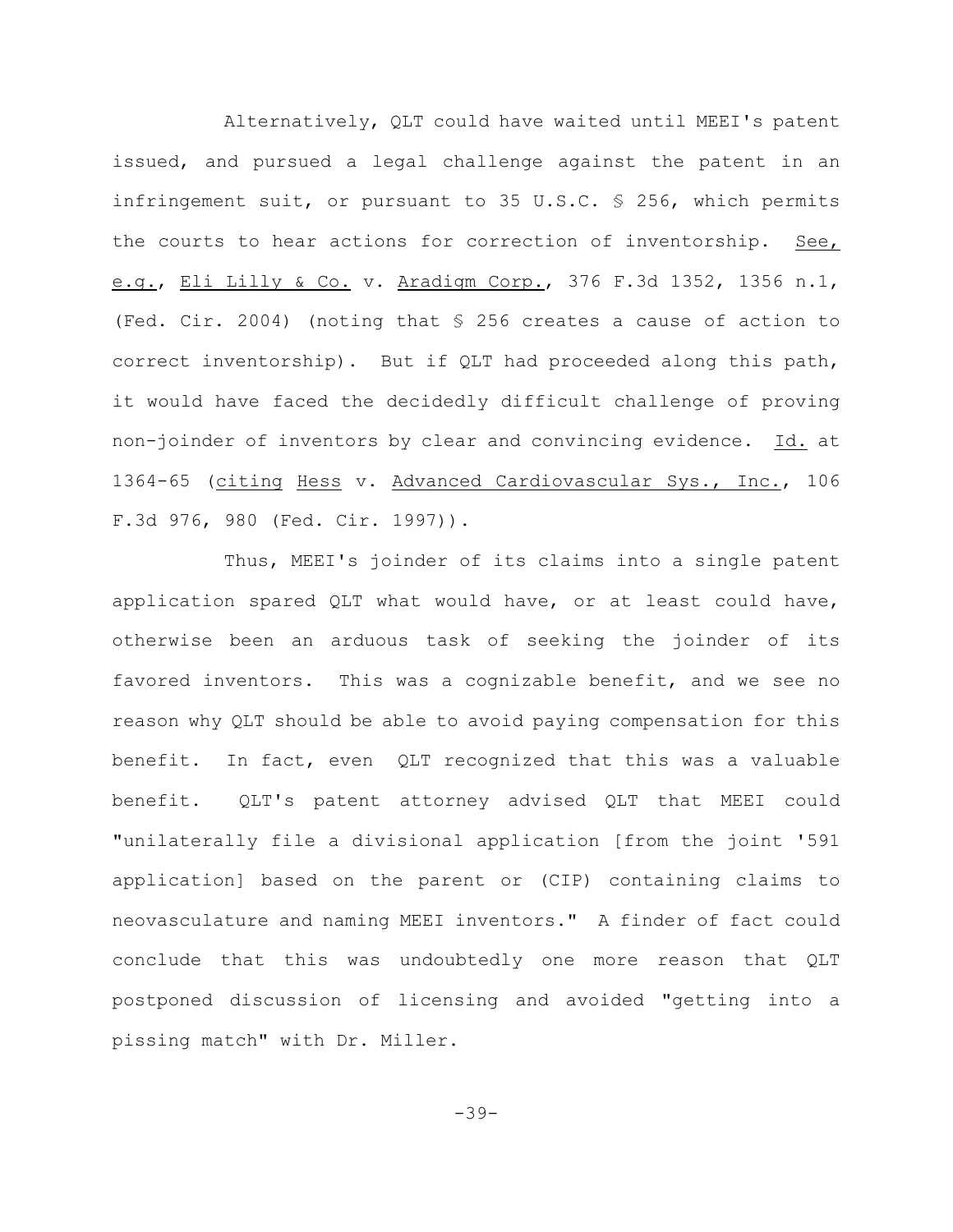Moreover, given the fact that QLT's relationship with CIBA Vision was in its nascent stages and the fact that Visudyne's potential in the marketplace was subject to great uncertainty, the patent application benefit could likely support a substantial valuation. In fact, the jury and the trial court appear to have credited QLT's promises to compensate MEEI as though it was the sole inventor of the claims at issue. In light of the foregoing, we believe QLT may have used more business sense in making this offer than the trial court has suggested. See MEEI-III, 495 F. Supp.2d at 214. Ultimately, however, the wisdom of QLT's promises is also beside the point; there was sufficient evidence that MEEI's cooperation in the patent application process constituted a detriment to MEEI and conferred a benefit on QLT in a nongratuitous context. In light of QLT's vast profits and repeated promises, it would be manifestly unjust to permit QLT to retain such benefits.

Against this backdrop, QLT's remaining challenges to the finding of a patent benefit are easily dismissed. Since QLT received a benefit immediately upon the broadening of the patent application, we need not analyze the impact of MEEI's later patent application or its conferral of any patent benefits during the trial. Similarly, since QLT had already benefitted from the broadening of the patent application, we need not join the parties' vigorous debate as to whether QLT actually received freedom from a

 $-40-$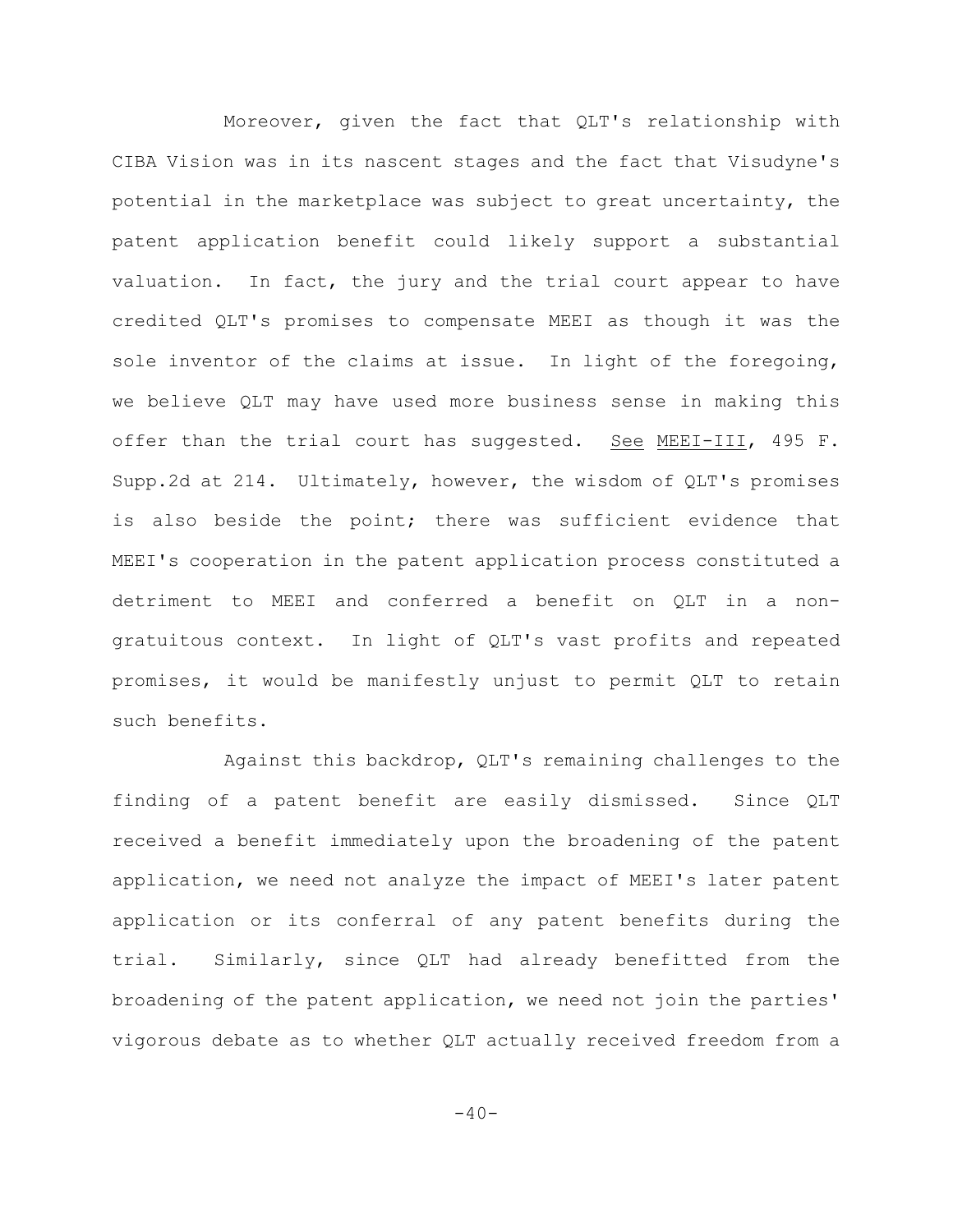blocking patent. $22$  The only matter remaining in the unjust enrichment claim is the propriety of the damage award.

#### **B. Unjust Enrichment Damages**

The parties agree that a royalty rate based on the net sales of Visudyne is the appropriate measure of QLT's unjust enrichment. MEEI-III, 495 F. Supp.2d at 216. Unfortunately, the parties agree on little else. Consequently, we return to the basics of unjust enrichment.

In this case, the appropriate measure of damages should be an approximation of the value of the benefit MEEI conferred on QLT. Such an approach is in harmony with our prior decision, see MEEI-II, 412 F.3d at 234, and Massachusetts case law, see J.A. Sullivan Corp. v. Massachusetts, 494 N.E.2d 374, 379 (Mass. 1986); see also Fox v. F & J Gattozzi Corp., 672 N.E.2d 547, 552 (Mass. App. Ct. 1996)(quoting Restatement of Restitution § 1 (1937)). When a defendant has received a benefit that is significantly greater than the plaintiff's loss and justice so requires, "the defendant may be under a duty to give the plaintiff the amount by

 $^{22}$ At trial and in its briefs to this court, QLT made much of the fact that MEEI retained its right to pursue a patent infringement claim based on the '303 patent. Although MEEI did retain this patent right, it does not follow that QLT realized a benefit only after MEEI ceded those rights at the district court's urging. The mid-trial cession of patent rights ensured that MEEI would not enjoy a double recovery. But MEEI did in fact confer a patentrelated benefit on QLT in 1994-95, and has every right to recover for the full value of that benefit.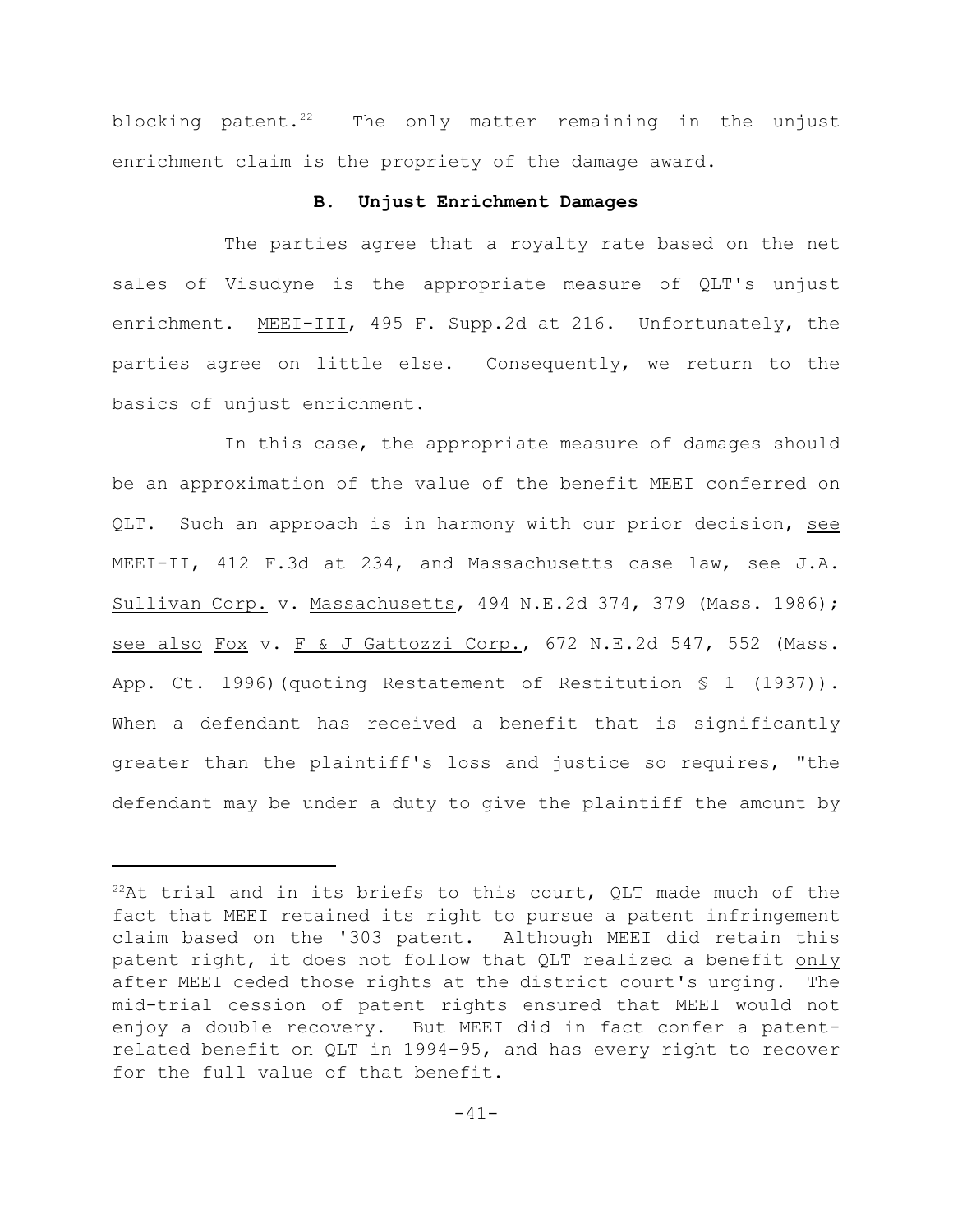which he has been enriched." Restatement of Restitution § 1 cmt. e. The passage of time has not dulled this conception; the tentative draft of the Restatement (Third) of Restitution advocates the same result: a party's recovery based on an indefinite agreement is "measured solely by the value of the claimant's performance to the defendant." Restatement (Third) of Restitution and Unjust Enrichment § 31 cmt. h (T.D. No. 3, 2004).

QLT argues that MEEI failed to prove such damages and consequently QLT should be entitled to a judgment. QLT primarily relies on Incase to support this position. 488 F.3d at 54-55. In Incase, the plaintiff claimed that the defendant was unjustly enriched when it commissioned the plaintiff to design watch displays with removable flags (for which plaintiff did not charge separately) on the understanding that the defendant would then purchase the design from plaintiff. The defendant instead contracted with a foreign firm to produce plaintiff's design. Id. at 55. To prove unjust enrichment, the plaintiff introduced evidence of the amount of profits it would have earned had the defendant purchased the designed product from plaintiff. Id. Giving credit to this evidence, the jury awarded damages in that amount.

On appeal, we reviewed Massachusetts case law on the measure of unjust enrichment damages -- a body of law that is equally applicable to the present case. We begin with the basic

 $-42-$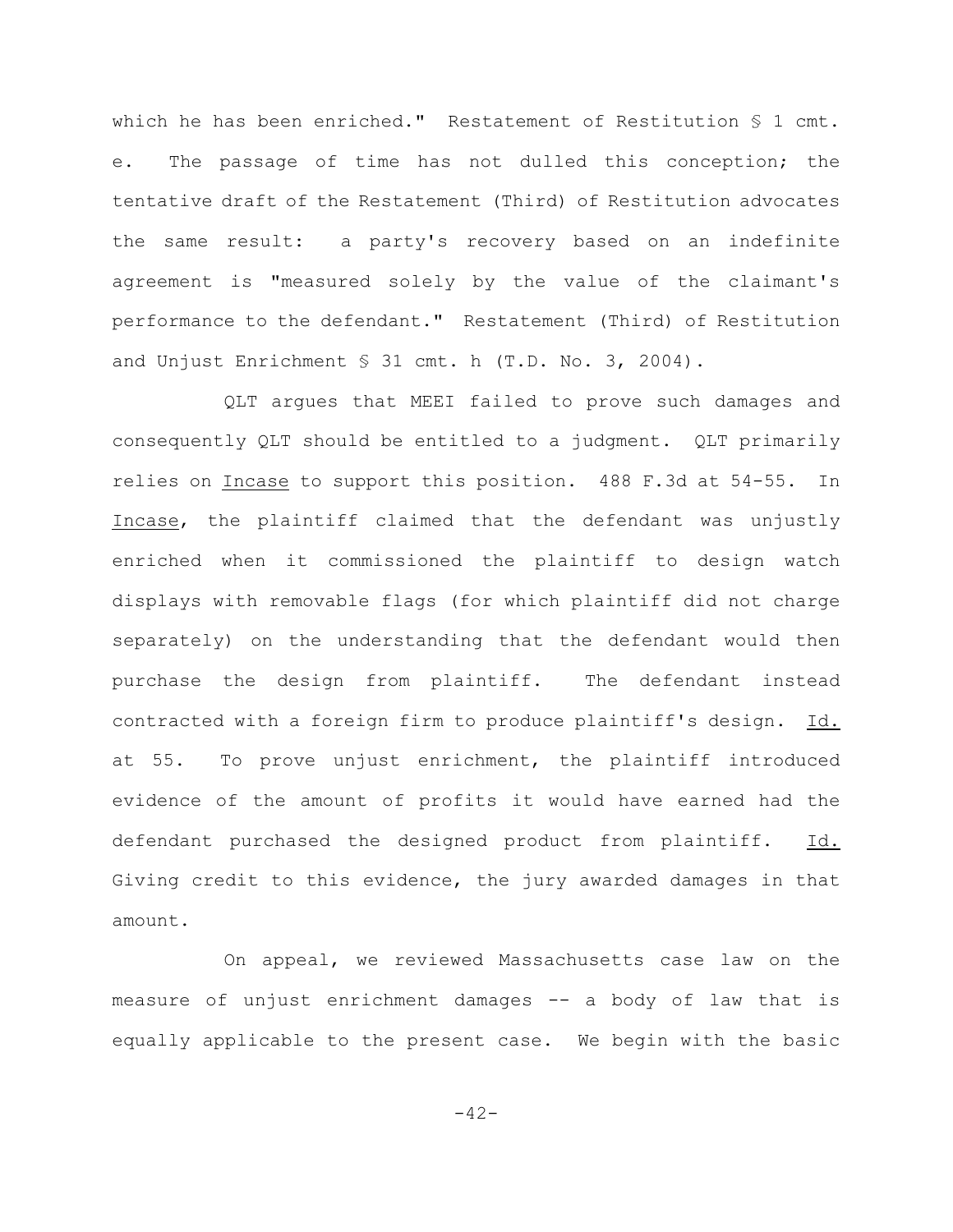proposition that the determination of the value of the benefit conferred on the defendant is a question of fact. Id. at 54 (quoting Guenard v. Burke, 443 N.E.2d 892, 896 (Mass. 1983)). Moreover, Massachusetts has made clear that a jury's unjust enrichment award "need not be susceptible of calculation with mathematical exactness, provided there is a sufficient foundation for a rational conclusion." Lowrie v. Castle, 113 N.E. 206, 210 (Mass. 1916); see also Kitner v. CTW Transp., Inc., 762 N.E.2d 867, 873 (Mass. App. Ct. 2002). In a case where the jury cannot estimate the value of a benefit from common knowledge, the plaintiff must present evidence of the reasonable value of the benefit in order to receive anything more than nominal damages. Incase, 488 F.3d at 54 (citing Hurwitz v. Parkway Country Club, Inc., 180 N.E.2d 94, 97 (Mass. 1962)). Finally, we note here, as we did in Incase, that unjust enrichment damages "may not be based only upon [the plaintiff's] lost profits." Id. at 46 (citing J.A. Sullivan Corp., 494 N.E.2d at 379). After reviewing this case law, in Incase, we found the plaintiff's sole reliance on evidence of his own lost profits insufficient to sustain a claim for unjust enrichment damages. Id. at 55 ("Instead of presenting evidence of the value of its labor and materials and other costs . . . or of the value of the benefit conferred to Timex . . . Incase presented evidence only of the profit it would have had.").

-43-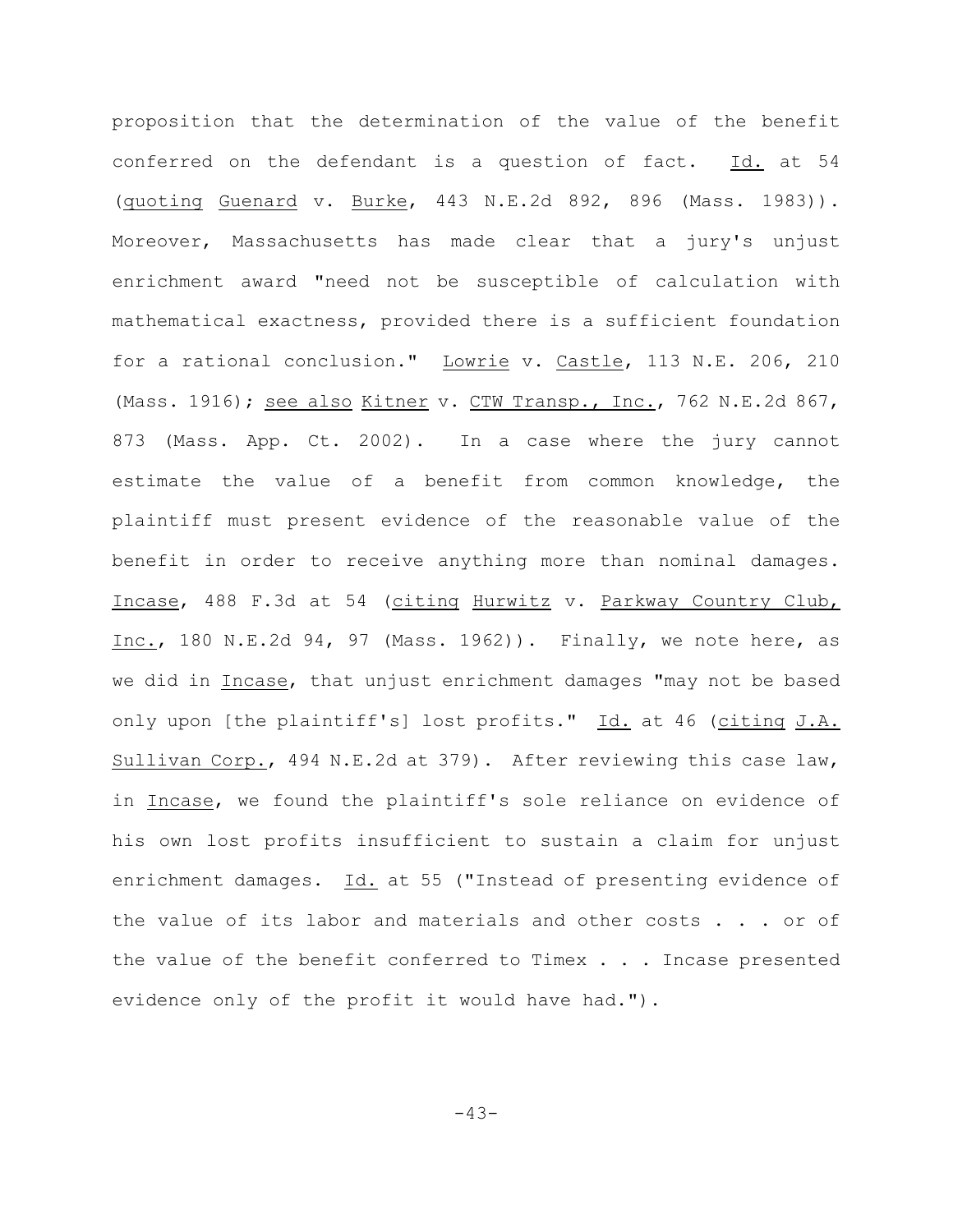Withal, it is important to note the questions left open in Incase. We made clear that a plaintiff may not recover her own lost profits through an unjust enrichment claim, but we did not determine whether unjust enrichment doctrine could force the defendant to disgorge any profit it made as the result of unjust or wrongful conduct. Thus, Incase could not recover its 6.9 cent per unit profit margin in an unjust enrichment action. Id. at 54-55. But we did not decide whether Incase could have forced Timex to disgorge the profits Timex earned as the result of its actions. Indeed, we could not have reached such a conclusion because Incase failed to provide evidence of the value of any benefit to Timex, much less the extent to which Timex profited as the result of its unjust conduct.

Courts that have considered the issue have permitted disgorgement of the malefactor's profits as a remedy for unjust enrichment in patent disputes. See, e.g., Univ. of Colo. Found., Inc. v. Am. Cyanamid Co., 342 F.3d 1298, 1311-13 (Fed. Cir. 2003) (applying Colorado law).<sup>23</sup> Although Massachusetts courts have not squarely considered the availability of profit disgorgement in an unjust enrichment action, we think it likely that they would approve of a disgorgement remedy in the present unjust enrichment

 $23$ Professor Laycock, the reporter for the aborted Restatement (Second) of Restitution, has identified a trend among courts to permit disgorgement of profits in unjust enrichment cases. See Douglas Laycock, The Scope and Significance of Restitution, 67 Tex. L. Rev. 1277, 1288-89 (1989).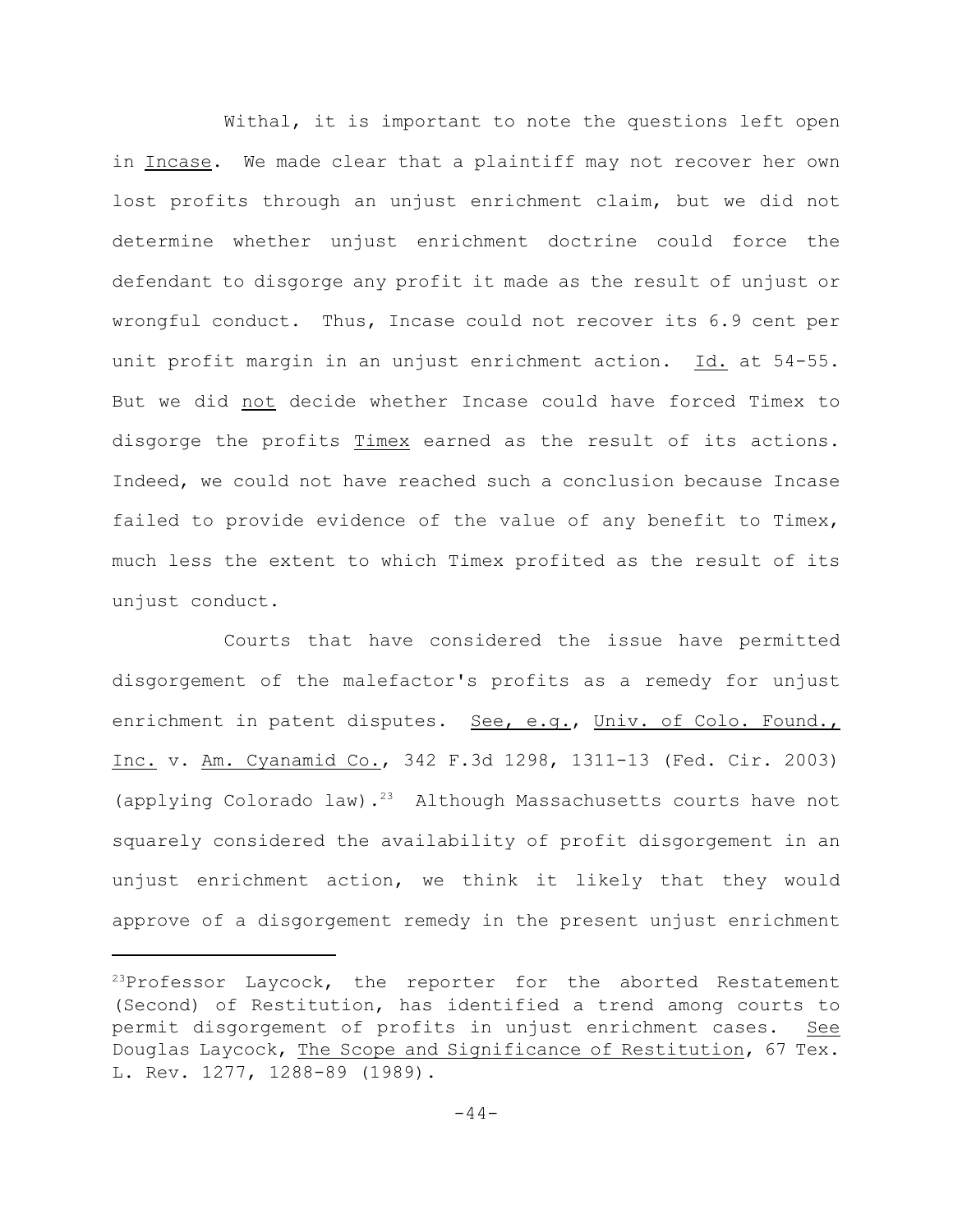context. See Demoulas, 677 N.E.2d at 196 (noting that disgorgement is necessary to prevent unjust enrichment in breach of fiduciary duty context).

With this case law in mind, we evaluate the jury's damage award. The jury heard all of the evidence supporting the conferral of both the confidential information and the patent application benefits. In addition, each side presented damages experts to help the jury understand how to express the benefits conferred as an ongoing royalty. MEEI's expert provided important background evidence showing reasonable royalties in the pharmaceutical industry, and further described other QLT and Novartis licenses to give the jury a background as to the outer limits of a license that MEEI could have negotiated from  $QLT.^{24}$  In addition, MEEI's damages expert testified that a reasonable royalty could be as high as 13.5%, which would constitute approximately 50% of QLT's net profits from the sale of Visudyne. In reaching this conclusion, the expert explained that he discounted QLT's royalty agreement with MGH because it had a "most favored nation" clause and because he understood MEEI to have conferred a larger benefit to QLT than  $MGH.25$ 

 $24$ MEEI's damages expert noted that QLT had negotiated licenses with royalty rates of as high as 15-22% of net sales, and that CIBA had negotiated licenses with royalties as high as 25% of net sales.

<sup>&</sup>lt;sup>25</sup>The latter assumption is amply supported in the record:  $QLT's$ patent attorney herself wrote that "[a]lthough the MGH inventors are properly included, one could argue that the contributions to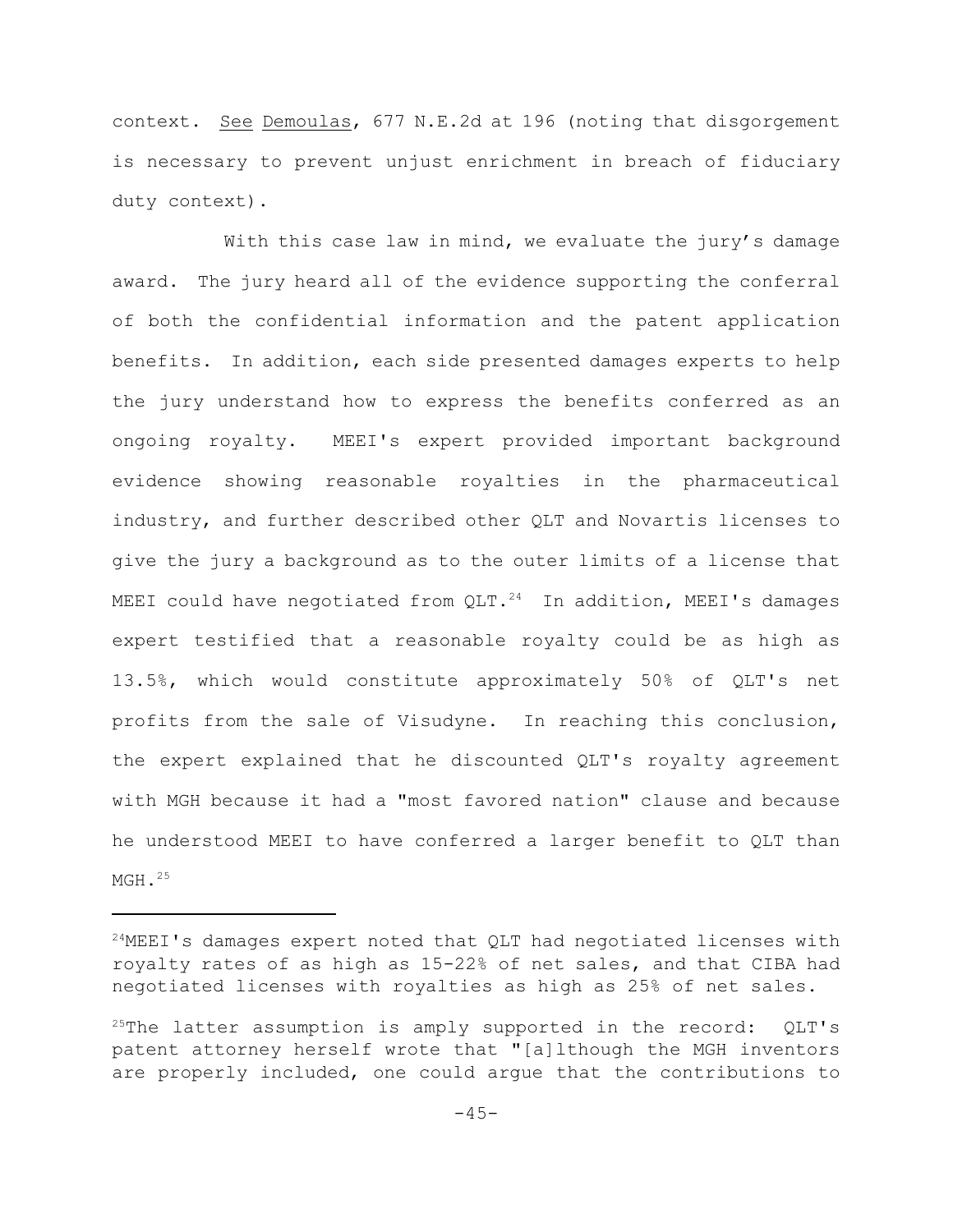QLT also presented evidence from its own damages expert. QLT's expert attempted to discredit the surveys upon which MEEI's expert relied. Similarly, QLT's expert opined that a fair royalty to MEEI could not exceed the royalty paid for the use of BPD, which was 2%. Furthermore, QLT's expert posited that the jury should consider the fact that Dr. Julia Levy was a co-inventor and had the right to practice the invention independently. QLT's expert therefore believed that QLT did not have to pay any royalties, and in these circumstances, the 0.5% royalty offered to MGH constituted a royalty that was not only fair, but munificent.

From this competing testimony, the jury had enough information to establish an approximate valuation of the benefit MEEI conferred on QLT. The damages experts ensured that the jury engaged in an effort to determine a reasonable approximation of the value of the benefits MEEI conferred on QLT. It is true that MEEI's expert referred to QLT's profits from the sale of Visudyne, but this was in no way inconsistent with our holding in Incase. After all, QLT's profits served as a reasonable approximation of the value of the benefit conferred at a particularly critical time in the life cycle of a nascent biotechnology company with a product (BPD) in search of an application. We further note –- as the parties agreed at trial –- that royalty rates based on sales are

the invention are uneven. I actually think that is true." She then proposed offering MEEI a higher royalty rate than MGH.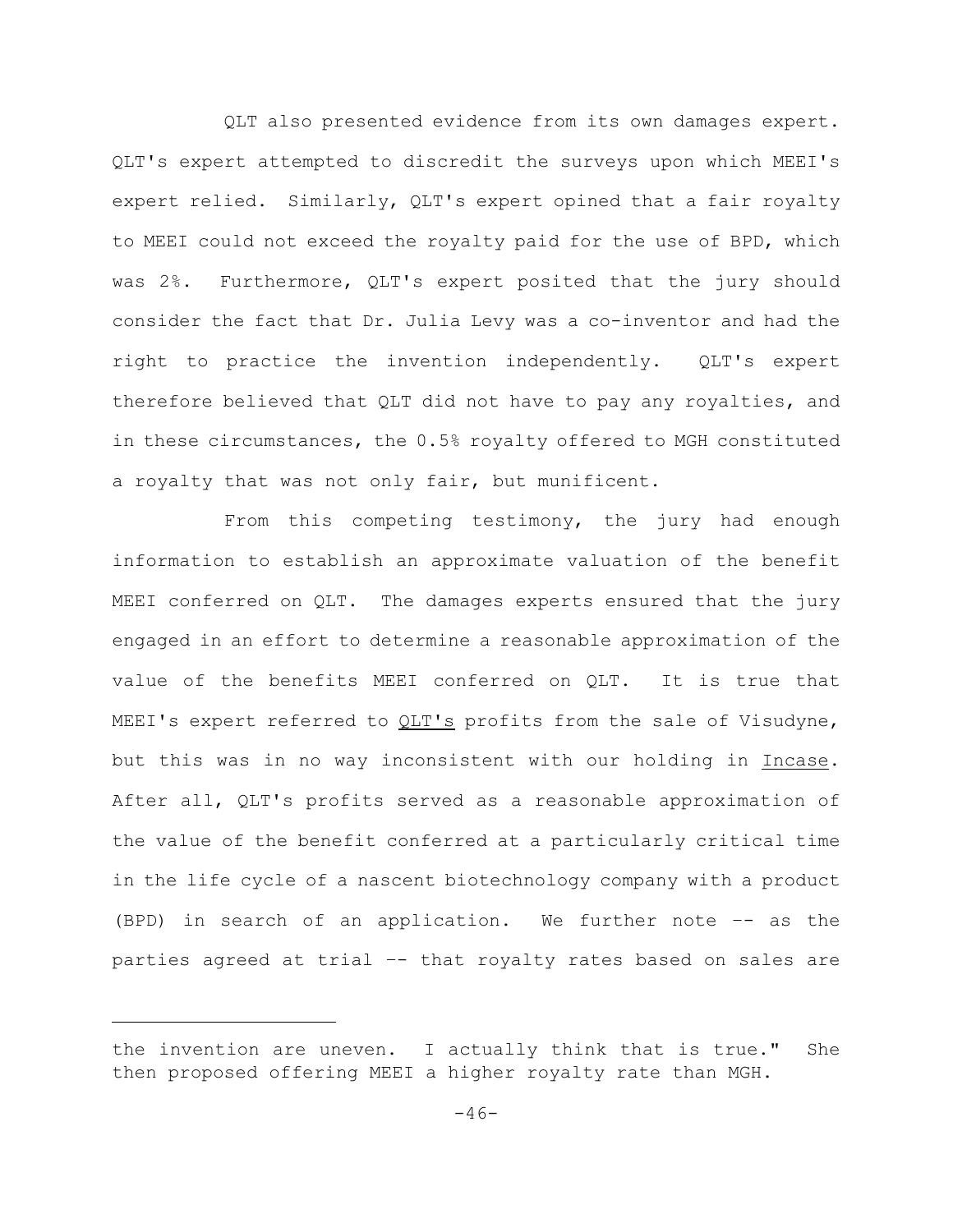the preferred method to express the value conferred in the pharmaceutical context.<sup>26</sup> Given these considerations, we cannot conclude that the damages evidence was insufficient as a matter of law to permit a reasonable approximation of the value of the benefit conferred on QLT.

Nor do we fault the amount of the award. The jury grappled with highly complex, voluminous evidence and reached a reasonable conclusion. It rejected MEEI's out-sized valuation of its own contributions to Visudyne, while simultaneously rejecting QLT's cramped view. The trial court agreed, noting that it would have awarded a slightly higher royalty rate, but also noting its belief that the jury's rate was within the realm of reasonability. MEEI-III, 495 F. Supp.2d at 217-18. We see no reason to disturb the jury's findings.

QLT raises a number of other challenges to the damage award, which we now address. First, QLT argues that the scope of the royalty should have been limited to the U.S. and Canada. But because we have concluded that MEEI proved its unjust enrichment

 $26$ The fair market value of a requested benefit is a well accepted measure of unjust enrichment. See, e.g., Dines v. Liberty Mut. Ins. Co., 448 N.E.2d 1268, 1271 (Mass. App. Ct. 1990) (citing 1 Corbin, Contracts  $$19A$  at 53 (Supp. 1989); Hill v. Waxberg, 237 F.3d 936, 939-40 (9th Cir. 1956)); Restatement (Third) of Restitution and Unjust Enrichment, § 31 cmt. h (Tentative Draft 3, 2004) ("Where the parties' contract does not directly fix the rate of compensation recovery under this Section follows the familiar rule by which a requested performance is ordinarily deemed to yield a benefit to the defendant equivalent to its market value.").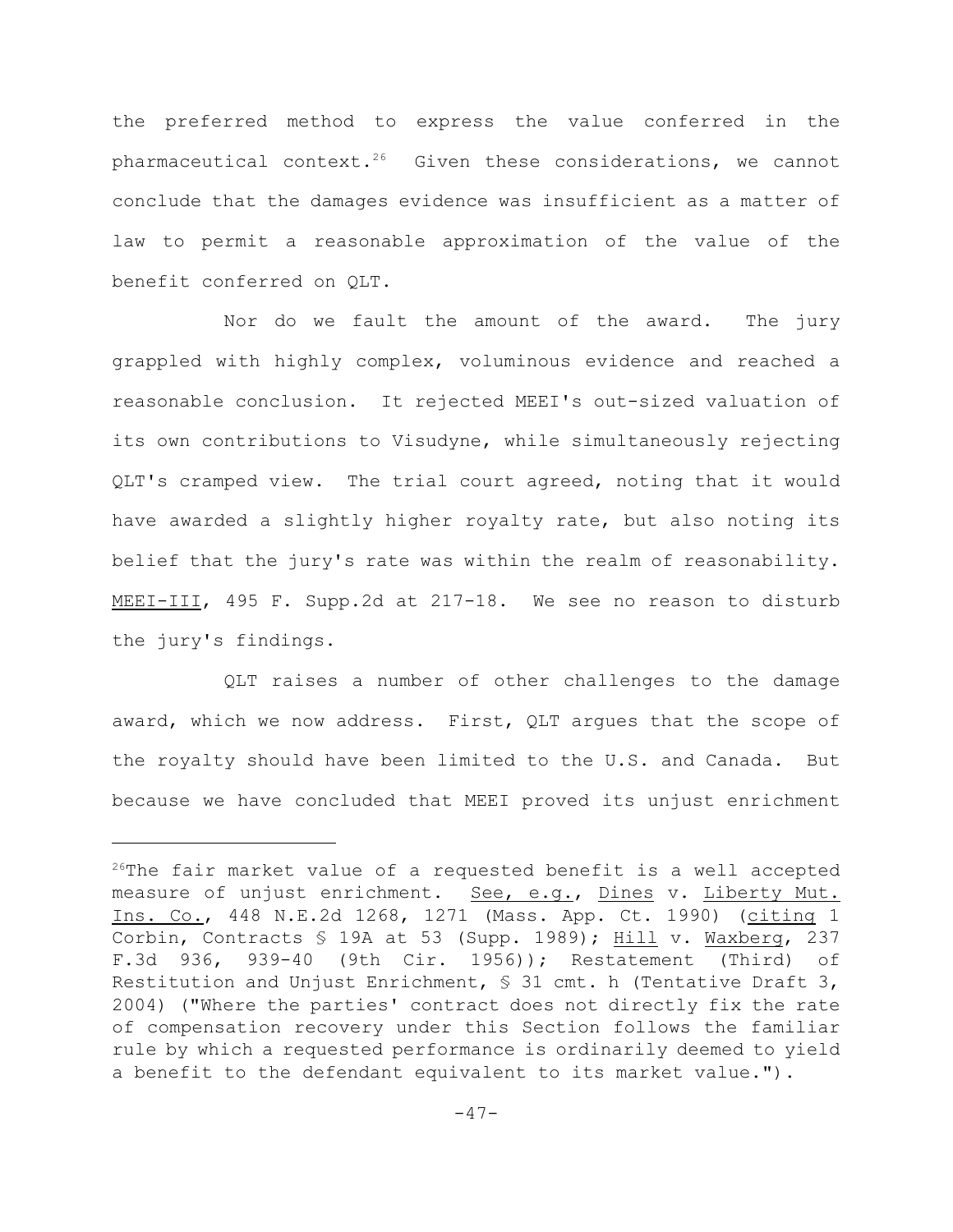claim under a confidential information theory, QLT's objections lack force. Similarly, because we have determined that there was sufficient evidence that QLT acquired benefits as early as the spring of 1994, QLT's complaints about the timing of the accrual of the obligation to pay also lack force.

#### **C. The Chapter 93A Claim**

Having found that MEEI properly proved unjust enrichment, we turn to the question of liability under the Massachusetts unfair and deceptive trade practices statute. A covered party is liable under this statute if it engages in any "unfair or deceptive act or practice." Mass. Gen. Laws. c. 93A §§ 2, 11. To prove such a claim, it is neither necessary nor sufficient that a particular act or practice violate common or statutory law. Kattar v. Demoulas, 739 N.E.2d 246, 257 (Mass. 2000)(to violate Chapter 93A, acts needn't violate common law or statutory law); see also Renovators Supply Inc. v. Sovereign Bank, 892 N.E.2d 777, 787 (Mass. App. Ct. 2008) (common law wrong does not automatically amount to a violation of Chapter 93A). Because "[t]here is no limit to human inventiveness in this field," Massachusetts courts evaluate unfair and deceptive trade practice claims based on the circumstances of each case. Kattar, 739 N.E.2d at 257 (citations omitted). In so doing, Massachusetts leaves the determination of what constitutes an unfair trade practice to the finder of fact, subject to the court's performance of a legal gate-keeping function. Milliken &

 $-48-$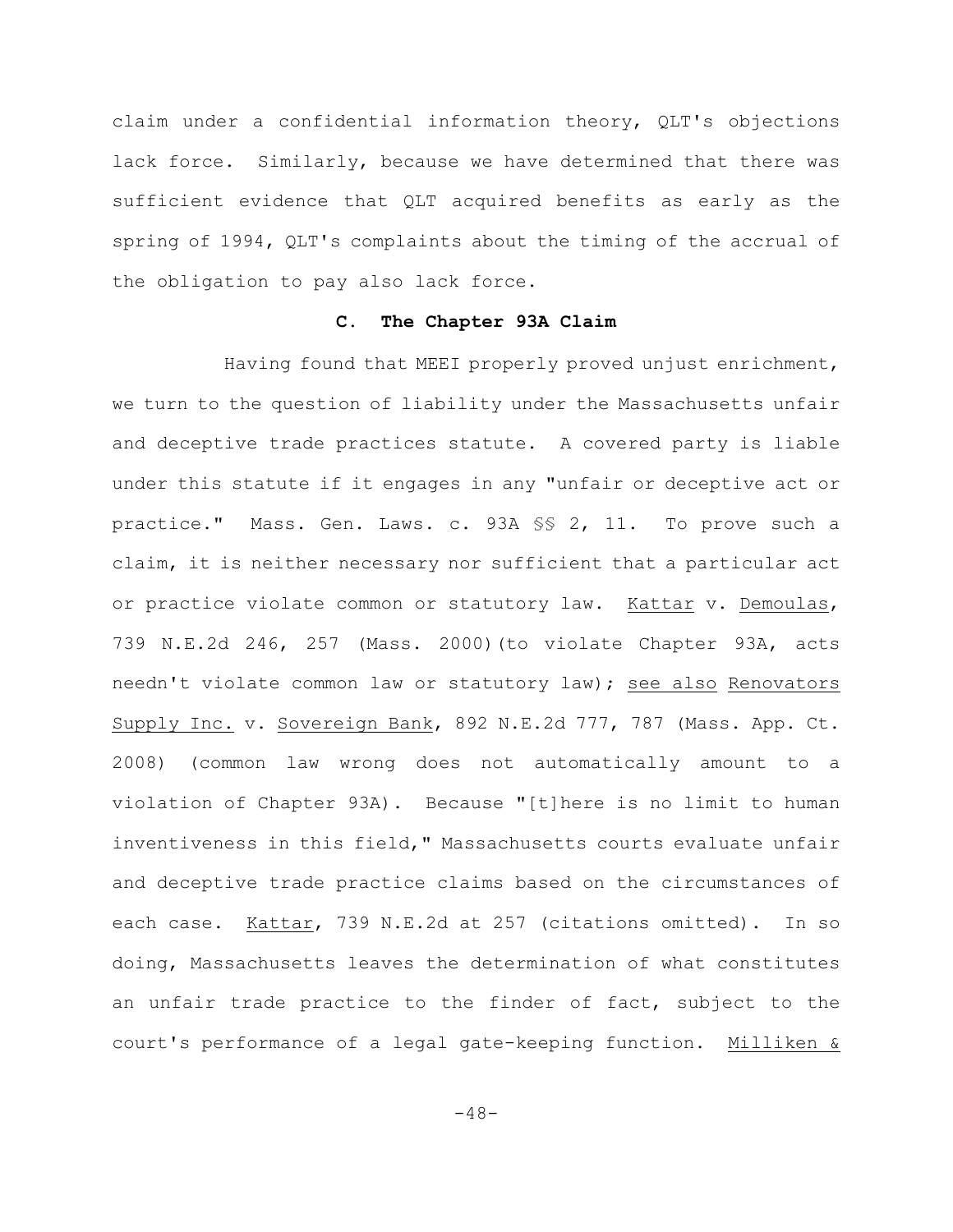Co. v. Duro Textiles, LLC, 887 N.E.2d 244, 259 (Mass. 2008). As is true in other jurisdictions, Massachusetts courts, in considering whether a particular act or practice violates the unfairness prong of Chapter 93A: "look to (1) whether the practice . . . is within at least the penumbra of some common-law, statutory or other established concept of unfairness; (2) whether it is immoral, unethical, oppressive, or unscrupulous; [and] (3) whether it causes substantial injury to consumers (or competitors or other businessmen)." MEEI-II, 412 F.3d at 243 (quoting PMP Assocs., Inc. v. Globe Newspaper Co., 312 N.E.2d 915, 917 (Mass. 1975)).

Against this backdrop, we briefly review the relevant facts. QLT drew from MEEI all of its bargaining leverage in the form of, inter alia, its confidential information and its cooperation in the patent application. Having obtained all of MEEI's chips, QLT refused to tender compensation commensurate with its prior representations. These MEEI concessions were invaluable to QLT because they were made at a time when QLT was actively courting CIBA, and CIBA placed a high value on them.

We already have described the manifest unfairness of QLT's actions in great detail, and there is no need to replough that ground. Suffice it to say that under the circumstances, QLT's initial position that it did not have to pay a royalty to MEEI was obviously unfair and unscrupulous (or, at least, a reasonable fact finder could so conclude). After all, QLT was able to take such a

 $-49-$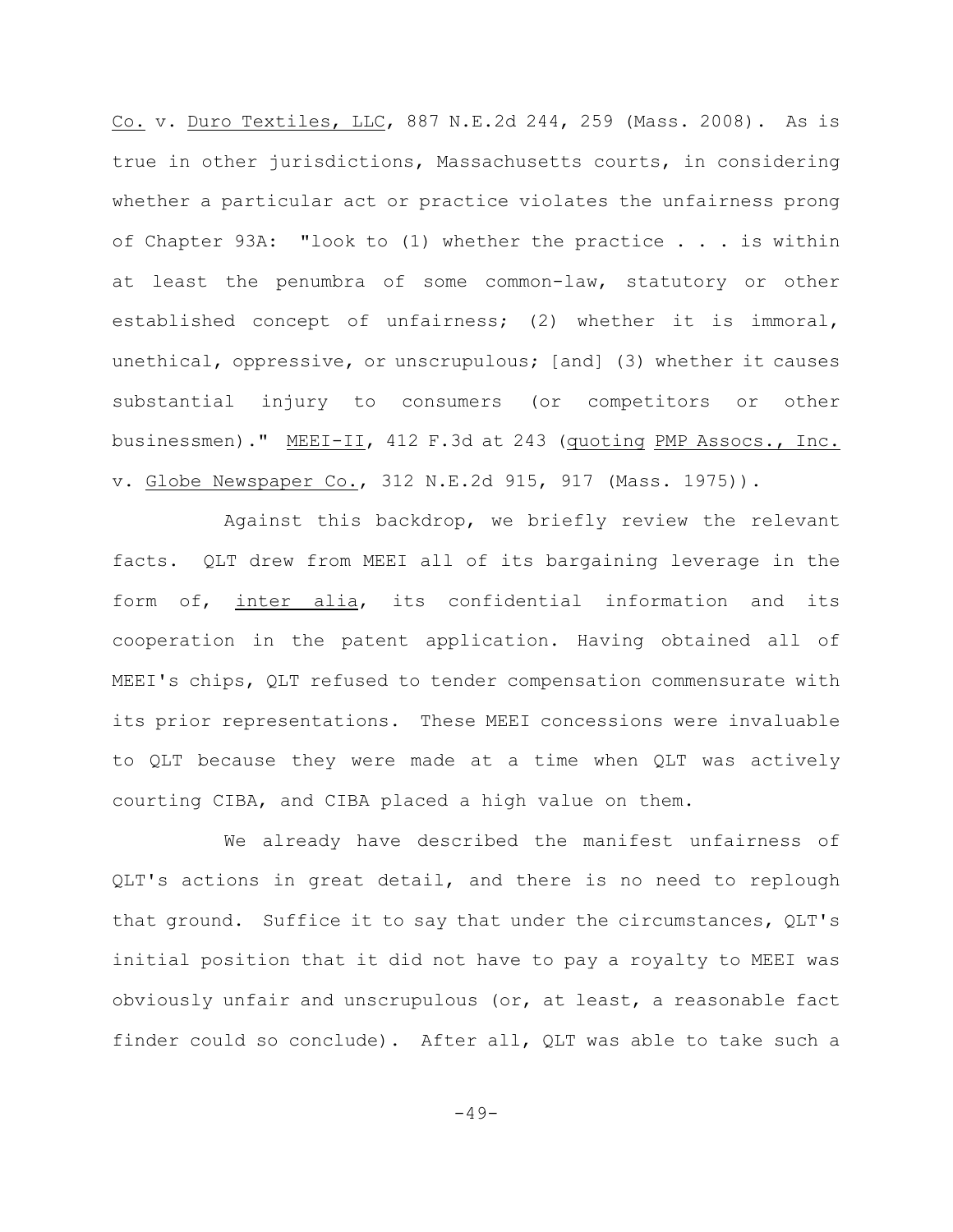position only because MEEI agreed to join the '591 application. It is worth noting that QLT's own patent attorney asserted that QLT's initial royalty payment figures were unfair. We agree with the trial court that the combination of extracting highly valuable leverage (in a misleading manner) and then avoiding payment in accordance with prior promises was unscrupulous and dishonest. Thus, not only was QLT's conduct within the penumbra of common-law unjust enrichment, but it was also oppressive and unfair within the meaning of Chapter 93A. Consequently, the facts found by the jury and the trial court state a claim for relief that is cognizable under the statute.

Neverthless, QLT asserts that the imposition of Chapter 93A liability is unwarranted, contending that Massachusetts courts have held that Chapter 93A does not regulate, and therefore cannot punish, most instances of incomplete or imperfect contract negotiations. See, e.g., Lambert v. Fleet Nat'l Bank, 865 N.E.2d 1091, 1098 (Mass. 2007).<sup>27</sup> Consequently, QLT argues that "[e]very deal that goes sour does not give rise to a c. 93A claim." Id. (quoting Pappas Indus. Parks, Inc. v. Psarros, 511 N.E.2d 621, 623 (Mass. App. Ct. 1987).

 $27$ The Lambert court concluded that the Chapter 93A claim at issue in that case was barred on limitations grounds. Lambert, 865 N.E.2d at 1097. The remainder of the opinion therefore is not essential to the holding, and although we consider it, we note that it is not binding.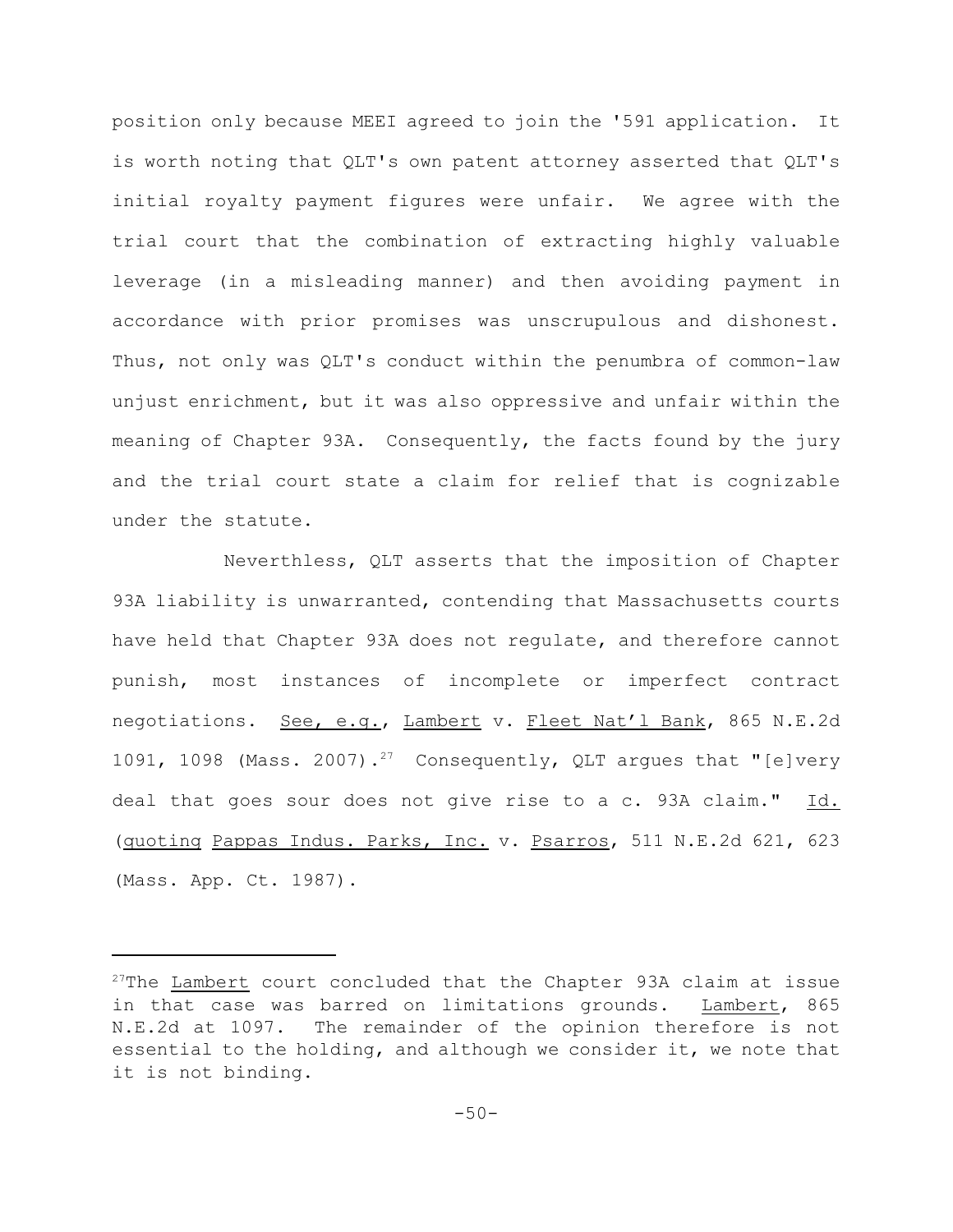Other Massachusetts cases, however, recognize a need to police negotiations -– even those among relatively sophisticated parties –- to ensure that they are not unfair or deceptive. Indeed, the court in Lambert reaffirmed Greenstein v. Flately, which held that "stringing along" a counterparty to induce detrimental reliance can constitute a Chapter 93A violation. Lambert, 865 N.E.2d at 1098 (citing Greenstein v. Flately, 474 N.E.2d 1130, 1133 (Mass App. Ct. 1985)). It is a legitimate point of inquiry whether the present case more closely resembles those cases in which Massachusetts courts would leave the parties to the rough and tumble of the marketplace, or whether the present dispute carries the indicia of detrimental reliance that would lead Massachusetts courts to invoke Chapter 93A.

In Lambert, the court found that the imposition of Chapter 93A liability was inappropriate when a bank failed to renew a loan, despite ambiguous oral assurances that the bank would "roll over" the loan in due course. Id. at 1094-95. In declining to ascribe liability, the court emphasized the ephemeral, non-specific nature of a bank officer's isolated promise of "cooperation" in the roll-over of a delinquent loan of over \$500,000 in exchange for the plaintiff's forbearance of a (potentially dubious) claim worth approximately \$28,000. Id. at 1097 & n.9. By contrast, here, QLT made repeated promises of fair compensation, and even specified that it intended to compensate MEEI as if it were the sole inventor

-51-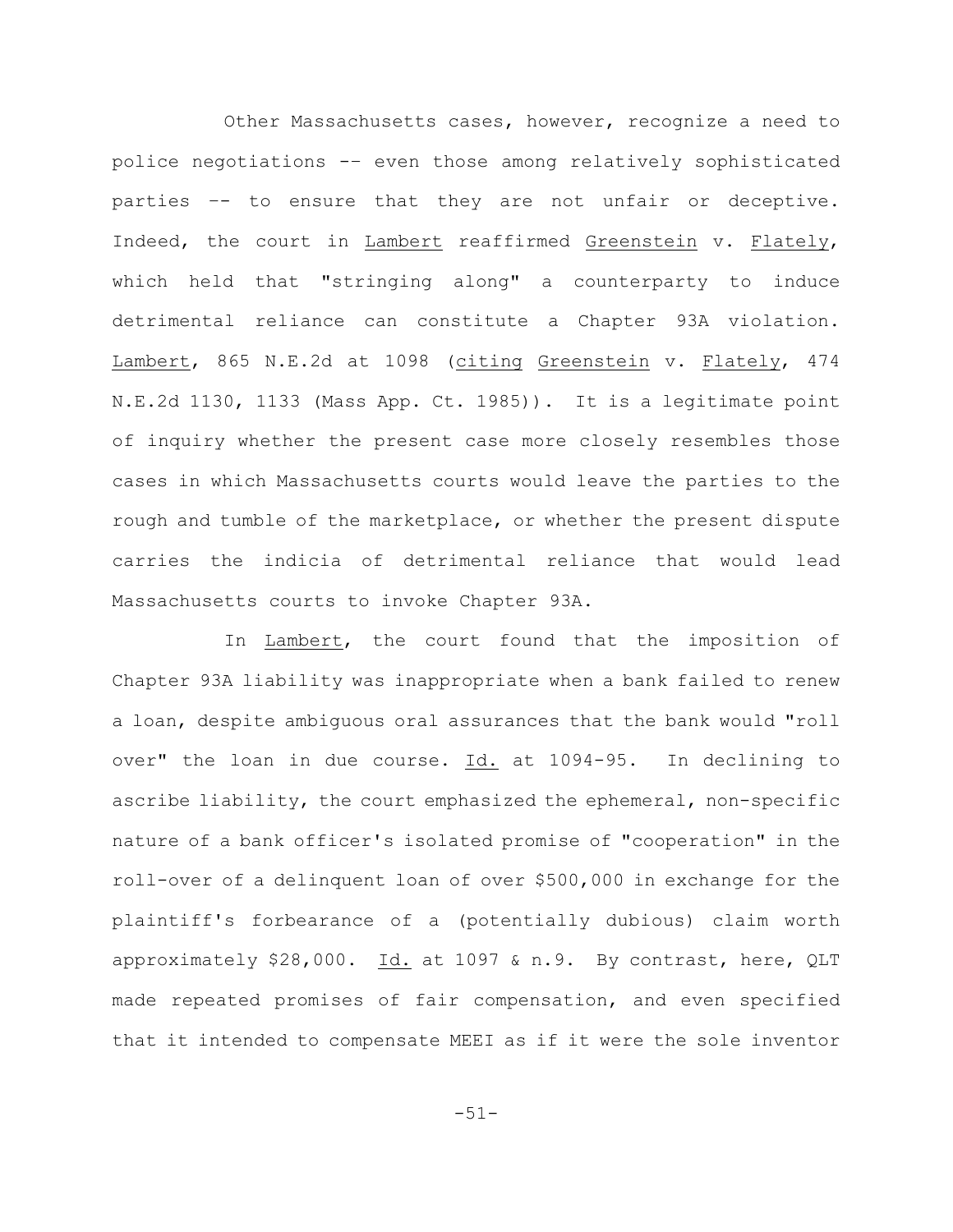on claims 7 and 14. Moreover, unlike the bank in Lambert, QLT extracted considerable value in exchange for its promises to MEEI.<sup>28</sup>

This case is more like Greenstein. In that case, the plaintiff submitted a signed, written lease agreement to the defendant, and in reliance on repeated assurances that only a bureaucratic formality remained for their agreement to take effect, they terminated their own lease and made arrangements to customize their space. Greenstein, 474 N.E.2d at 1132, 1134. But when the defendant landlord had the opportunity to strike a more advantageous bargain with different tenants, he did so, leaving the plaintiff without space on short notice. Id. at 1132. Despite the sophistication of the plaintiff (an accounting firm), the court found the case cognizable under Chapter 93A. In at least one pertinent way, QLT's conduct was more egregious than that of the Greenstein defendant: here, without the benefits it extracted from MEEI, QLT either would not have had a successful product, or would have had to expend considerably greater sweat and treasure to bring Visudyne to market. Consequently, we conclude that the imposition of Chapter 93A liability in the present case fits comfortably

<sup>&</sup>lt;sup>28</sup>The present case is significantly more egregious than Parks, Inc. v. Psarros, 511 N.E.2d 621 (Mass App. Ct. 1987), another case cited by QLT. In Parks, the court found no breach of contract and no 93A liability where the parties had expressed a general intent to engage in a tax-free trade of land. Id. at 622. Furthermore, in Parks, the plaintiff had not in fact taken material steps in reliance of a supposed agreement.  $\underline{Id}$ . at 623. This is far removed from the case at hand.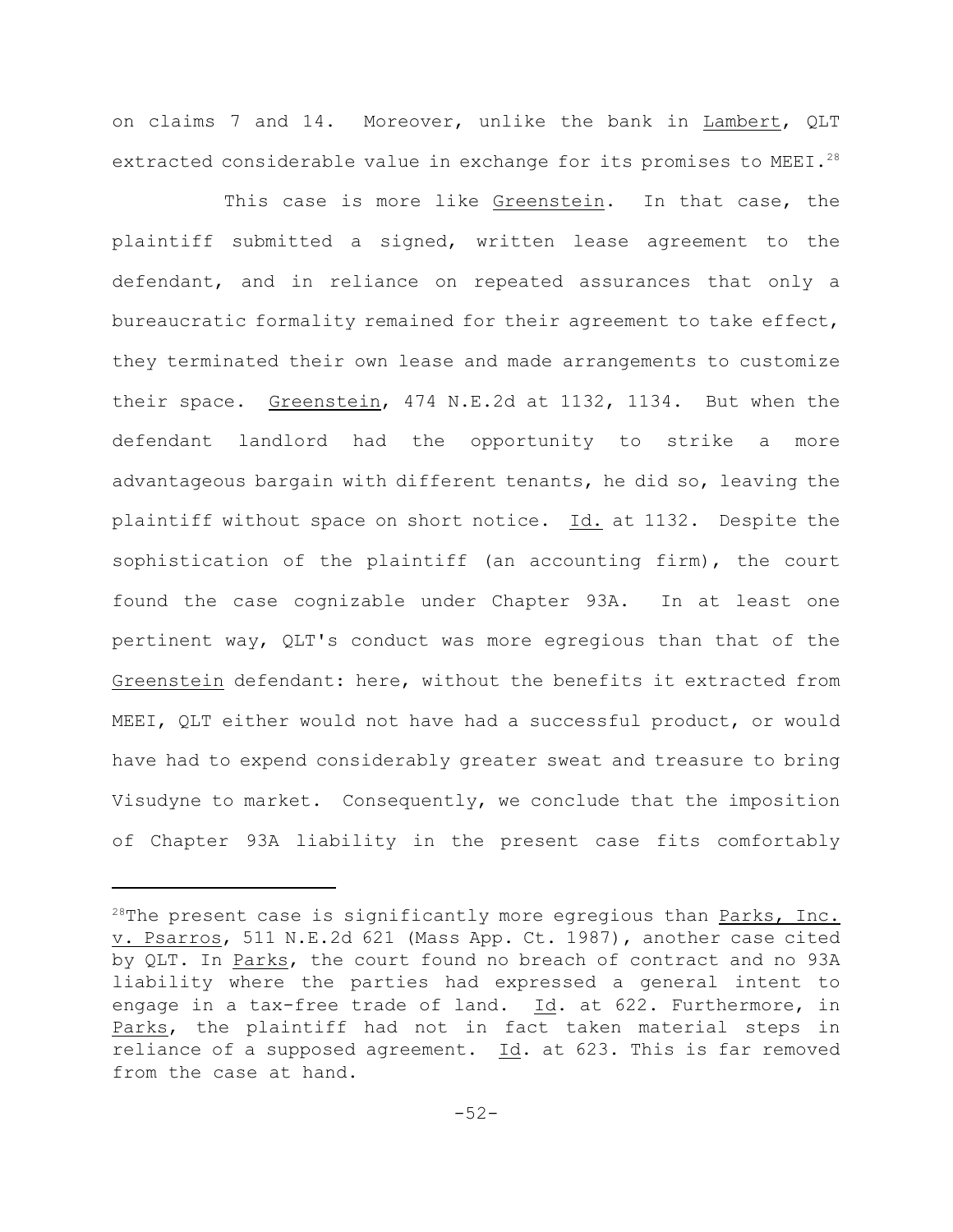within the Greenstein framework.

 Having determined that Chapter 93A liability properly attaches to the present case, we address two questions regarding the scope of such liability. First, QLT argues that Chapter 93A cannot support liability for foreign royalties. In making this argument, QLT asserts that in its Chapter 93A discussion, the district court relied solely on the patent negotiations. We do not agree with either the argument or the assertion. The trial court explicitly mentioned Dr. Miller's presentation to CIBA as an example of MEEI's powerful bargaining position. MEEI-III, 495 F. Supp.2d at 215. Thus, for the reasons described above, the confidential information theory of unjust enrichment supports Chapter 93A liability. It follows that the trial court correctly concluded that this liability was global in scope.<sup>29</sup>

At this point, we pause to consider MEEI's cross-appeal challenge to the jury's finding that QLT's Chapter 93A violation was not knowing and willful (and, therefore, that MEEI was not entitled to punitive damages). Although the jury found that QLT's conduct violated the norms of even aggressive negotiation, its rejection of punitive damages was nevertheless supportable.

Massachusetts courts have not precisely defined what

 $29$ The parties also trade jousts as to whether a 1998 patent licensing proposal precludes the award of worldwide Chapter 93A damages. But the 1998 licensing proposal was not accepted; thus it could not preclude the possibility of foreign royalties.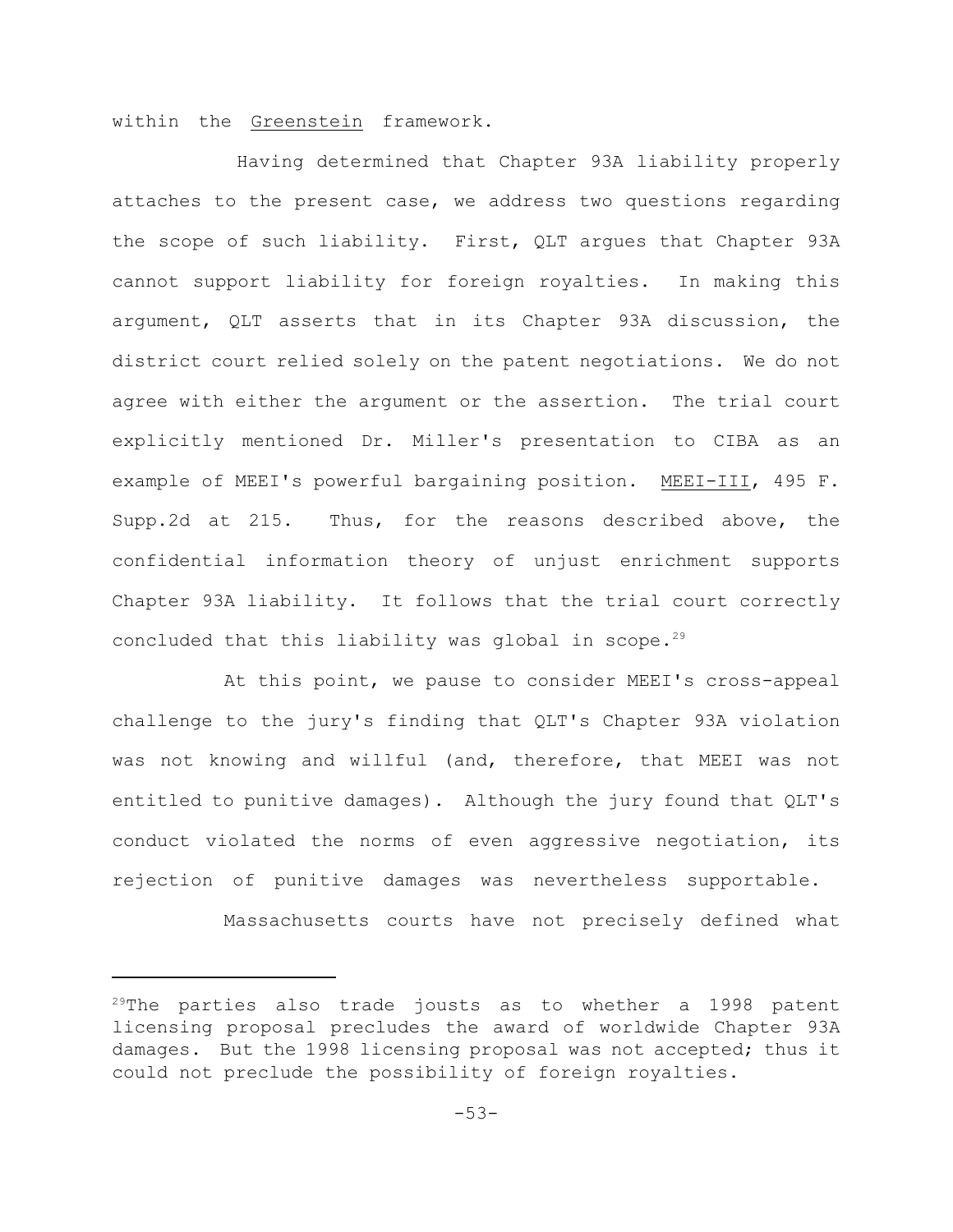constitutes a knowing and willful violation of Chapter 93A. But such violations usually embody outrageous conduct, often involving (1) coercion or extortion, or (2) fraud or similar forms of misrepresentations. See, e.g., Incase, 488 F.3d at 58 (citing cases). On this standard, we cannot say that an award of punitive damages was required in the present case. Given the fact that QLT agreed to negotiate and eventually offered MEEI a running royalty, a reasonable fact finder might think that QLT's conduct, though unscrupulous, did not sink to the level of a knowing and willful violation.

# **D. QLT's Objections to the Conduct of the Trial**

We turn now to the next group of QLT's objections, all of which claim prejudicial error in the conduct of the trial. We evaluate each in turn.

First, QLT asserts procedural defects in the misuse of confidential information theory of unjust enrichment. QLT argues that it was under the impression that the trial court disposed of this theory at the close of MEEI's evidence when it granted judgment as a matter of law to QLT, pursuant to Rule 50(a), with respect to MEEI's misappropriation of trade secrets claim, only to find the theory revived in the trial court's post-trial opinion.

-54-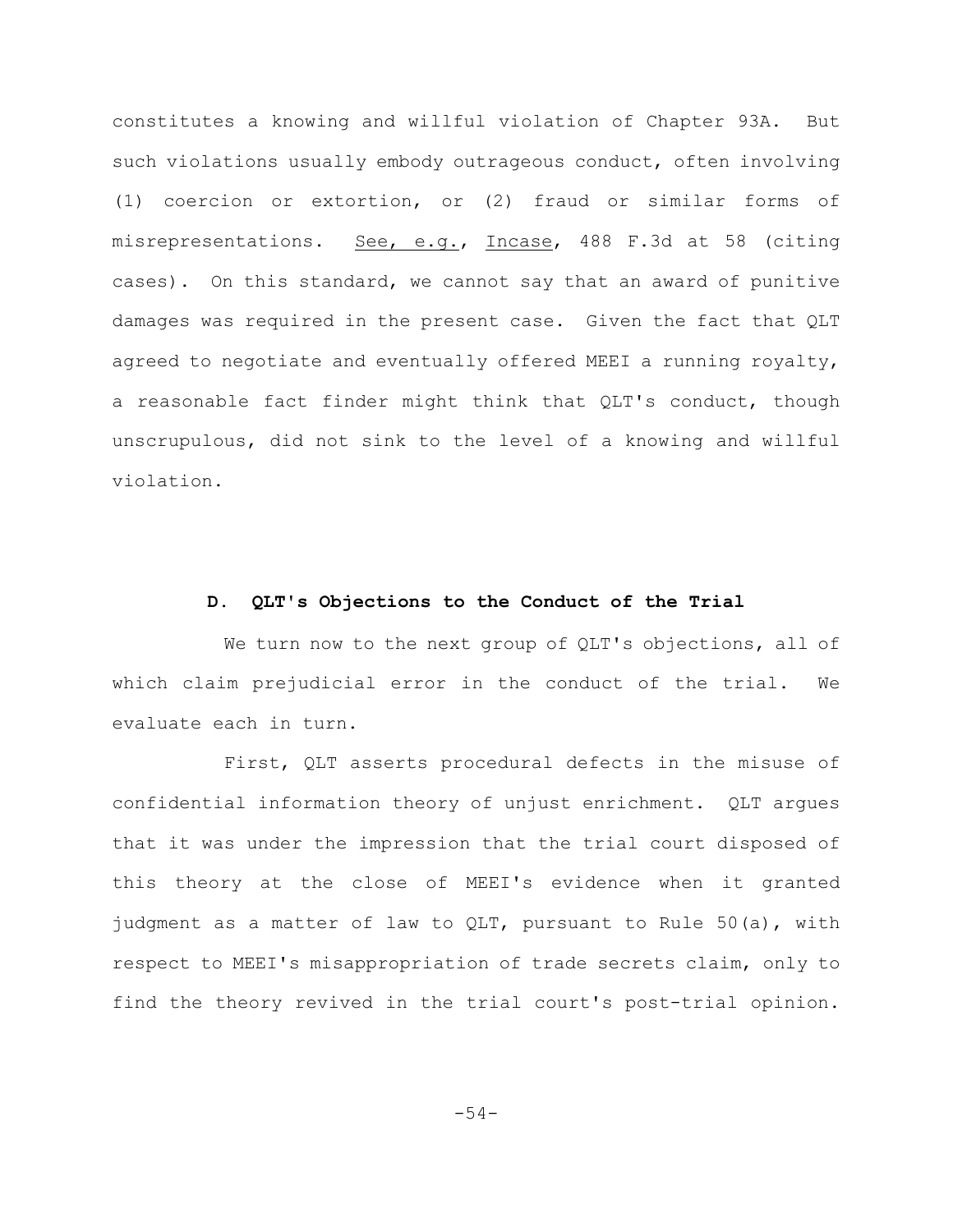Consequently, QLT argues that it was precluded from presenting evidence relating to this theory, warranting a new trial.

In its ruling on QLT's post-trial Rule 50(b) motion, the trial court, relying on our previous ruling, noted that Massachusetts law treats unjust enrichment through the misuse of confidential information differently from claims of misappropriation of trade secrets. MEEI-III, 495 F. Supp.2d at 210-11. Therefore, the trial court explained that it always understood that its grant of judgment as a matter of law on the trade secrets claim left the confidential information claim undisturbed.

We agree with the trial court's assessment of events, and conclude that the court's Rule 50(a) ruling was clear enough to put QLT on notice that the confidential information claim was not dismissed. We begin with the basic principle that the purpose of a Rule 50 motion to dispose of claims or issues, not legal theories. See Hammong v. T.J. Little & Co., 82 F.3d 1166, 1172 (1st Cir. 1996). This basic norm should have put QLT on notice that in conformity with the general principle, the trial court's Rule 50(a) decision on one legal claim did nothing to disturb separate legal claims that relied on similar evidence. In the present case, the trial court made clear that it was granting judgment with respect to the trade secrets claim. And after explaining its four separate and independent rationales for doing

-55-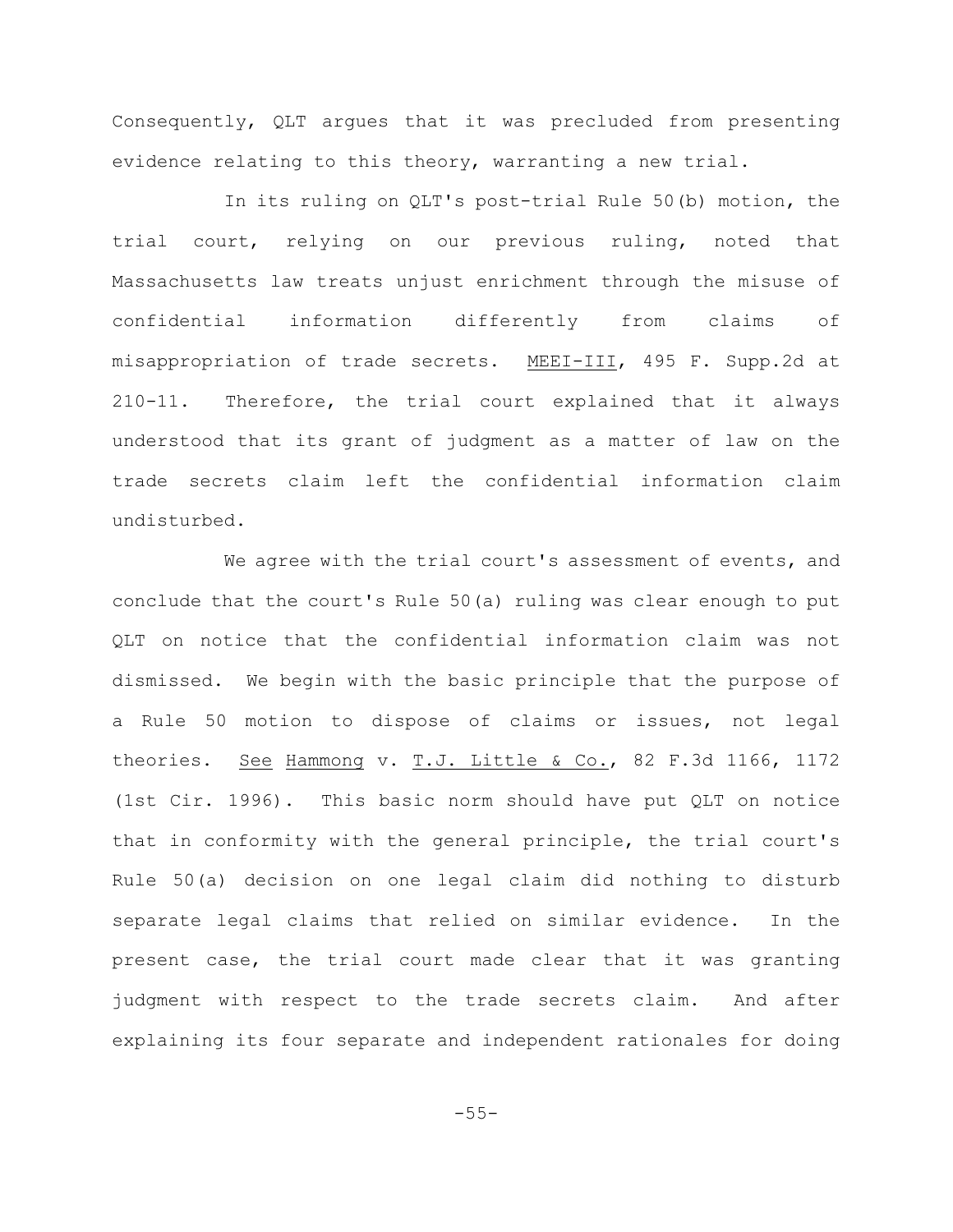so, the trial court immediately noted that the Chapter 93A claim "insofar as it depends upon an alleged misappropriation of trade secret[s] fails."

This statement is instructive because it demonstrates that, in addition to excising the trade secret claim from the case, the trial court was willing and able to limit the manner in which the parties could pursue other claims. The trial court's failure similarly to limit the unjust enrichment claim should have put QLT on notice that this claim survived. In addition, the fact that MEEI requested a jury instruction regarding confidential information enhanced QLT's notice. Finally, the fact that QLT requested instructions limiting MEEI's theory of unjust enrichment to the patent benefit theory suggests that QLT was aware that the confidential information theory remained alive and well.

In these circumstances, we cannot credit QLT's ipse dixit that it was precluded from offering evidence regarding confidential information.

QLT next argues that the trial court erroneously failed to admit a document that purportedly corroborates MGH researchers conceived of using photodynamic therapy to treat before MEEI researchers did. We review a trial court's decision to exclude evidence under an abuse of discretion standard. Livick v. Gillette Co., 524 F.3d 24, 28 (1st Cir. 2008); Hoffman v. Applicators Sales & Serv., Inc., 439 F.3d 9, 13 (1st Cir. 2006).

-56-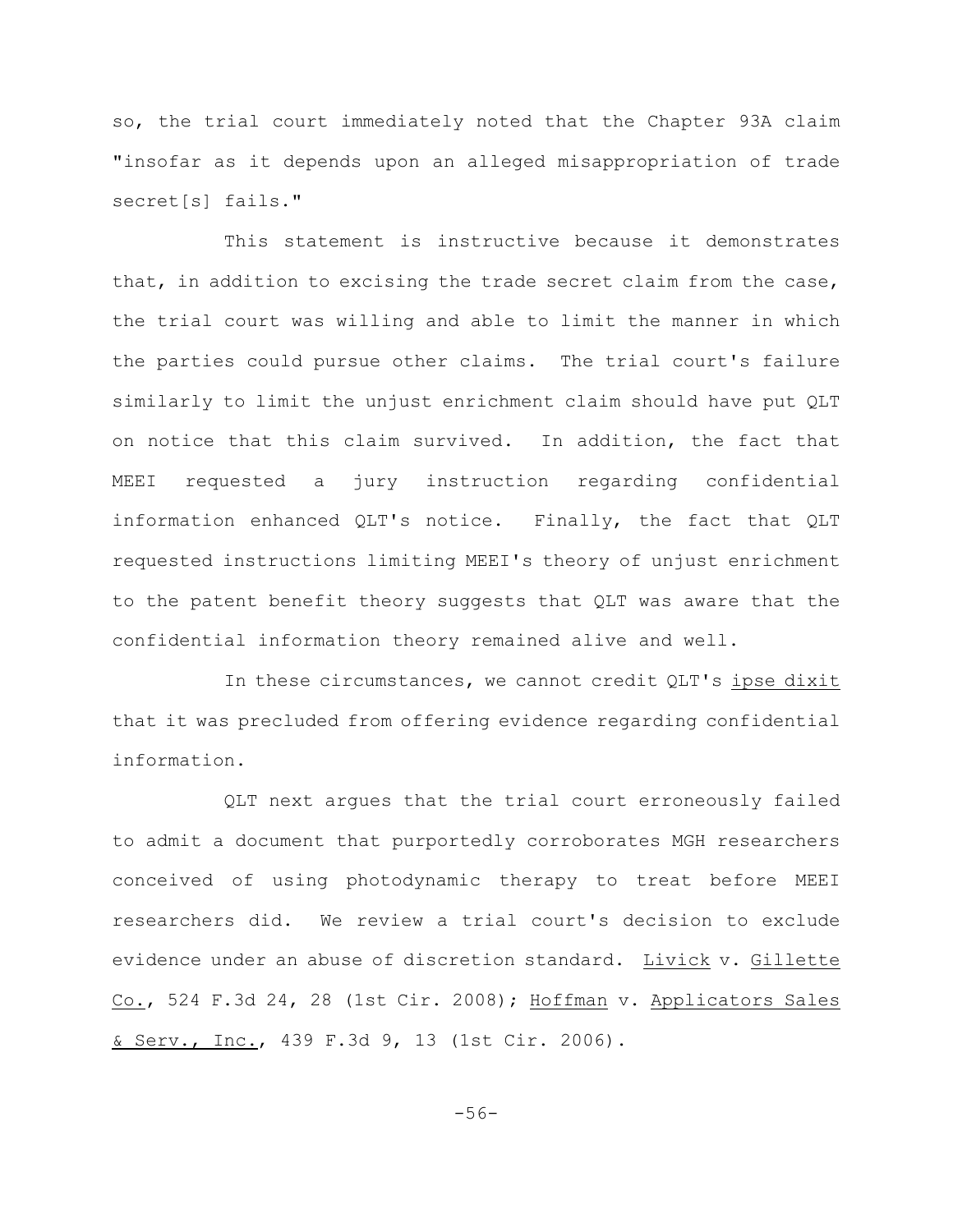The document at issue was one about which an MGH witness testified and which did not rely on BPD, the photodynamic agent found in Visudyne. This document was only marginally relevant, if relevant at all, especially since we already have determined that establishing the precise inventorship of each claim of the '591 application was not necessary to MEEI's patent benefit theory of unjust enrichment. QLT was not prejudiced by the exclusion of the document, and there was no abuse of discretion in its exclusion.

Finally, QLT raises a number of challenges relating to the jury instructions. An error in jury instructions warrants reversal only if the error is determined to have been prejudicial based on a review of the record as a whole. Davet v. Maccarone, 973 F.2d 22, 26 (1st Cir. 1992); Connors v. McNulty, 697 F.2d 18, 21 (1st Cir. 1983).

First, QLT asseverates that the instructions allowed the jury impermissibly to rely on the theory that QLT had to pay more for use of MEEI's confidential research than contract-specified amounts. The record in the case belies QLT's characterization. At QLT's request, the trial court specifically instructed the jury that any unjust enrichment had to be found "outside of whatever contracts MEEI had or Dr. Miller or Dr. Gragoudas personally had." The trial court further noted that all such contracts "have been performed. [MEEI, Miller and Gragoudas] did what they were supposed to do; QLT did what it was supposed to do. This is not a

-57-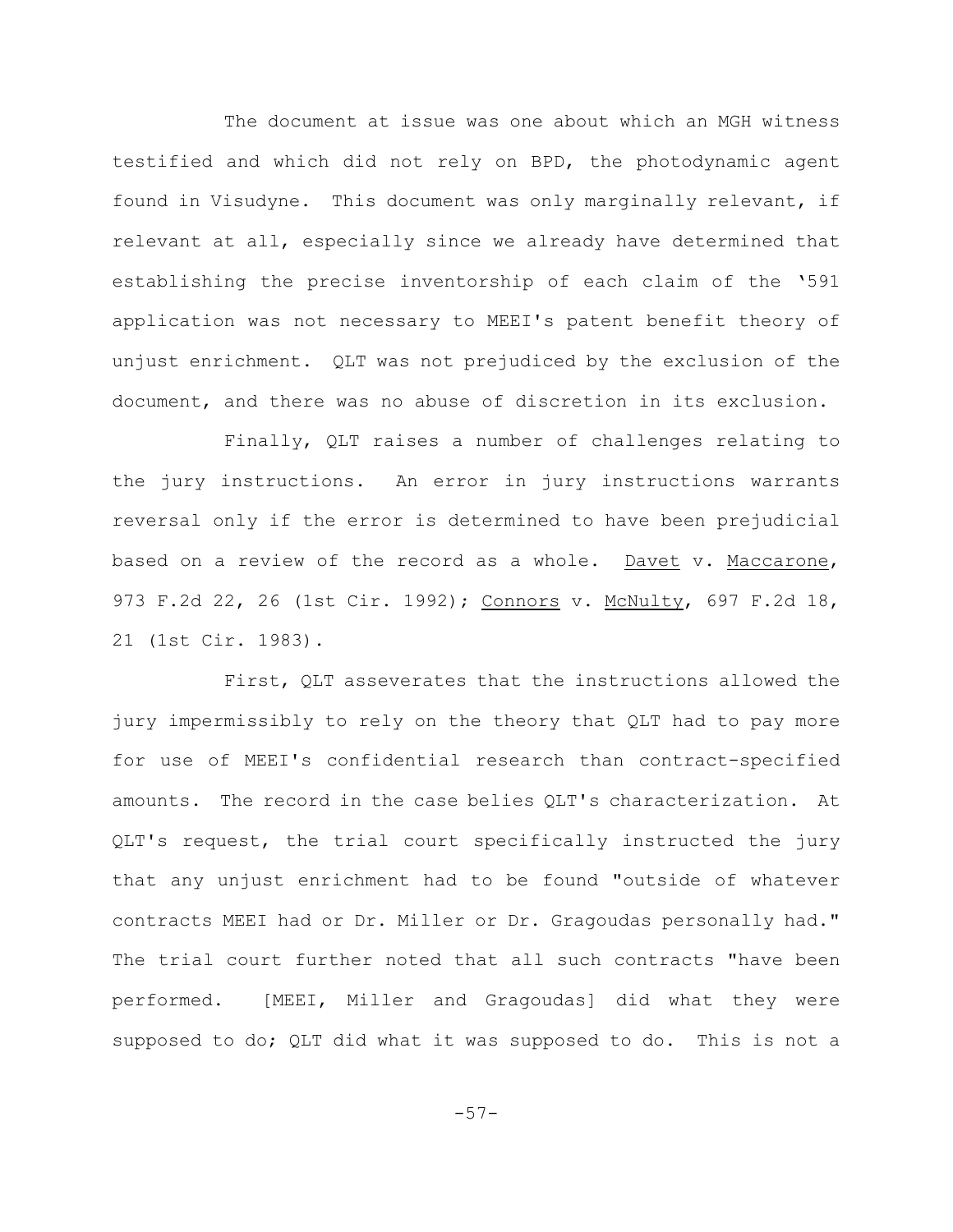contract case." We believe that the trial court explained the law as well as can be expected. Davet, 973 F.2d at 22 (citing Brown v. Trustees of Boston Univ., 891 F.2d 337, 353 (1st Cir. 1989)). Therefore, we find no error in this instruction, which was directly responsive to QLT's concerns.

Next, QLT challenges the trial court's unjust enrichment instruction.<sup>30</sup> Specifically, QLT maintains that the trial court's general unjust enrichment instruction was overly broad and therefore created a risk that the jury would find unjust enrichment based on theories other than the two theories actually submitted. It appears in large part that QLT's concerns were that the jury would reward MEEI for its general contribution to Visudyne.

Even if we assume arguendo that QLT properly preserved these objections and that they might have some merit, they are unavailing. It is true that in civil cases, "a new trial is usually warranted if evidence is insufficient with respect to any one of multiple claims covered by a general verdict." Gillespie v. Sears, Roebuck & Co., 386 F.3d 21, 29 (1st Cir. 2004) (quoting Kerkhof v. MCI Worldcom, Inc., 282 F.3d 44, 52 (1st Cir. 2002)). Moreover, this rule applies not only to general verdicts encompassing multiple causes of action, but also to special

 $30$ The trial court instructed that MEEI had to prove that it "conferred an uncompensated benefit on QLT in circumstances where both parties, MEEI and QLT, expected that there would be compensation."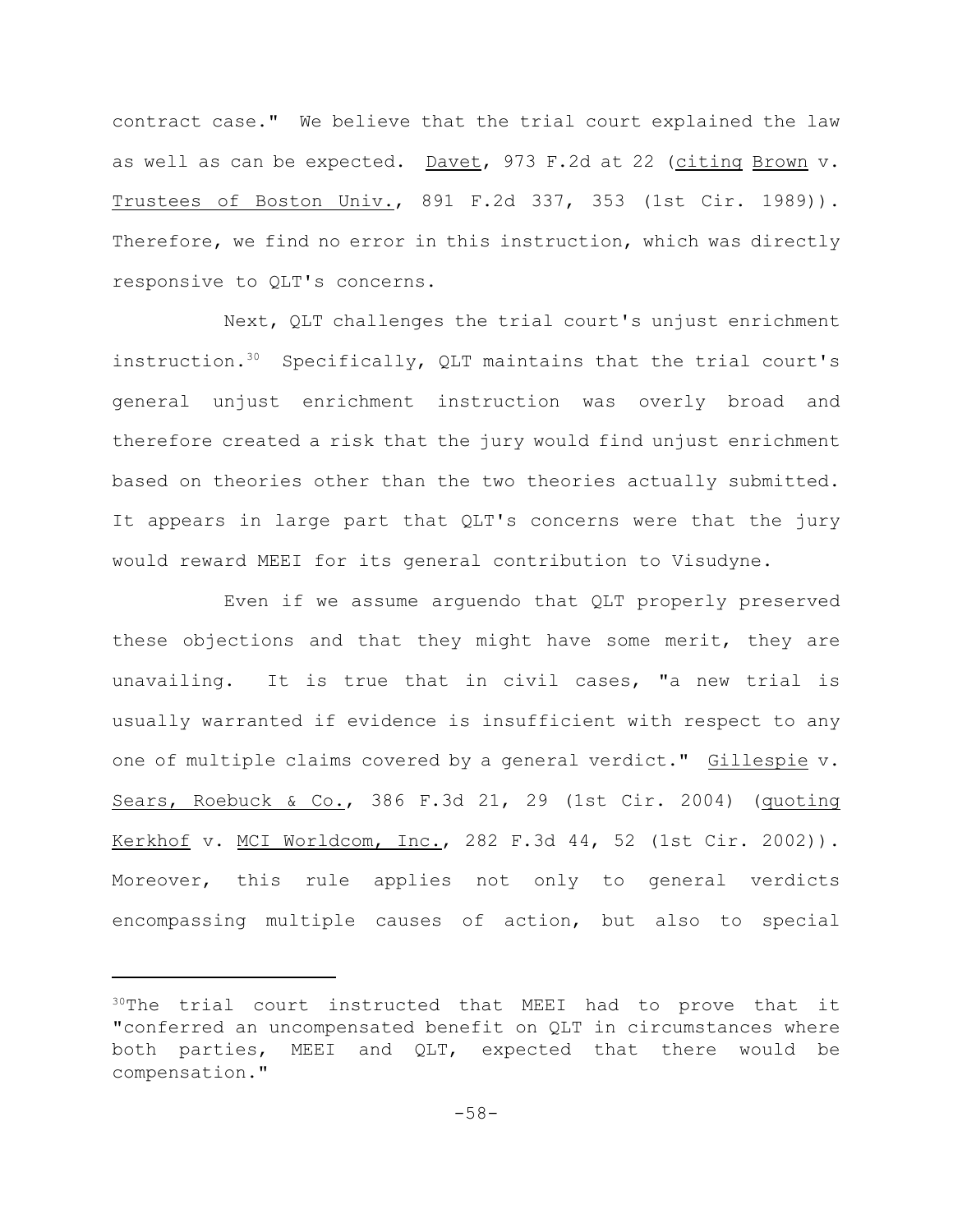verdicts where a verdict question encompasses multiple theories, one of which is defective. Id. at 29-30 (citing Lattimore v. Polaroid Corp., 99 F.3d 456, 468 (1st Cir. 1996)). Nevertheless, this approach is by no means rigid. On the contrary, we have consistently recognized that a jury is "likely to prefer a better supported theory to one less supported," and consequently, we apply a generous harmless error analysis in order to determine whether it is reasonably likely that the jury in fact relied on a theory with adequate evidentiary support. Gillespie, 386 F.3d at 30 (citing Davis v. Rennie, 264 F.3d 86, 106 (1st Cir. 2001)). The litmus test of such a harmless error review is whether the appellant was "unjustly prejudiced." Davis, 264 F.3d at 106 (quoting Asbil v. Hous. Auth. of Choctaw Nation, 726 F.2d 1499, 1504 (10th Cir. 1984)).

In this case the jury was presented with substantial evidence regarding both of the theories of unjust enrichment that we specifically approved in our prior decision. Moreover, QLT does not (and cannot) contend that the trial court's charge regarding unjust enrichment was legally incorrect. See MEEI-II, 412 F.3d at 234 n.7. Where, as here, the jury heard a legally adequate instruction, which was supported by competent evidence, we will not assume jury confusion or verdict taint. See Davis, 264 F.3d at 109 (discussing analogous situation in which general verdict was based on two different claims rather than similar theories supporting the

 $-59-$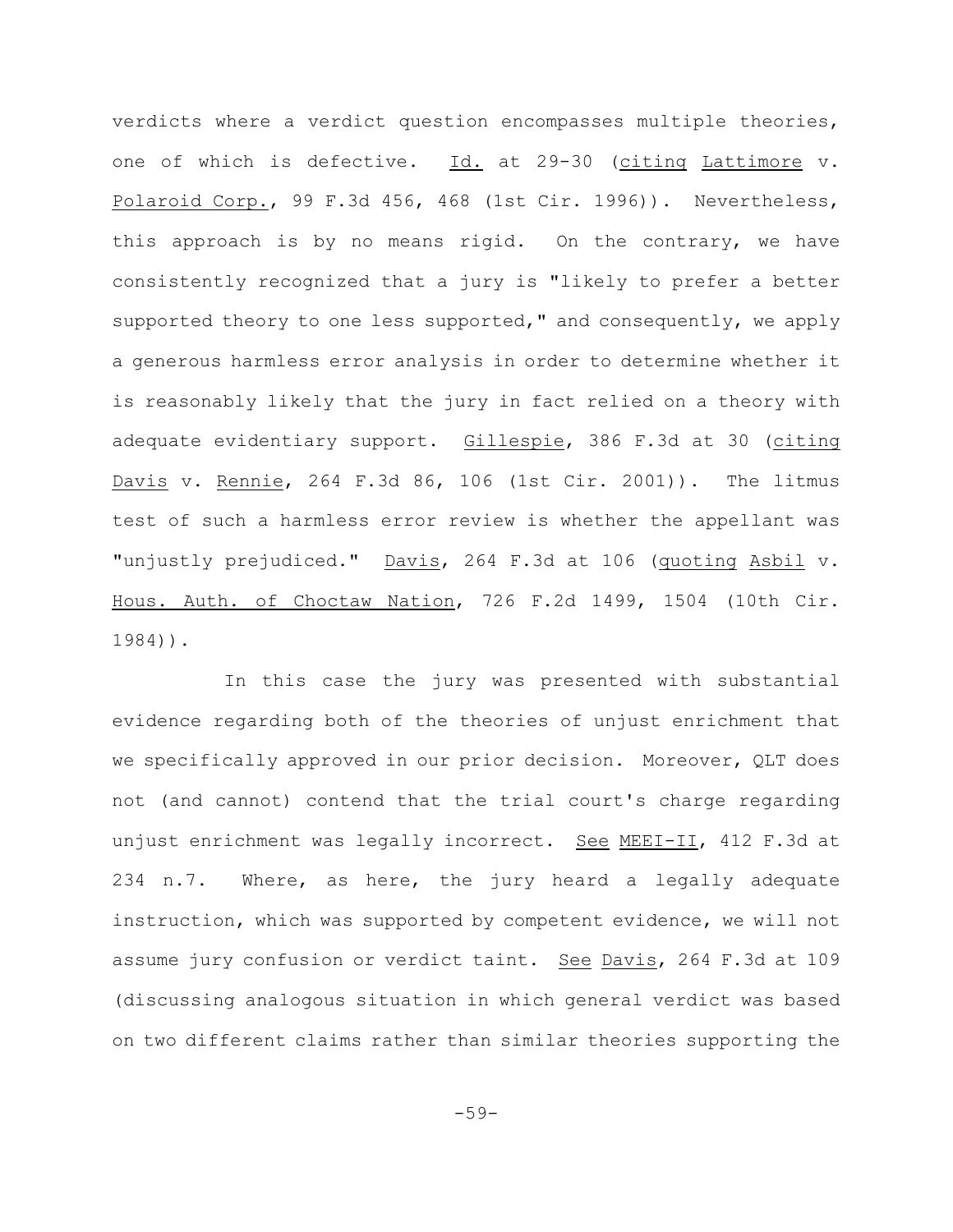same legal claim). Because it is highly likely that the jury grounded its unjust enrichment award on either or both of the two submitted theories, we conclude that QLT was not unfairly prejudiced.

We need go no further. We have considered the parties' remaining arguments and find them unavailing. After a careful review, we find no error in the conduct of the trial that was sufficiently prejudicial -- if it was error at all -- to warrant either reversal or a new trial.

#### **E. Attorneys' Fee**

As a coda to this protracted struggle, the parties have asked us to review the fee award.<sup>31</sup> Here, in what was otherwise a harmonious opinion, we find a discordant note in the trial court's decision.

The trial court awarded MEEI attorneys' fee and costs totaling \$14,093,855.42. MEEI-III, 495 F. Supp.2d at 218. MEEI

 $31$ Where there has been a transgression of Chapter 93A, "the petitioner shall . . . be awarded reasonable attorneys' fee and costs incurred in such action." See Peckham v. Continental Cas. Ins. Co., 895 F.2d 830, 841 (1st Cir. 1990) (citing Mass. Gen. Laws ch. 93A, § 11). Neither party challenges the propriety of the attorneys' fee award; the quarrel is entirely over the amount of the award.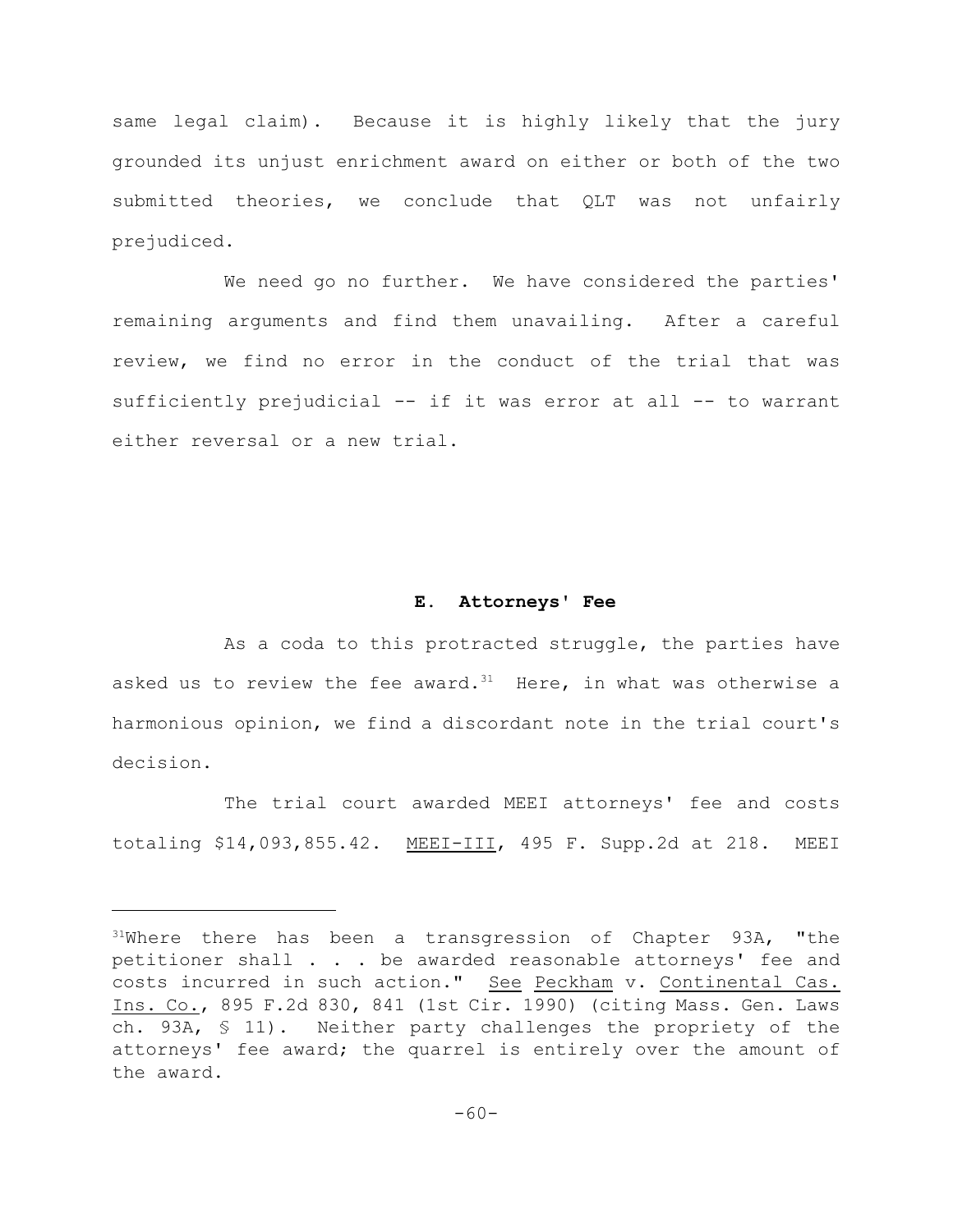did not specifically request this amount, nor is it evident that this amount was the result of some mathematical reduction requested by QLT.

In announcing its fee award, the trial court noted that MEEI submitted an application for more than \$36,000,000 in fees and  $costs.$ <sup>32</sup> Id. The trial court next listed a number of relevant factors derived from Linthicum v. Archambault, 398 N.E.2d 482 (Mass. 1979), abrogated on other grounds by Knapp Shoes, Inc. v. Sylvania Shoe M'fg. Corp., 640 N.E.2d 1101 (Mass. 1994). After reciting these factors, the trial court summarily announced its award. In so doing, the court provided no explanation of its evaluation of this case under the Linthicum factors.  $33$  Following a painstaking review of the record, we are unable to determine how the trial court arrived at its award.

We normally uphold attorneys' fee awards unless they constitute an abuse of discretion. French v. Corporate

 $32$ The trial court made no mention that MEEI arrived at this princely sum based on the contingency fee arrangement that MEEI had concluded with its attorneys, rather than the customary calculation of attorneys' fees based on hours productively worked multiplied by appropriate hourly rates.

 $33$ The Linthicum court identified a number of factors that a court should consider in arriving at a fee award, including: "the nature of the case and the issues presented, the time and labor required, the amount of damages involved, the result obtained, the experience, reputation and ability of the attorney, the usual price charged for similar services by other attorneys in the same area, and the amount of awards in similar cases." Linthicum, 398 N.E.2d at 488.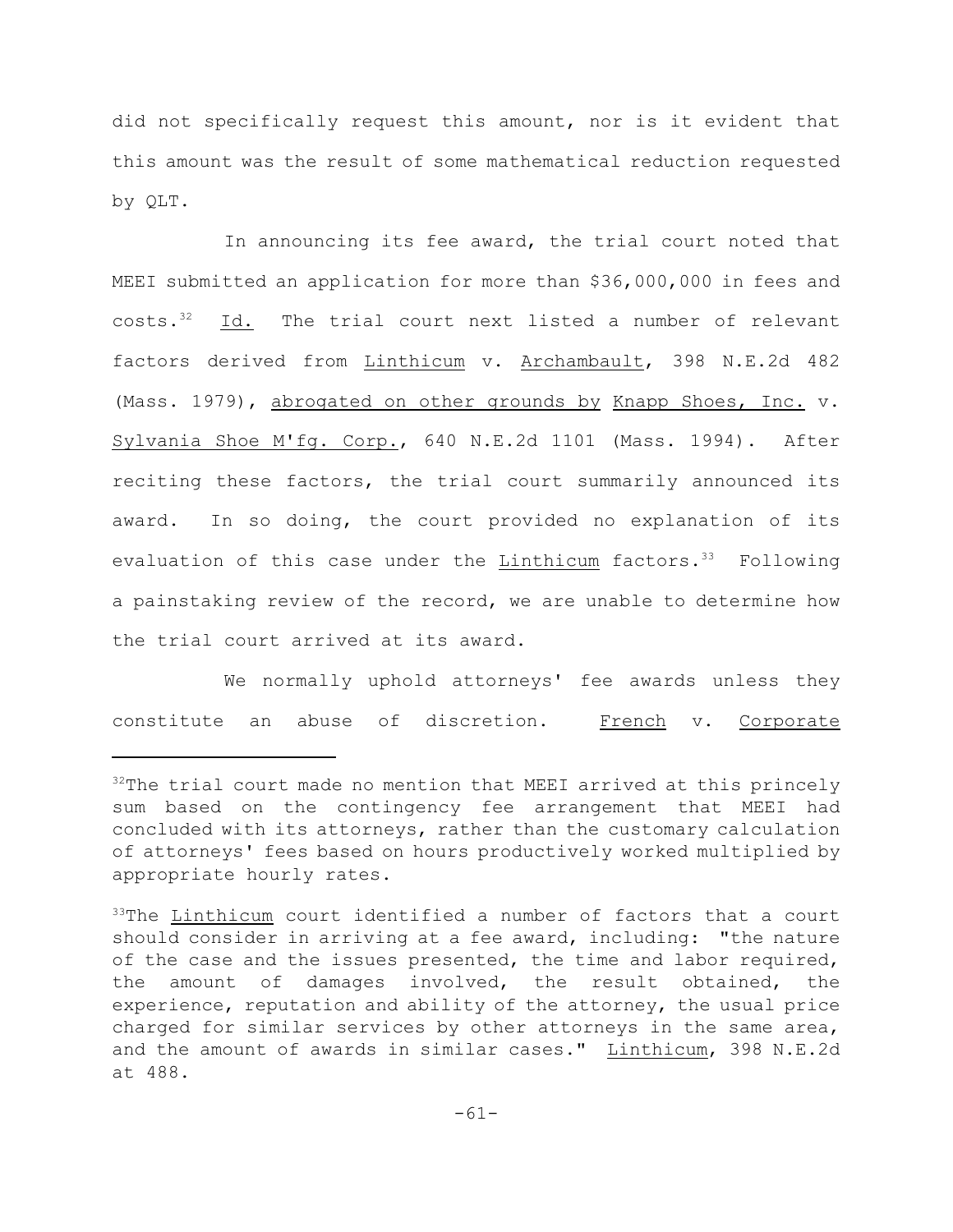Receivables, Inc., 489 F.3d 402, 403 (1st Cir. 2007). In order to evaluate the trial court's exercise of its discretion, however, we must have some basis for understanding its reasoning. See Peckham, 895 F.2d at 842 ("Appellate review of fee awards ordinarily requires that concrete findings be made and that the court below supply a clear explanation of the reasons undergirding a particular fee award."). In other words, to evaluate a fee award, we must have some "indication" of the court's "thought processes and how he structured the award." Id. Cf. United States v. One Star Class Sloop Sailboat ("Flash II"), 546 F.3d 26, 42 (1st Cir. 2008)(explaining in context of federal fee-shifting statute that district court's attorneys' fee findings need not be "precise to the point of pedantry" and "need not be infinitely precise, deluged with details, or even fully articulated") (quoting Foley v. City of Lowell, 948 F.2d 10, 20 (1st Cir. 1991)) (additional citations omitted). Thus, for us to evaluate the trial court's fee award, we must, at a minimum, have insight, typically in the form of guidance from the trial court itself, that permits divination of the basis for the award. In the present case, the trial court has provided neither codex nor oracle to allow us to understand the award.

Therefore, we have no principled choice but to vacate the fee award and remand this case to the trial court so that it can reconsider the issue, fix an amount (whether the same or different

-62-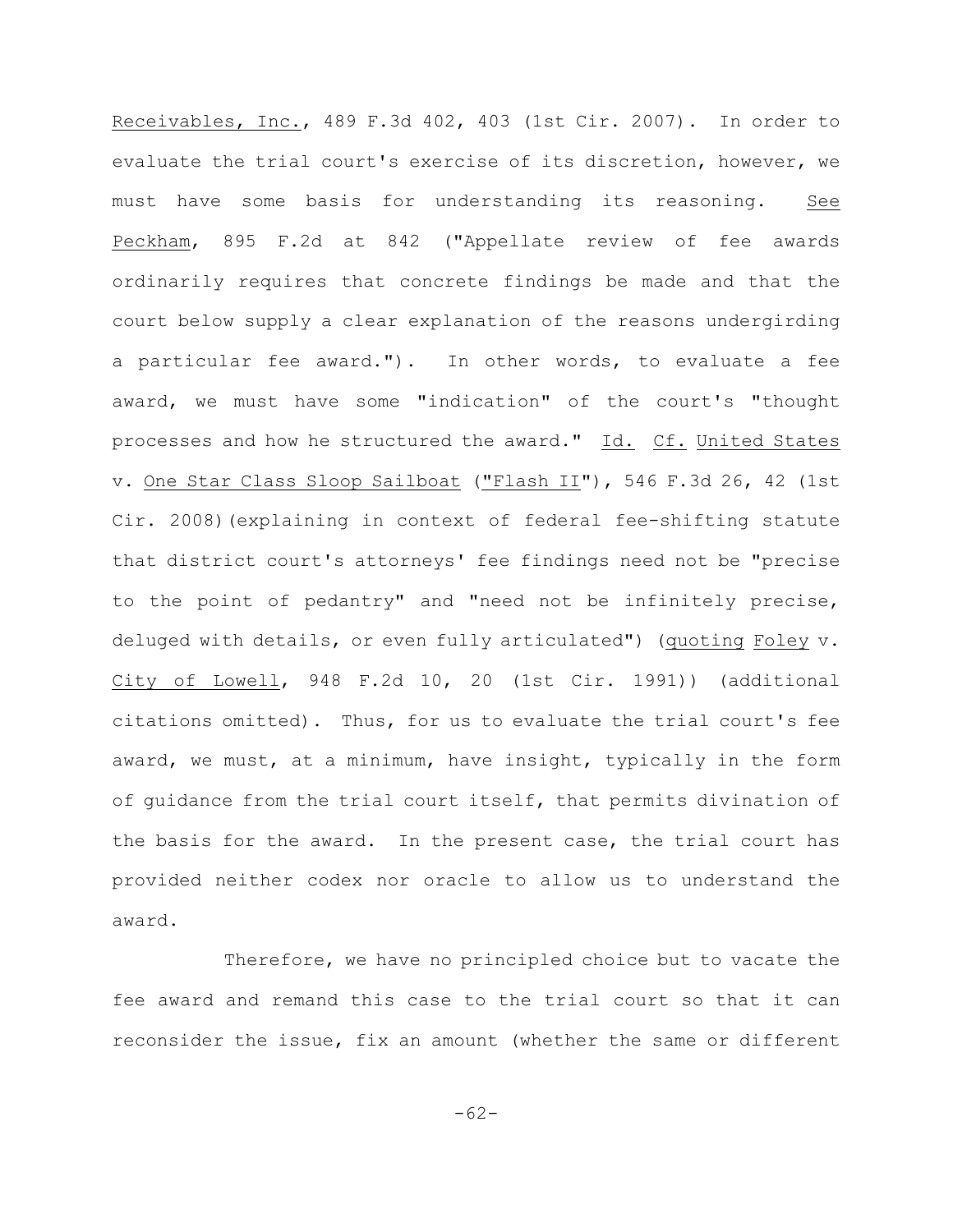than its original award) and provide a record supporting its decision.

In ordering this remand, we are mindful of the need to prevent ancillary fee litigation from transforming into the tail that wags the dog. See Flash II, 546 F.3d at 42 (citing City of Burlington v. Dague, 505 U.S. 557, 566 (1992)). Nevertheless, it would be helpful for the trial court to consider and resolve (to the extent necessary) what we see as the parties' three primary contentions with respect to fees: (1) whether MEEI is entitled to any enhancement of its fees as a result of its contingency fee arrangement, see Fontaine v. Ebtec Corp., 613 N.E.2d 881, 890-91 (Mass. 1993); Siegel v. Berkshire Life Ins. Co., 835 N.E.2d 288, 294 (Mass. App. Ct. 2005); (2) what portion (if any) of the fees from related patent litigation MEEI is entitled to recover in the present case; and (3) whether any portion of the fees that MEEI claims to have incurred in the present case should be excluded as unsuccessful, unproductive and/or insufficiently related to the Chapter 93A claim. In highlighting these open questions, we intimate no view as to how they should be answered, nor do we suggest that they are the only open questions. We do note however, that resolution of these issues is committed, in the first instance, to the sound discretion of the trial court. We stress that nothing in our opinion should be construed as undermining the

-63-